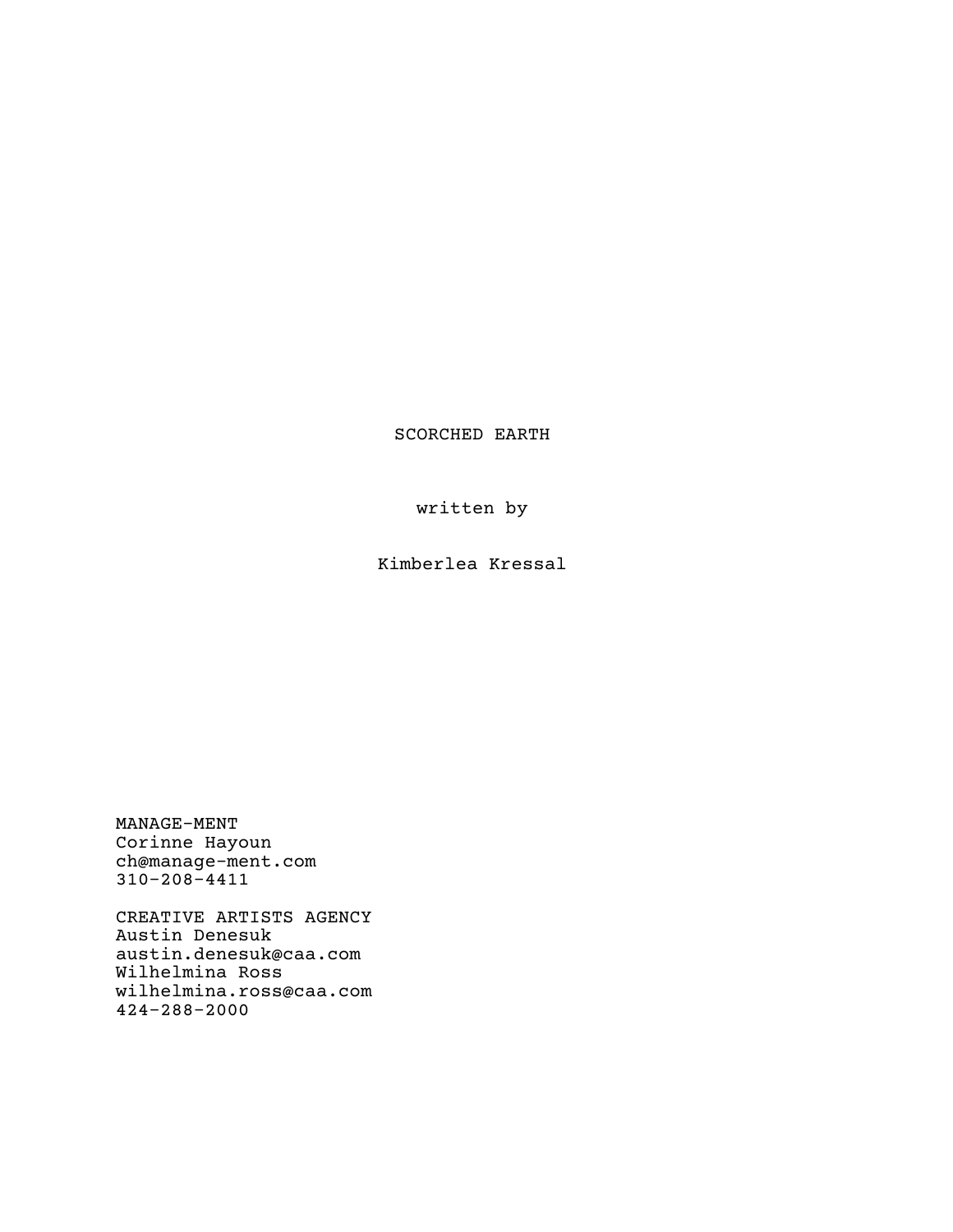# A BLACK SCREEN.

SOUNDS OF WAR: The rumble of tanks, rapid gun fire, glass breaking, yelling in Pashto, explosions, hissing gas. Slowly the screen is filled with a thick emission of vapor. Pull out on the vapor to reveal it is...

INT. MAKE-UP ROOM - DAY

...a fog of hairspray over the coiffing of blonde hair.

SEAN HANNITY (V.O.) Joining us now, author of six New York Times best sellers...

CLOSE on the application of lipstick,

MIKA BRZEZINSKI (V.O.) Conservative commentator, writer, and syndicated columnist...

Red manicured fingernails scrolling through Twitter,

BILL MAHER (V.O.) Always controversial and never afraid to enter the Lion's Den, here to discuss her new book...

The smoothing of a white pencil skirt over a toned ass,

RACHEL MADDOW (V.O.) The book is titled...Are you ready for this? *Aborting America*...

Christian Louboutins stepping onto a linoleum floor.

GLENN BECK (V.O.) *Aborting America; How Liberals Are Killing Patriotism.*

We follow the Louboutins down a hallway. CLICK CLICK CLICK.

GLENN BECK (V.O.) (CONT'D) Please welcome Allison Elkins.

JOY BEHAR (V.O.) Miss Allison Elkins ANDERSON COOPER (V.O.) Allison Elkins

The Louboutins step through a swinging door and into the harsh lights of a television studio. The lights fill the screen then burn out to reveal...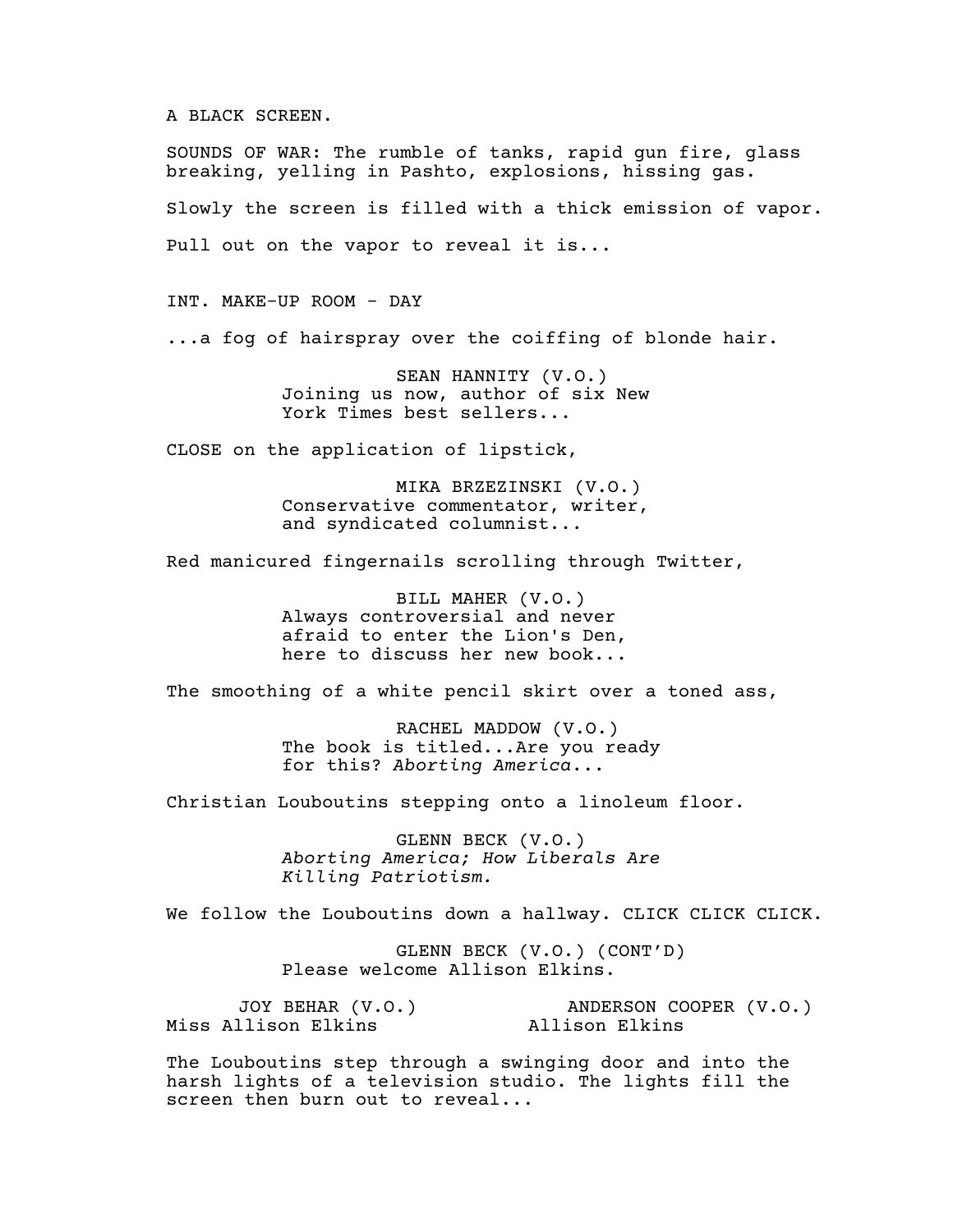INT. MSNBC NEWSROOM - DAY

ALLISON ELKINS, late-30s, conservative commentator, beautiful enough to be belittled for it, sits at a desk, with several political PUNDITS and a HOST in heated fast-paced debate.

> HOST Allison, your book says women---

ALLSION No. Hold on.

HOST

It says...

ALLISON What it says---

HOST (CONT'D) That we should repeal the 19th amendment.

ALLISON (CONT'D) No, it says that if we repealed the 19th amendment, Republicans would have won every election since 1950.

PUNDIT 1

Goldwater---

#### ALLISON

With the exception of Goldwater in '64, yes, but we'd have won every other election and if we had America would be better for it.

An explosion of outrage from other pundits.

PUNDIT 1 Women being denied the vote White men, just say it, white would be better for America? PUNDIT 2 men.

> ALLISON Factually, yes, a white male electorate would yield a more conservative America, so yes, a better America.

PUNDIT 1 Only for white conservatives, not for Blacks, Latinos, Surprise, I'm a white gays, immigrants... ALLISON (CONT'D) (laughing) conservative!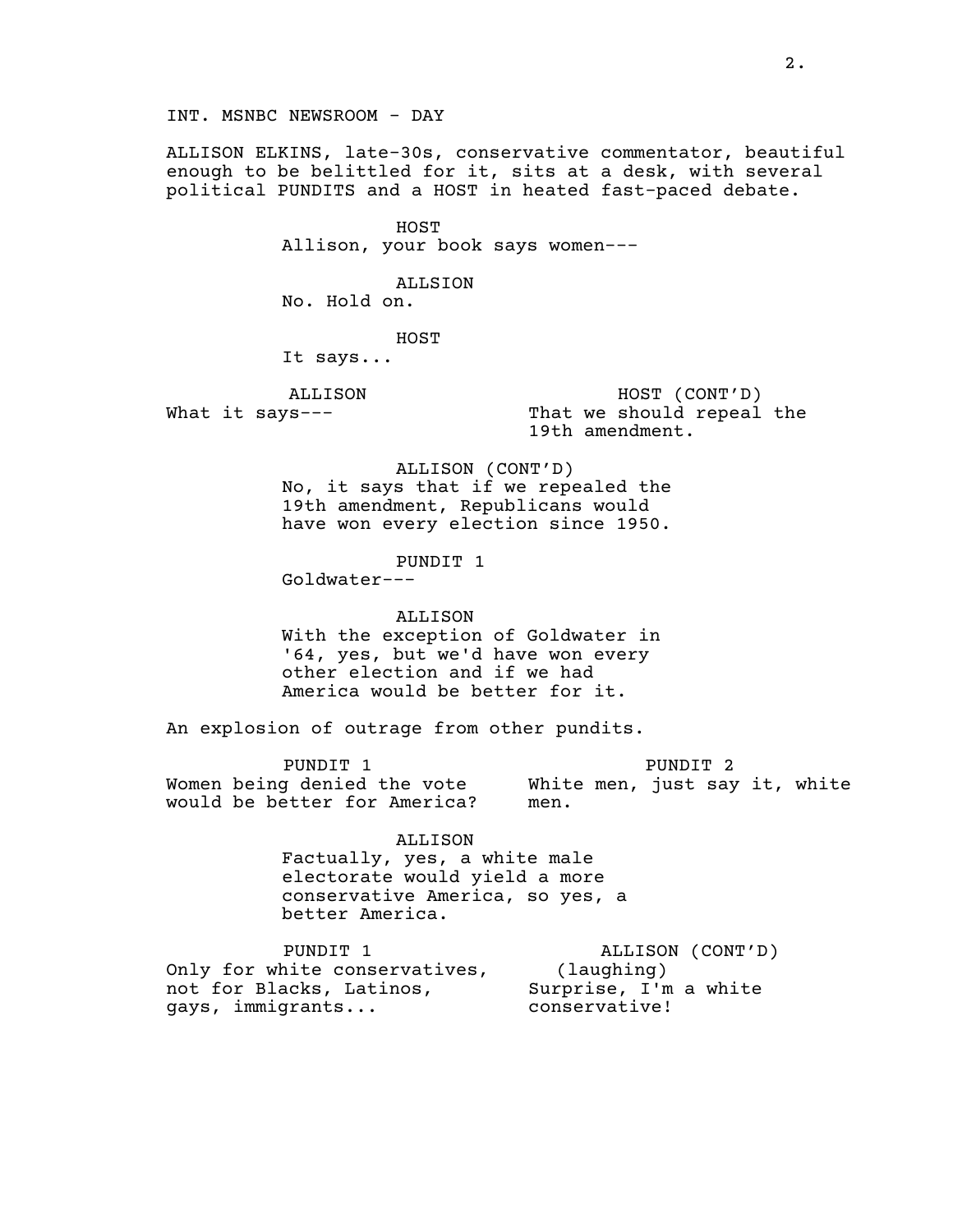PUNDIT 2 This is the problem, Republicans have been stoking the flames of white nationalism for years, trying to suppress minority voters--

ALLISON Oh, please, you're a hypocrite.

PUNDIT 2 I'm a hypocrite?

ALLISON All Democrats are hypocrites when it comes to voter suppression. When Kennedy passed the Immigration and Nationality Act---

Pundit 2 tries to interrupt, but Allison steam rolls him.

| PUNDIT <sub>2</sub>         | ALLISON (CONT'D)              |
|-----------------------------|-------------------------------|
| Republican-backed voter ID  | It was designed to change the |
| laws have led to two-thirds | demographics of America, grow |
| of all new registrants on a | peasant cultures who would    |
| suspended voter lists---    | remain poor for generations,  |
|                             | remain on government          |
|                             | support, and secure a solid   |
|                             | block of Democratic voters.   |

Pundit 2 fumes, Allison "leans in" determined to win.

ALLISON (CONT'D) Liberals act holier than thou about

voter-suppression. Meanwhile, 73% of Americans prefer consolidated elections, but Democrats champion off-cycle elections that benefit Democrat-aligned interest groups. You want to talk about voter suppression and manipulating the electorate, fine, but don't tell me Democrats want every voice heard!

Mic. Drop. The Pundits are ready to pounce, but Host cuts in.

HOST (to Pundit 1) I know you want to weigh in Tracy, but I have to move on. (to Allison) Allison, most Americans are familiar with your family's story.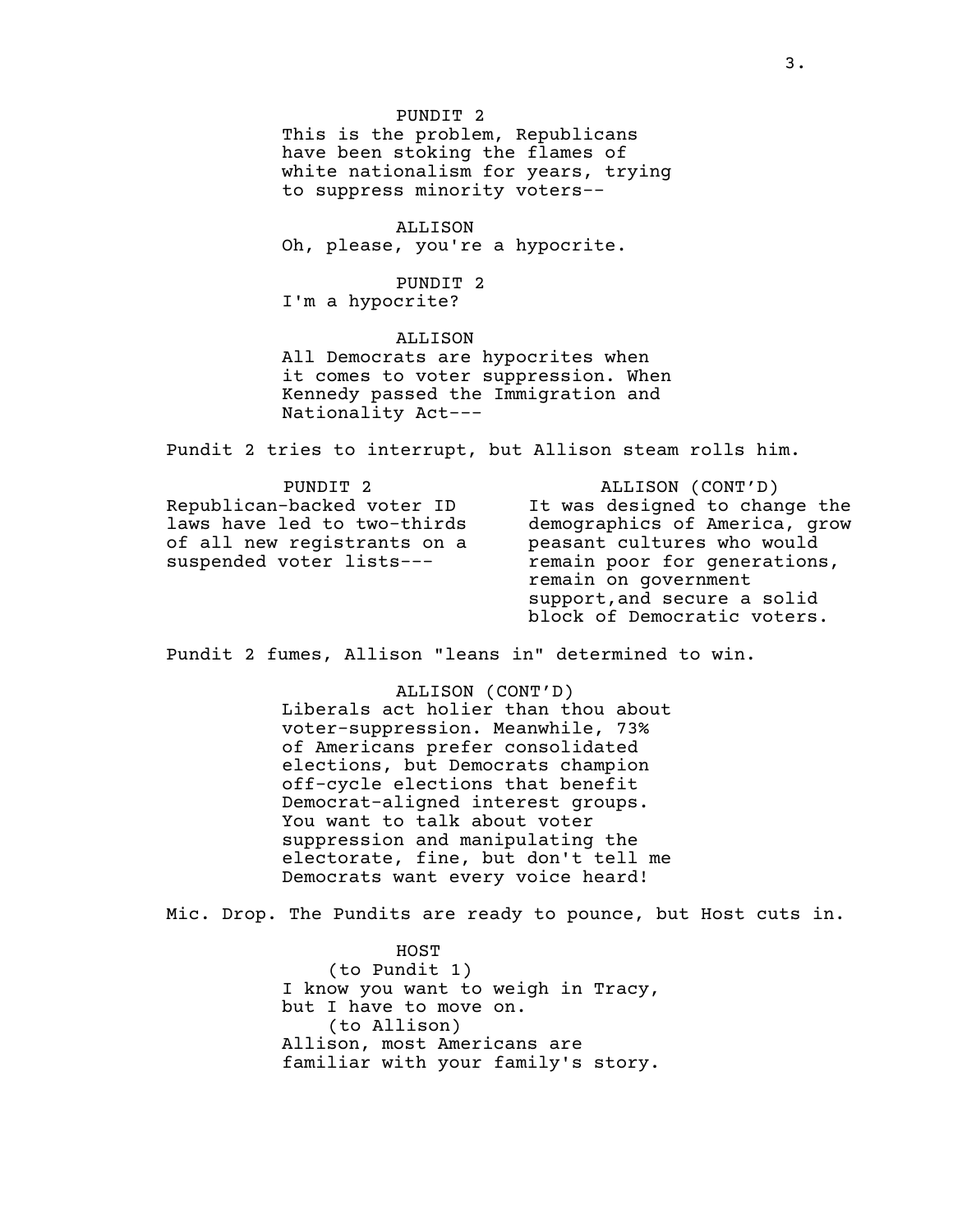The screens behind Host project art of Allison's late father and brothers in uniform. Allison looks up at them with pride.

> HOST (CONT'D) Your father, Colonel Thomas Elkins, was killed in Desert Storm.

ALLISON Yes, when I was twelve.

### HOST

A terrible thing for a child. Then your younger brother, Private First Class Matthew Elkins, was fatally shot in Iraq in 2007.

#### ALLISON

My siblings and I felt that the best way to honor our father was to serve our country; my brothers in uniform, my sister and I in the political sphere.

He nods. The screens now show grainy footage: a rescue mission in Eastern Afghanistan. The rumble of tanks, rapid gun fire, glass breaking, yelling in Pashto, explosions.

> HOST That leads us to 2012 when your elder brother, Captain Peter Elkins, was captured by rebel forces in Eastern Afghanistan.

Allison expertly conveys both sadness and stoicism.

HOST (CONT'D) The entire nation mourned when he was tragically killed during the mission to secure his rescue.

# ALLISON

And we'll be forever grateful for the prayers of the American people during our family's darkest days.

The Host's tone changes from empathy to interrogatory. Breaking News banners scroll across the screen.

> HOST Dark days indeed, but perhaps not the darkest. MSNBC has acquired never-before-seen video of Captain Peter Elkins...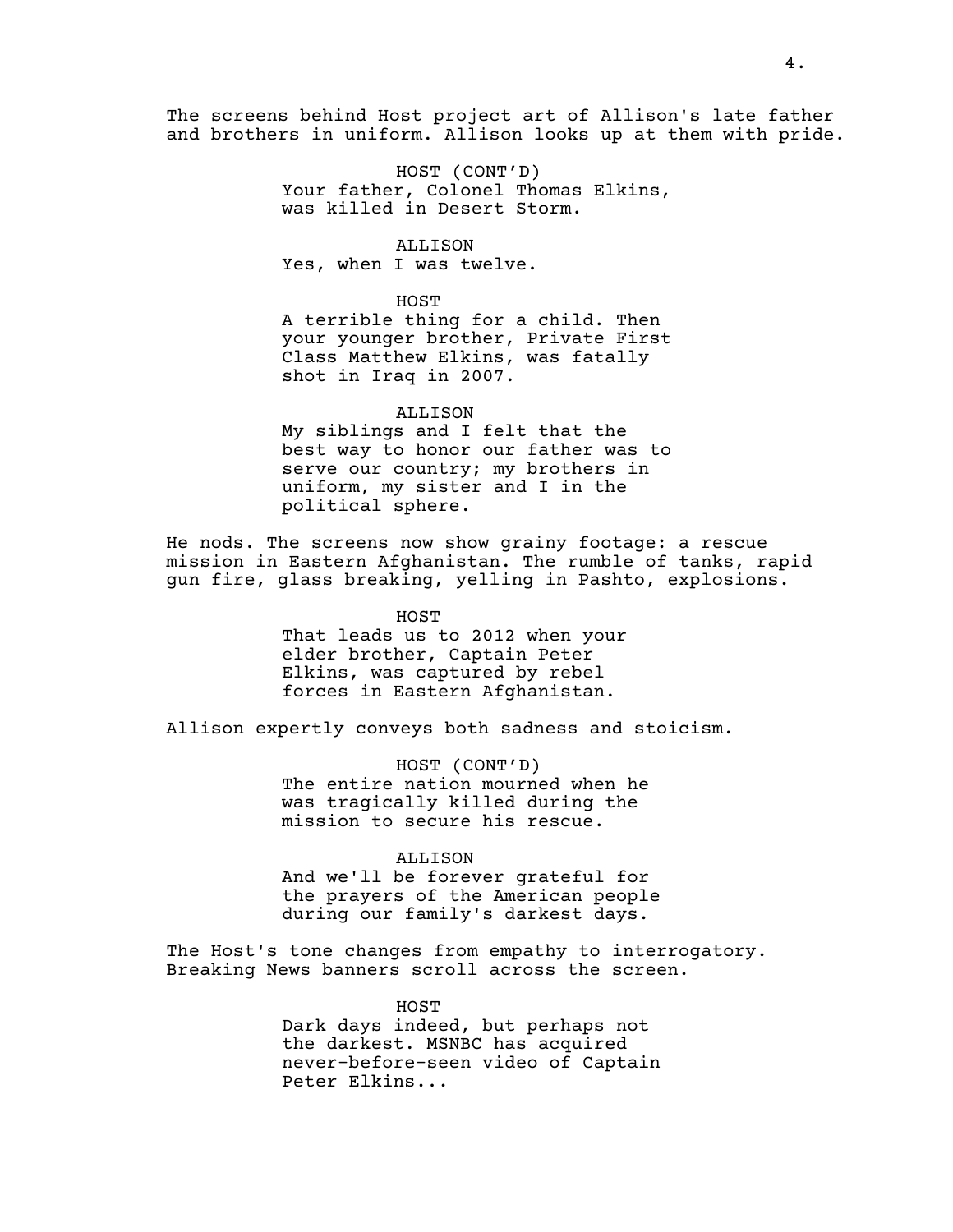Screens change to a low quality video of CAPT. PETER ELKINS.

HOST (CONT'D) ...recorded only two days before American forces risked their lives to save him.

Allison's heart stops, as a bearded Peter speaks to camera.

PETER My name is Capt. Peter Elkins, 3rd Battalion, 75th Ranger Regiment. My fellow Americans, you are being...

He turns toward sounds of GUN FIRE and YELLING, then resumes.

PETER (CONT'D) You think you know who the enemy is...I...I assassinated U.S. Armed Forces in order to destabilize the government. You're being lied to. The truth, America is the enemy.

Video freezes, CLOSE on Peter's face, weathered and bruised.

HOST (O.S.) Allison, I have to ask, was your brother a terrorist?

CLOSE on Allison's face, shock turning to sadness.

HOST (O.S.) (CONT'D) Do you believe he was feeding American military intelligence to our enemies in the Middle East?

CLOSE on Peter's deep green eyes.

HOST (O.S.) (CONT'D) How do you respond to this tape?

CLOSE on Allison's eyes, the same deep green.

HOST (O.S.) (CONT'D) Allison, do you have a comment?

CLOSER on Allison's eyes, now glossy as she holds back tears.

HOST (O.S.) (CONT'D)

Allison?

Her eyes fill the frame. She closes her eyes. BLACK.

# END TEASER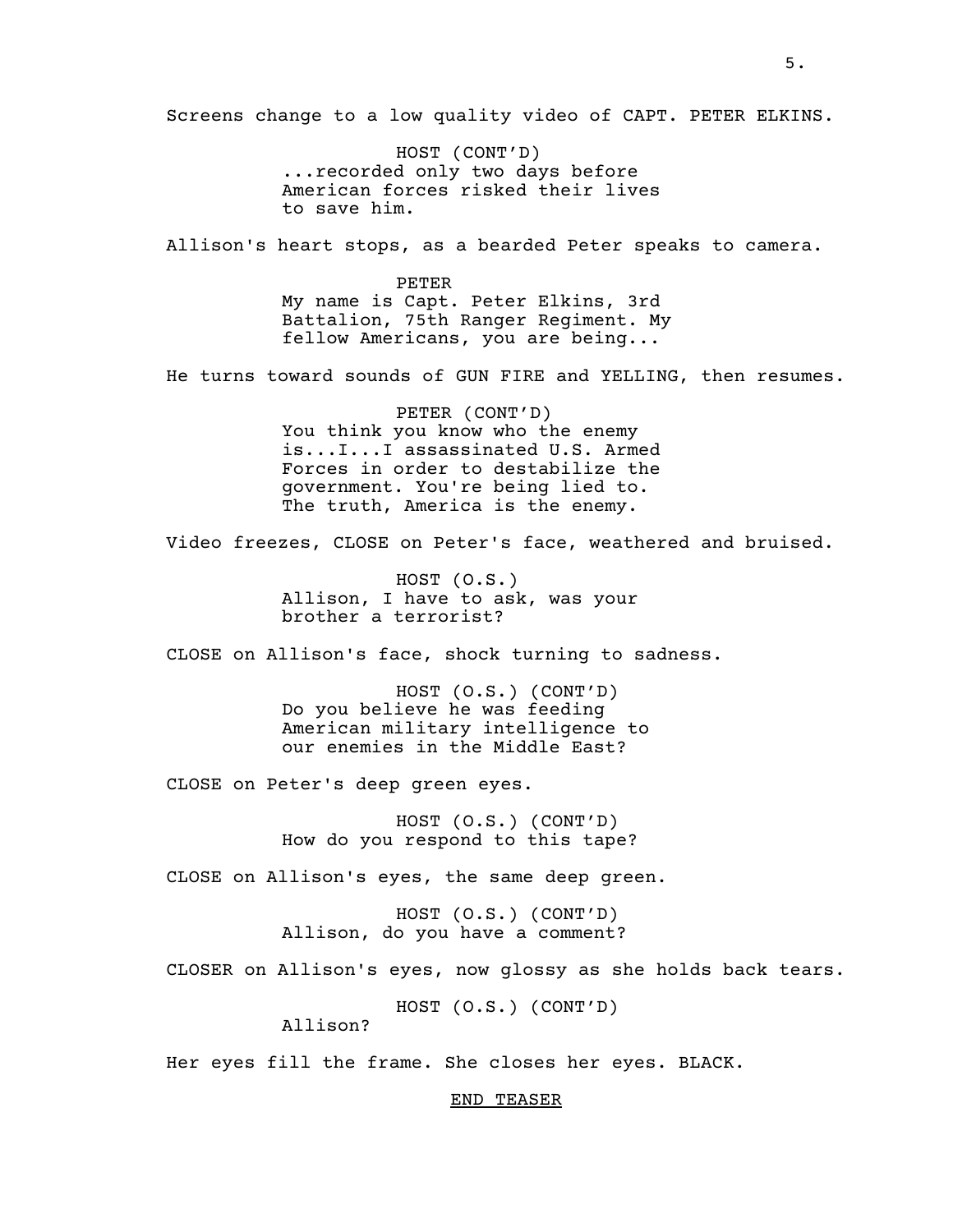# ACT ONE

# EXT. CAMPAIGN RALLY, BROWARD COUNTY FLORIDA - DAY

The end of a campaign speech. An enthusiastic crowd cheers on a polished political couple ISABEL HOLT, a Chanel sweater draped over her skeletal frame, and her husband, BROOKS HOLT, the candidate, all style, no substance.

### BROOKS

And I am ready to stand with you, to lead the fight! Thank you. God bless you. God Bless the United States. Thank you.

They wave and exit the stage. A handsome Campaign Manager, LOGAN, greets them at the bottom of the stairs.

> LOGAN Nailed it. They loved you both.

They hurry toward idling Town Cars. Brooks struts.

BROOKS That felt good.

LOGAN Isabel was right, no tie, sport coat, you were more relaxed, very approachable.

BROOKS

I felt more relaxed.

ISABEL (to Logan sharply) Do you have the headlines?

Logan passes her an iPad. She quickly walks flipping through news clips as the men follow. We stay on the iPad screen as Logan and Brooks continue their banter.

> BROOKS (O.S.) Maybe, I'll wear board shorts next time, see how relaxed I can get.

LOGAN (O.S.) We'd certainly see a bump in the polls from women.

Isabel looks at a photo of her and Brooks next to a photo of his opponent with her husband and kids. Isabel stops at the car, her face soured. Brooks grabs her around the waist.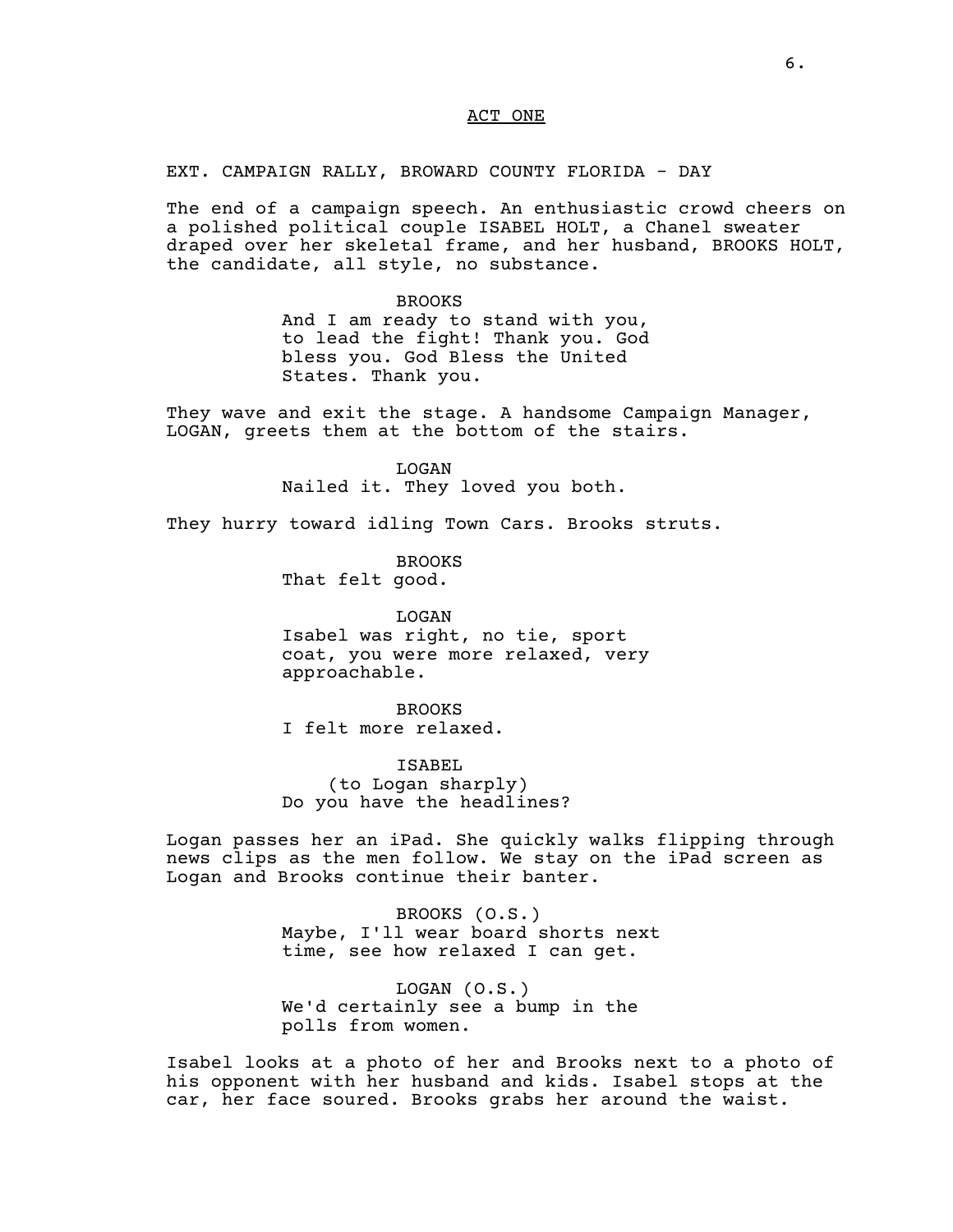What do you think babe, should I show some skin, see if it helps?

He kisses her cheek, opens the car door, and climbs inside.

INT. TOWN CAR - LATER

Brooks hands her back the iPad, which is still on the photo.

BROOKS

So what?

ISABEL This matters. Values voters---

BROOKS Conservatives aren't voting values.

LOGAN

He's right. They're voting taxes, they're voting jobs, security---

Isabel shoots Logan a look, less about his participation in a personal conversation and more about him not backing her up.

ISABEL

There is a point where not having children becomes an obstacle to political ascension. And I'm 32.

Brooks looks at his wife with surprise and compassion.

BROOKS Hon, is this about the campaign or...are you maybe getting a certain urge? Some baby fever?

She lies.

ISABEL

Both.

She hates children, this is about optics. Brooks cluelessly squeezes her. She forces a smile.

> BROOKS Let's do it. We're having a baby!

He kisses her, she eyes Logan. Then the iPad buzzes, news alert. OFF Isabel's panic as she reads headline: "Capt. Peter Elkins War Hero or War Criminal?"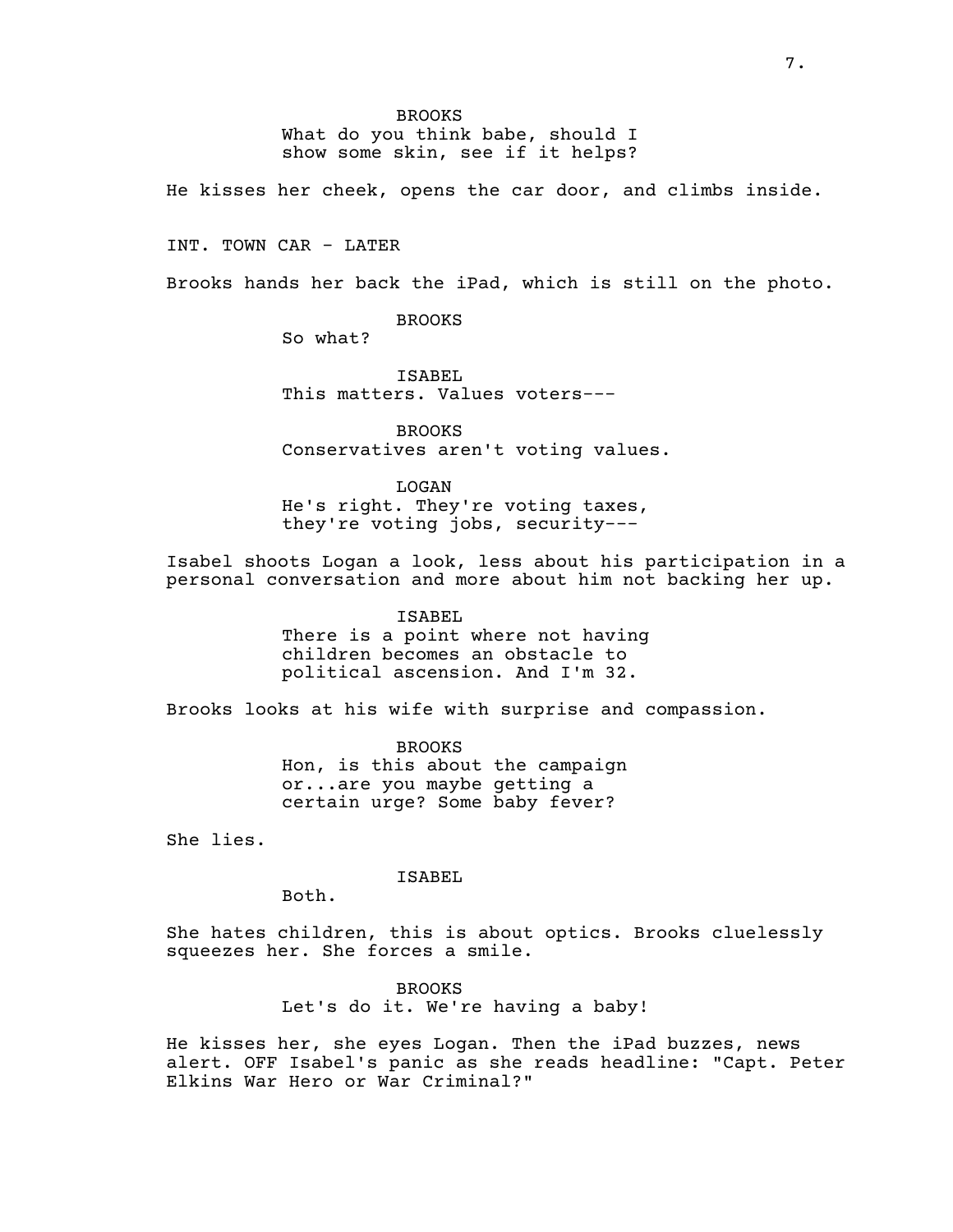DELL BRADY (60s) conservative talk show magnate leans into a an oversized gold microphone. He oozes a folksy smugness and southern drawl.

### DELL BRADY

And what strikes me, folks, is how infallible liberals --- especially Millennial liberals --- believe the New York Times to be. Not just that it's the news authority. It's infallible! They think that NBC Nightly News or CBS Nightly News or ABC is infallible. This is dangerous folks! They believe it's gospel! And here is why it is so dangerous, here is why...

Dell sees his PRODUCER in the control booth talking to an INTERN. Producer looks at Dell with concern. Dell continues.

> DELL BRADY (CONT'D) When the New York Times prints that "another racist cop" has shot an "unarmed black man," they don't ask questions, they get out their hoodies and their tag board and start rioting and they attack cops!

CONTROL BOOTH

PRODUCER looks down at blinking lights of incoming calls. Frantically, he grabs a yellow legal pad and starts writing.

STUDIO

DELL BRADY (CONT'D) You have to ask which inalienable rights are liberals really interested in? We're gonna take---

Producer slams yellow pad against the glass: TAKE NO CALLS! Producer signals to wrap up. Dell is confused, but nods.

> DELL BRADY (CONT'D) We're gonna take this on and more tomorrow. Until then folks, this is Dell Brady...Getting It Right!

Producer gives Dell the all clear signal. Dell is irritated.

DELL BRADY (CONT'D) What the frog was that?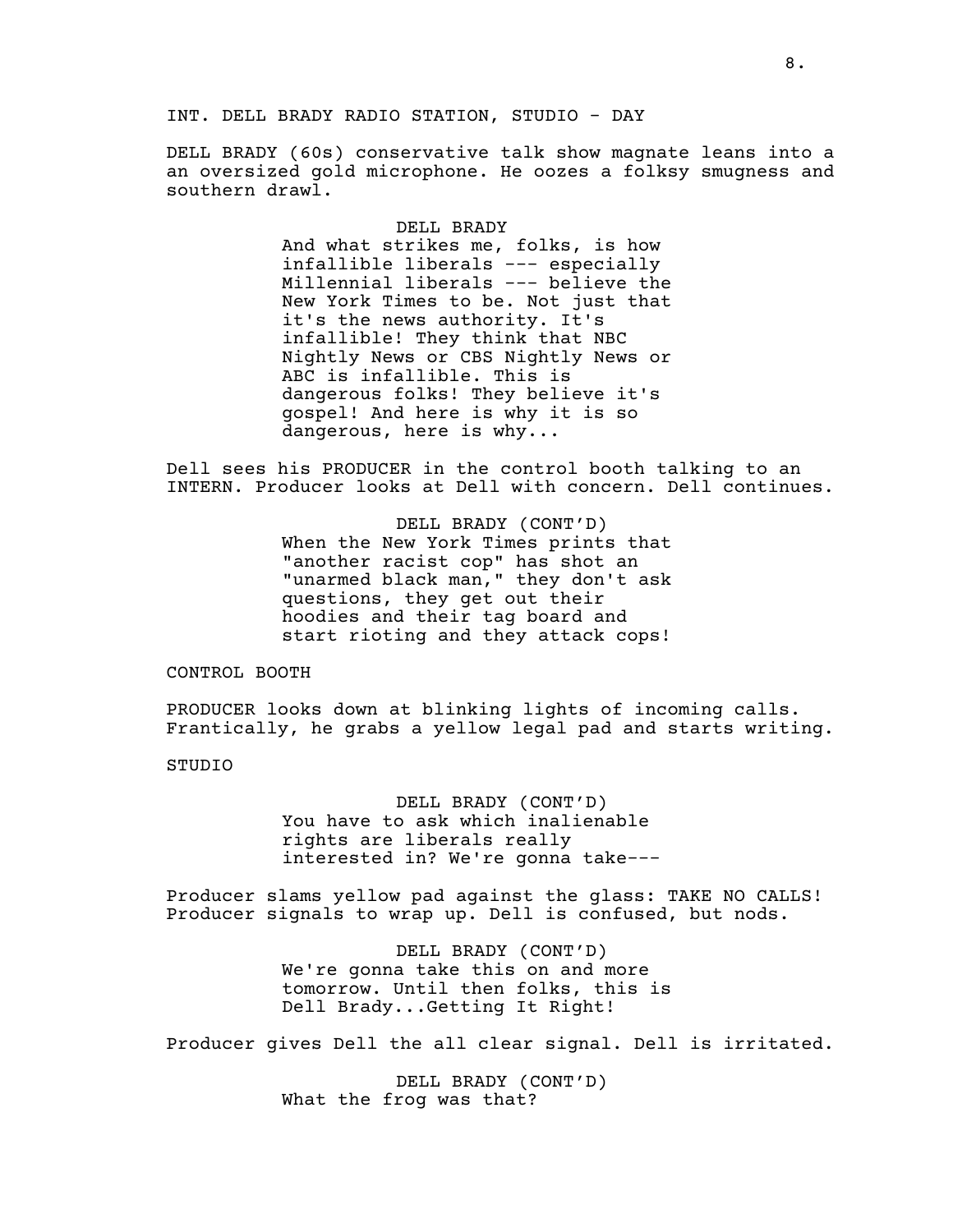INT. DELL BRADY RADIO STATION, CONTROL BOOTH - DAY

Dell, Producer, and Intern all hover over a TV monitor featuring news footage of Allison pushing her way through hungry press outside a NYC hotel, while an ANCHOR narrates.

> ANCHOR (O.C.) Conservative pundit and author Allison Elkins is the sister of the late Captain Peter Elkins, the decorated Army Ranger captured and killed in Afghanistan in 2012. A video of Captain Elkins released today shows him confessing to acts of terrorism and calling "America the enemy." The Elkins family has not yet released a statement.

Dell looks as if all the wind has been knocked out of him.

DELL BRADY Son of a motherless goat.

INT. ONE AMERICA NEWS - DAY

**,**

KAYLEIGH KELLY (23), the picture of millennial entitlement, chases her News Director, CARL TAGG through the bullpen.

> KAYLEIGH KELLEY A three minute segment!

CARL TAGG This is One America, Kayleigh, not Snapchat.

KAYLEIGH KELLEY Every poll from Gallup to the Sitka Daily Sentinel says that Republicans have no shot, *no* shot, at winning back Congress without the youth vote. And we won't get it. And do you know why?

CARL TAGG

No, because sadly I let my subscription to the Sitka Sentinel expire last month.

#### KAYLEIGH KELLEY

It's because we are seen as a party of crusty old white men and this network perpetuates that myth!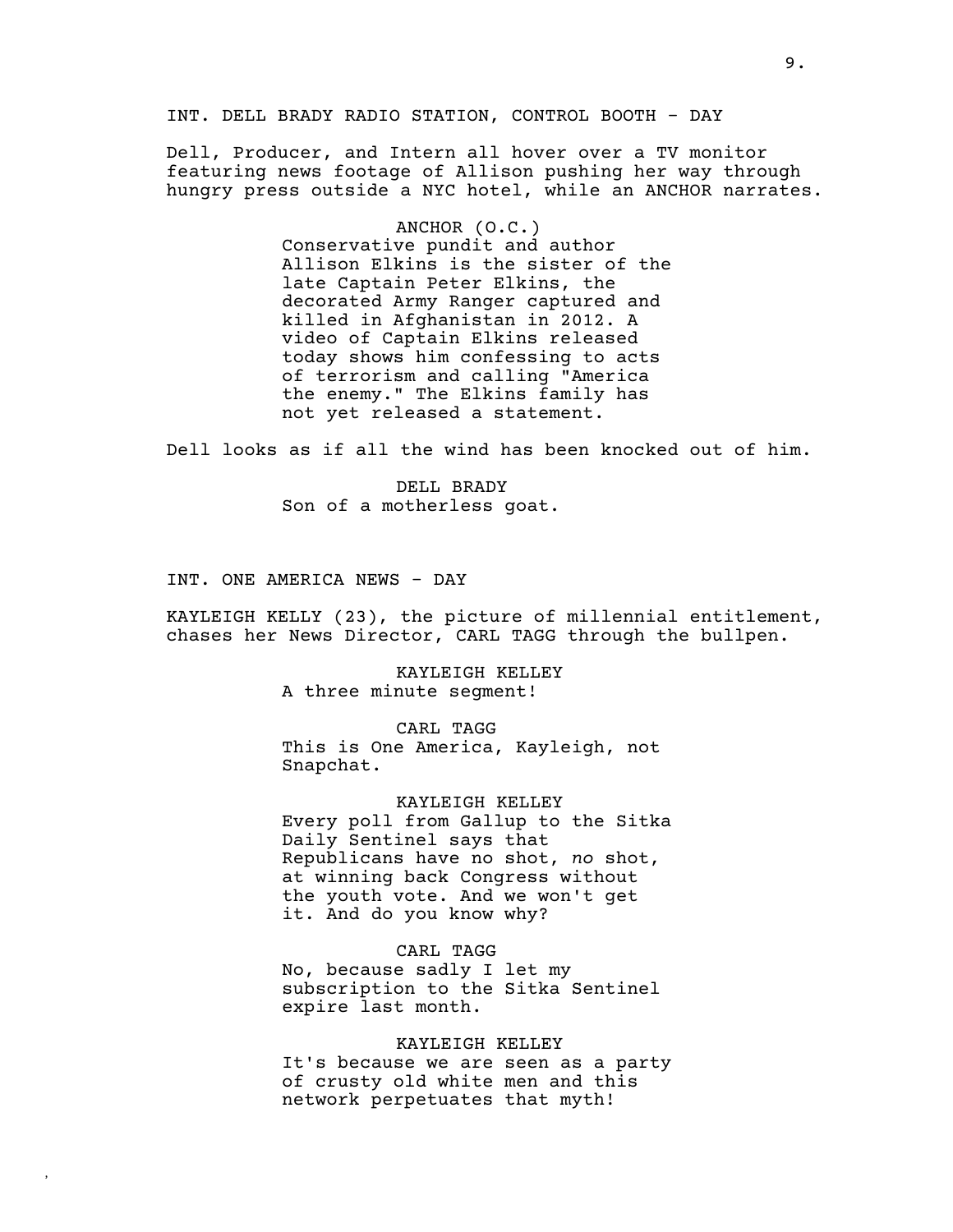He stops, himself a crusty old white man. He looks around and sees RESEARCHERS now listening in on the conversation.

> CARL TAGG Alright, let me ask you this...

She puffs up, finally being taken seriously. He squints.

# CARL TAGG (CONT'D) Are you chewing gum?

He turns back around and starts walking. Kayleigh embarrassed, but not deterred, quickly looks for a place to put the gum then catches up with Carl.

> KAYLEIGH KELLEY There are thousands of millennials who believe in the conservative agenda, but aren't being given agency within the party. Thousands of young conservatives who aren't watching your network because they aren't *on* your network.

Carl stops and looks at her, a pageant queen in a Brooks Brothers' blazer, but the idea isn't all bad.

> CARL TAGG What's the pitch?

> > KAYLEIGH KELLEY

3 minutes nightly on the 11 o'clock. I'll take on pop culture news with a conservative spin. Lena Dunham touting abortions, a Celtics point guard who refuses to stand---

Carl listens and nods, but something is distracting him over her shoulder. Kayleigh tries to get his attention back.

> KAYLEIGH KELLEY (CONT'D) We obliterate political correctness. We crucify the Hollywood elite. Carl! I could be the Allison Elkins of millennials.

Carl nods toward the TV. Kayleigh turns around to the breaking news of the Elkins scandal. Her face drops.

> CARL TAGG You may wanna get yourself a new idol. (beat) Oh, and...I'm gonna pass.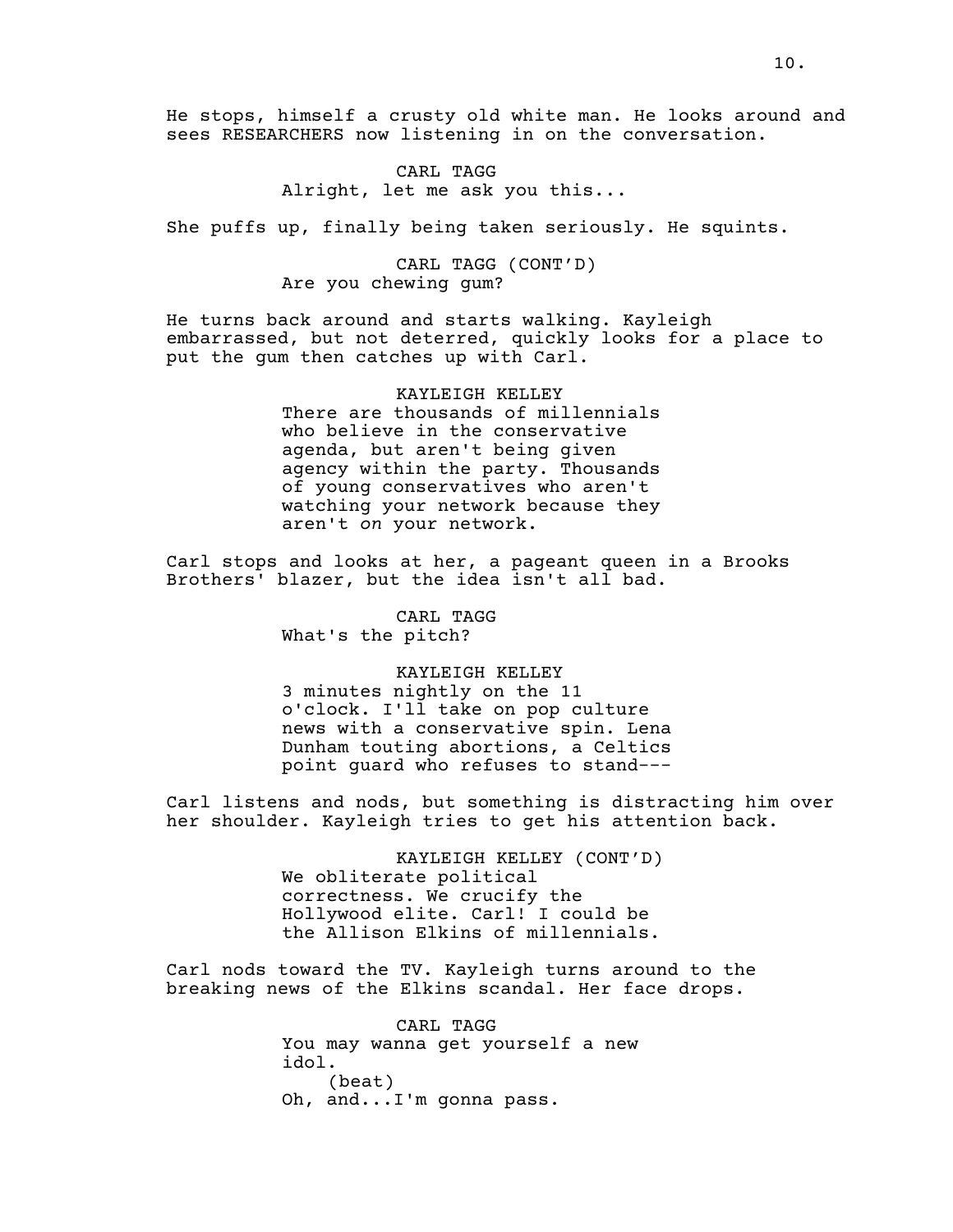The same breaking news story plays on a TV. Three scruffy Reporters, ALEX, JOSH, and AMIR watch and eat Chinese food.

ALEX

(mouth full of lo mein) It's Christmas morning watching that racist cunt go down in flames.

JOSH Did you see her on Hannity last week? She equated a high school's Gay Straight Alliance to the KKK.

ALEX What I wouldn't give to have been in that studio when it broke.

JOSH My buddy Wes is a producer on Maddow, told me they were popping champagne in the halls.

ALEX (laughing) I bet. I fucking bet.

AMIR JAT (Pakistani-American), who hasn't taken his eyes off the TV, puts down his Chinese and goes to his cubicle. He starts looking through papers, then opens a browser.

> JOSH Peter Elkins, damn! Amir, who ya think the Boss'll put on it?

Amir opens Reddit, begins scanning, looking for anything on the Elkins' story.

> AMIR JAT Ortega, maybe Bryant.

Alex and Josh enter Amir's cubicle. Alex is picking the water chestnuts out of his lo mein, dropping them on Amir's desk. Josh leans over the wall looking at the bull pen.

> JOSH Fuck. Ortega hates me.

Amir keeps typing, searching.

AMIR JAT Could be Bryant.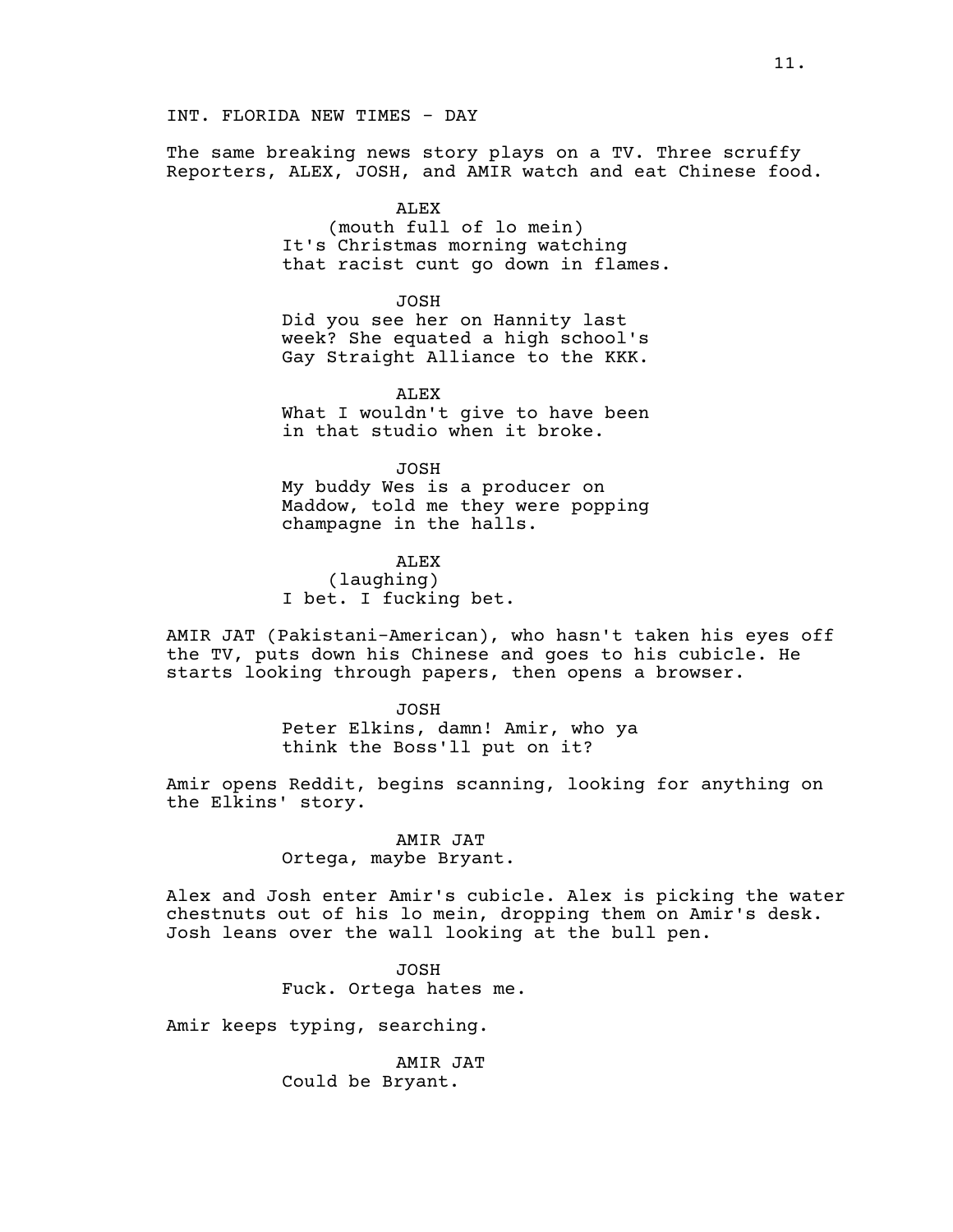JOSH Bryant *really* hates me. Damn! Story of the fucking year and we're gonna be black-balled from it.

ALEX

I told you not to flirt with his wife at the holiday party.

JOSH But those tits...

They laugh. Amir spins his chair around.

AMIR JAT What if this isn't the story?

Josh and Alex look at each other. They know what's coming.

ALEX Dude, don't go there.

AMIR JAT

What seems more likely? America's favorite son is a radical jihadist or the tape is propaganda designed to take down the Right's most prominent family.

JOSH So on one hand Elkins is a terrorist and on the other...

ALEX Democrats finally grew some balls and learned how to effectively take down their opposition.

JOSH Elkins is a terrorist.

ALEX (CONT'D) Yea, it's definitely that he's a terrorist.

They laugh and start to leave. Josh hangs back.

JOSH (CONT'D) Seriously man, no one is gonna respect you as a journalist if you keep chasing shit like this.

AMIR JAT Said Bradlee to Woodward.

Amir takes Josh's Chinese food and goes back to searching the internet. Josh smiles and leaves.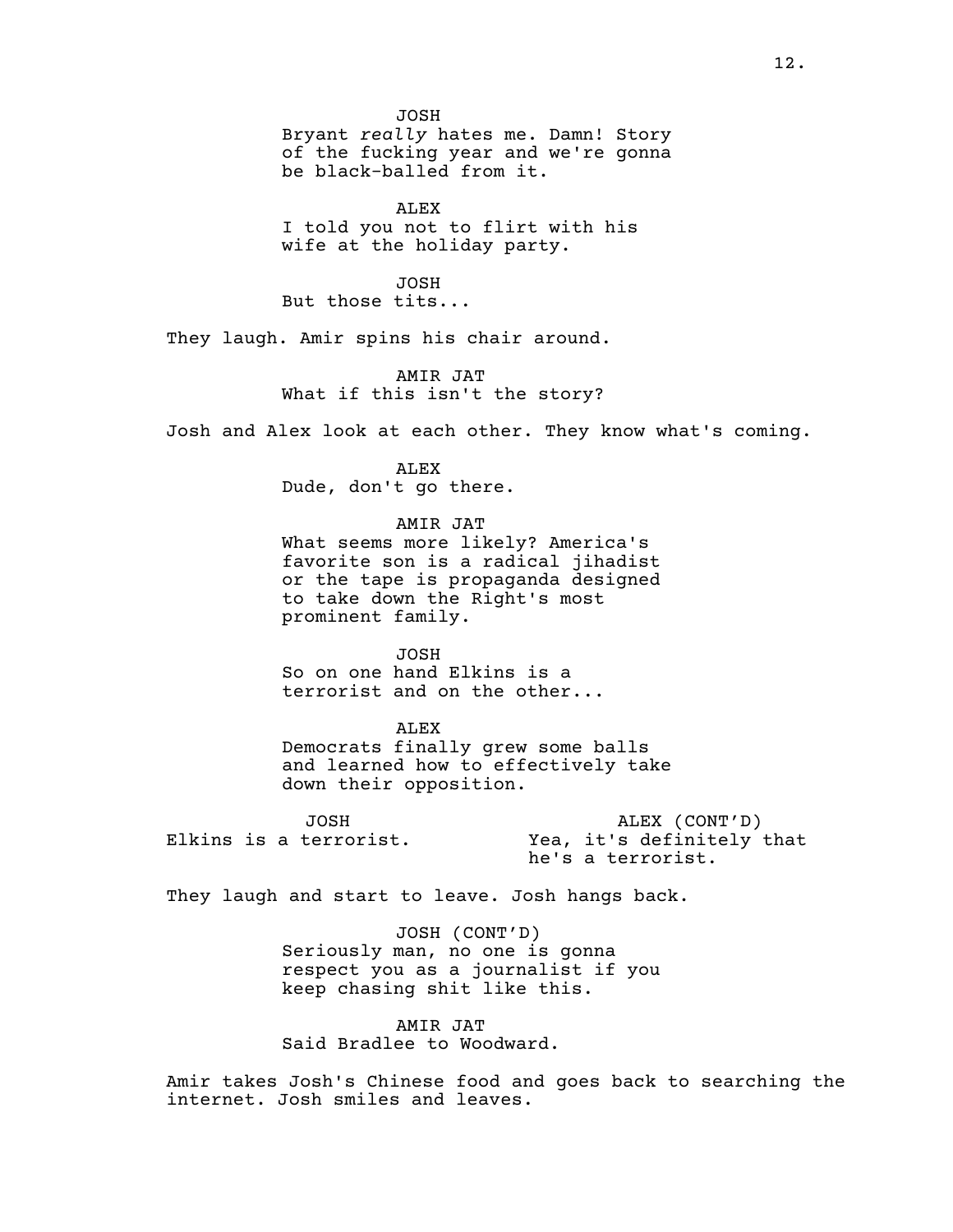EXT. ELKINS' COMPOUND, PALM BEACH, FLORIDA - DAY

A 1920's Mediterranean-style mansion amidst elegant landscaping and towering palms. Beyond privacy hedges and iron gates, ravenous media ambush an approaching Escalade.

INT. ESCALADE - DAY

Allison sits in the backseat, unflappable, an icy stare despite the chaos, as the Escalade rolls through the gate.

> ISABEL (PRE-LAP) They can't do this to us!

INT. ELKINS' COMPOUND - DAY

Two cubes of ice drop into a crystal tumbler, bourbon follows. Allison cooly drinks, her back to the living room. Behind her, family and allies frantically strategize. Her sister, Isabel, rails on.

> ISABEL It's trash! Ross, can't we sue?

Allison's fiancé ROSS BRADY sits casually on the sofa.

ROSS There might be a case for libel, Allison's career, and depending on how this impacts you and Brooks in the mid-terms...

ISABEL You think we'll see a sizable drop?

The Elkins' publicist, GAIL SHIRLEY, 50s, clad in Eileen Fisher and accessorized by a Belvedere Martini, weighs in.

#### GAIL

7 points, maybe 10.

Isabel drops onto the arm of the wingback chair where Brooks sits, only now attentive.

> BROOKS 10! Can we come back from that?

GAIL I'm a publicist not a political strategist, but I'd say it depends.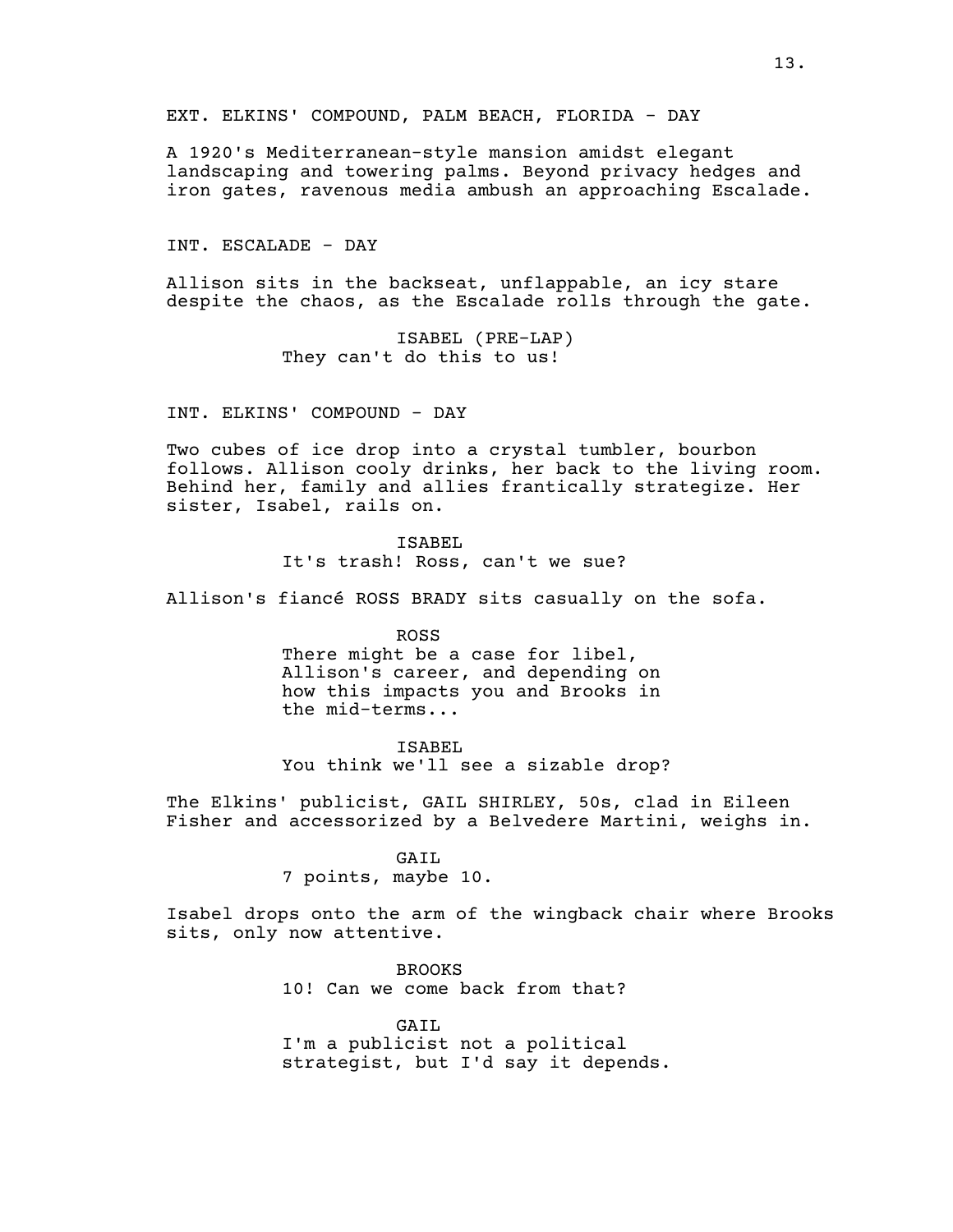ISABEL It depends?! Thank god we're paying you 10k a month, or we wouldn't have that dazzling insight!

BROOKS On what?

ROSS What about Ally's new book?

BROOKS (CONT'D) On *what* does it depend?

A BOOMING southern drawl pierces through the discord.

DELL BRADY On whether or not he's innocent.

Allison sets down her glass with force.

**ALLISON** 

He's innocent!

The room quiets and stills. Dell wrestles himself up.

DELL BRADY Course he is, but the thing to do now is distance yourself.

Allison turns around, locking eyes with Dell.

**ALLISON** I won't disavow my brother.

Dell takes a handful of nuts and walks over to Allison.

DELL BRADY You got played darlin. We can all agree your shit-for-brains publicist should'a never had you on that liberal circle jerk MSNBC, but what's done is done. Now, you gotta speak to the base. Come on my show Sunday and apologize.

ALLISON Apologize? For what?

DELL BRADY People feel betrayed.

ALLISON

Christ, I built the base, Dell. I'm giving the keynote at CPAC. This family created the conservative movement!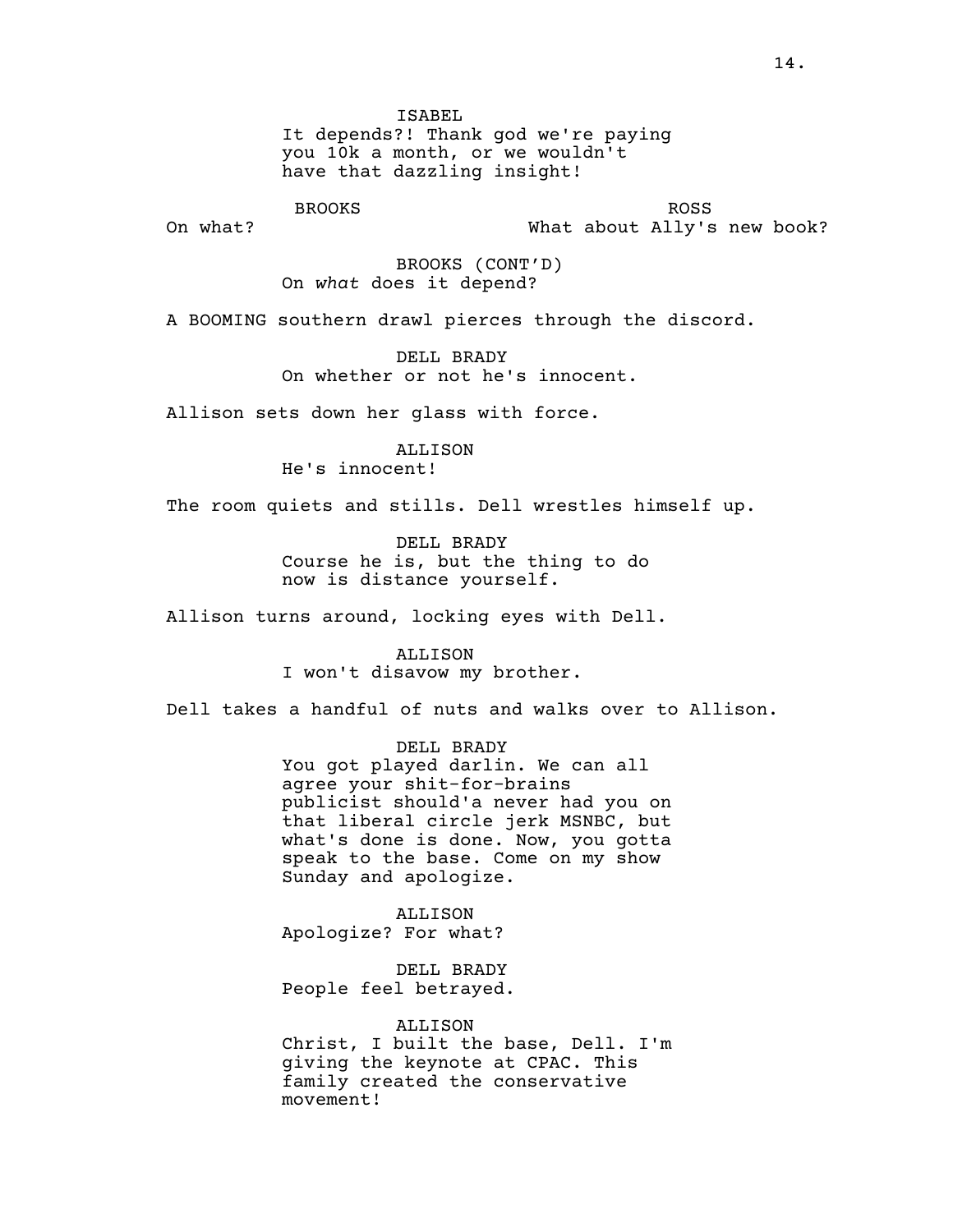And they'll turn on you faster than a heifer in heat if you don't disassociate yourself from Peter.

Allison looks around, expecting everyone to be as outraged by Dell's suggestion as she is, but they're not on her side.

### ISABEL

Ally, we have to be smart. There is too much to lose.

GAIL We step out of the limelight for a while, cancel the book tour.

BROOKS Suspend campaign appearances?

GAIL Yes. Issue a press release "The Elkins family asks for privacy during this difficult time."

Allison looks up at her father's portrait on the wall.

ALLISON

No.

(beat) We're not apologizing. We're not cowering from a fight. "The first rule of winning a war..."

She turns around and looks at her sister.

ISABEL "Name your enemy."

ALLISON We attack the left before the base attacks us. Play the offense.

ROSS Spin it as a lefty conspiracy.

ISABEL Which it is!

GAIL Get conservative media behind us. It'll work. Hannity is already bellowing the tape is a fake.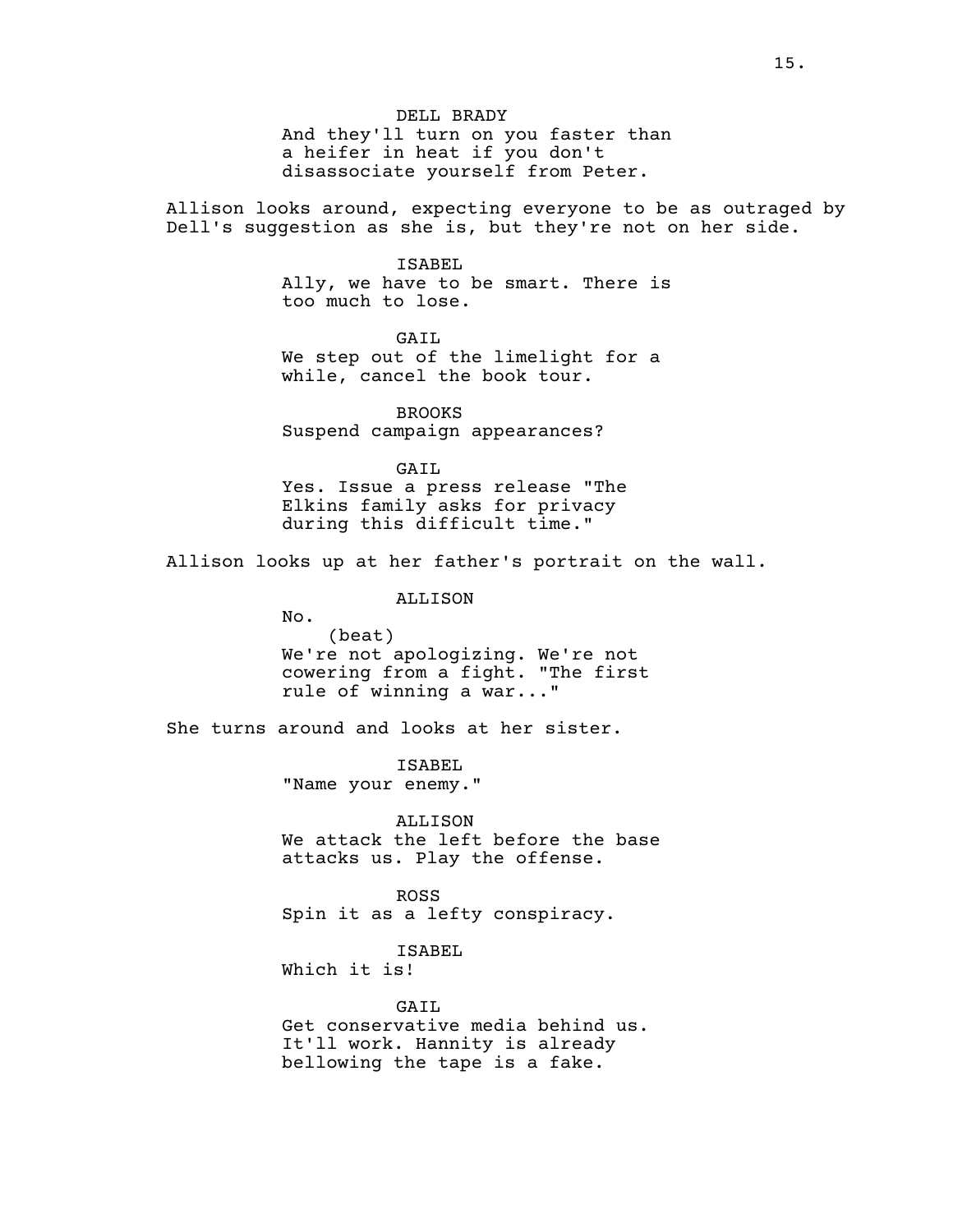DELL BRADY You'll need click bait. Hire that kid from Utah, what's his name---

GAIL Finnigan...Finnial...Finnic ROSS Finnicum, he did the, uh, the

ISABEL

The Cory Booker flag burning.

ALLISON

No. No fake news stories. It's not what we do. We got in this game to expose the hypocrisy and lies of Democrats, we got in this to tell the truth. And the truth is Peter is innocent.

Allison looks at each of them, some eyes drop to the floor. They may not believe her, but they'll follow her.

> ALLISON (CONT'D) The truth is...

Her polished media persona returns.

ALLISON (CONT'D) ...that this is simply another unsubstantiated liberal attack on American patriotism.

GAIL T*hat's* the line. Run it!

The room is a furor of activity. Everyone on phones booking interviews, giving statements, repeating the line. Allison shoots her bourbon and begins to leave. Isabel stops her.

> ISABEL Where are you going?

ALLISON To prove I'm right.

END ACT ONE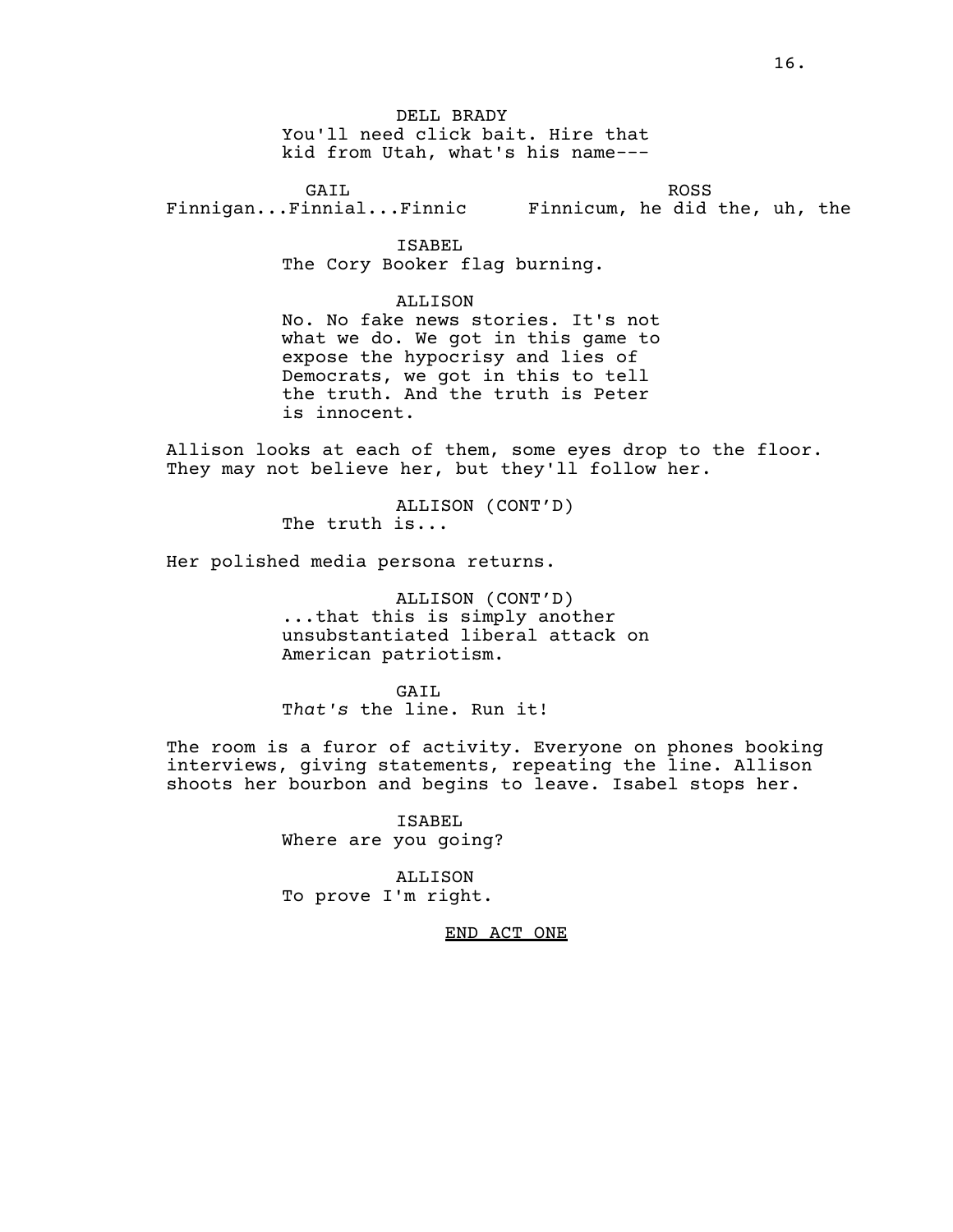## ACT TWO

INT. VETERAN'S APARTMENT, LANTANA, FL - DAY

Allison takes in the reality of this dark dingy apartment, a fog of cigarette smoke fills the room. On a large, expensive, but dated TV, GERALDO RIVERA interviews Brooks and Isabel.

> ISABEL (TV) We're shocked liberals would stoop so low as to falsely attack a Gold Star family to win an election.

GERALDO RIVERA (TV) Frankly, I'm *not* shocked. We've seen this kind of dirty politicking from the left before.

A vet, RUSTY, returns from the kitchen with two beers and turns down TV volume. A phone is ringing unanswered.

> RUSTY They're all calling now.

As he hands Allison a beer can, he spills some on her shoe.

RUSTY (CONT'D) Shit, my bad.

ALLISON It's fine. You were stationed with my brother in Jalalabad---

Rusty plops himself on a black leather sofa.

RUSTY Peter was a good solider, a prick, but he saved my ass more than once.

ALLISON You were the only survivor...

He removes his prosthetic leg and sets it aside. He sees her flinch, he takes a swig of beer. She feels his eyes on her.

> ALLISON (CONT'D) Is there anything you can tell me about Peter's capture, they said...

RUSTY That's a nice bag. Hermes?

Allison refuses to let him to see how uncomfortable she is.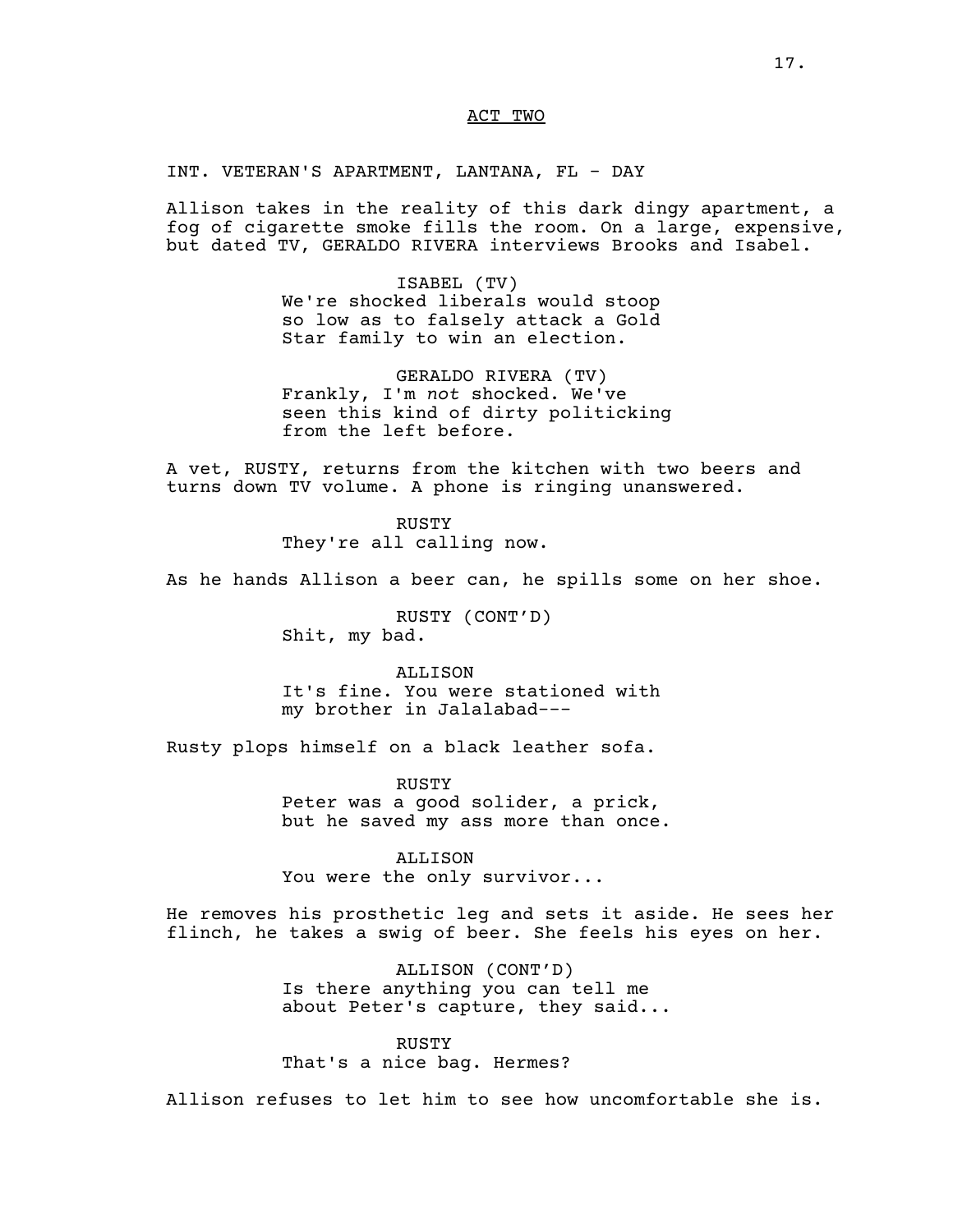Yes.

RUSTY Bet you're wondering how I knew?

ALLISON You have a girlfriend.

RUSTY Ex. She never shut up about that bag, saw it in People.

He lights a cigarette. Allison takes another look around the apartment, amidst the despair a few high-end items losing luster: the dated tv, an empty salt-water fish tank, huge, dusty stereo speakers. The phone begins ringing again.

> ALLISON I won't pay you to tell the truth if that's where you're headed.

Rusty grabs his crutch and hops toward the phone.

RUSTY I'm headed to the kitchen.

She stops him, places her hand on a cross tattoo on his arm.

ALLISON If you allow your honor to be bought, you won't just betray Peter...you'll betray God.

He looks at her trying to determine if the sentiment is real.

RUSTY Two things I never saw in that war lady, Truth and God. (beat) You can find your way out.

Rusty enters the kitchen. We hear him answer the phone.

Allison puts her beer can down on a dresser. She notices a framed photo of Rusty and Peter in uniform, something about it is off, *is that Afghanistan?* She takes out her cell phone and snaps a photo of it. She grabs her Hermes bag and leaves.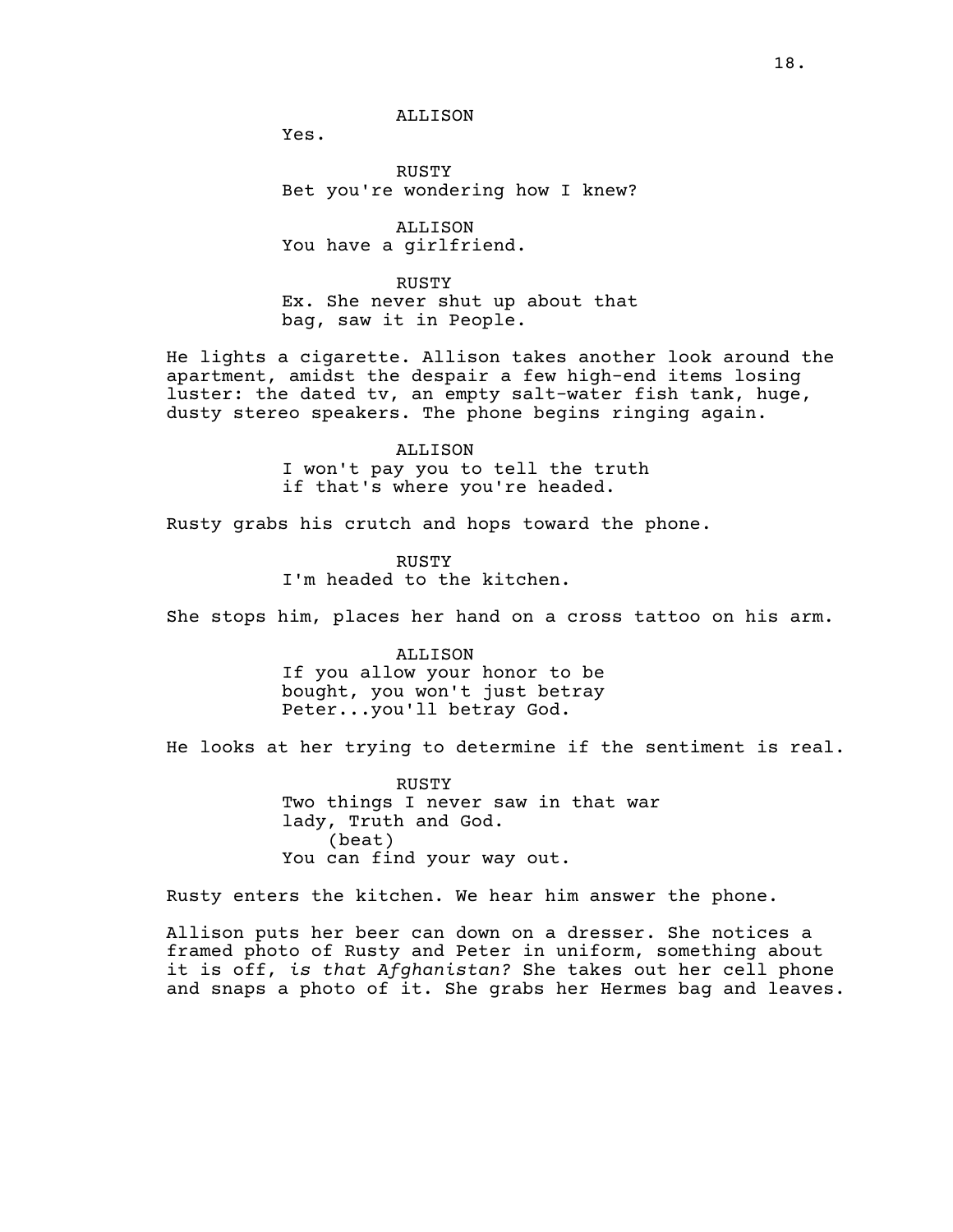INT. FLORIDA NEW TIMES - DAY

CLOSE on the cover of today's Florida New Times "Palm Beach Family, Terrorist Sympathizers?" Peter's army photo next to an old photo of Allison, Ross, Isabel, and Brooks at a gala.

> AMIR JAT (O.S.) We have a responsibility---

Amir spills coffee over the paper. He hasn't slept, but is bursting with fervor. He hurriedly cleans up spill. His editor, JAVIER, annoyed, stands, brushes off his pants.

> JAVIER I'm not green-lighting a story based on a conspiracy theory.

Javier takes off for the bull pen. Amir rushes to keep pace.

AMIR JAT I have a source.

JAVIER Who can prove that Peter Elkins didn't die in Eastern Afghanistan?

AMIR JAT Not exactly, not yet but---

Javier tosses a stack of red lined papers on a writer's desk.

JAVIER

AMIR JAT (CONT'D) My source says---

Not exactly. (to another writer) Great copy Rosemary!

> AMIR JAT (CONT'D) (to Rosemary) Hi, Rosemary. (to Javier) My source says Elkins wasn't deployed to Jalalabad.

JAVIER This source, you found him in a Dungeons and Dragons chat room?

AMIR JAT

(annoyed) 4chan.

**,**

Javier scoffs. Amir follows him to the break room.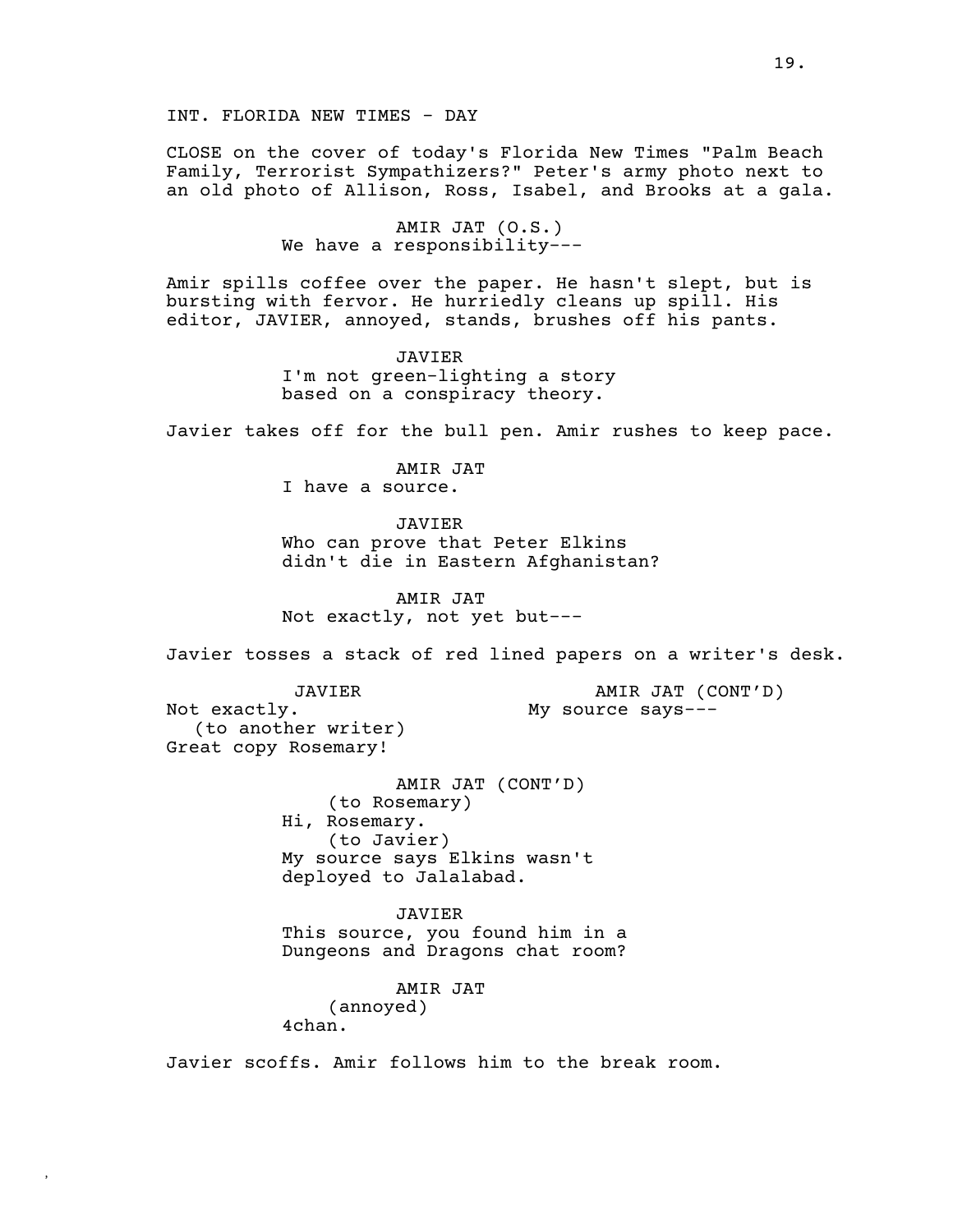AMIR JAT (CONT'D) He's a solid source with ties to the military. He says he has proof the Elkins' tape isn't real.

JAVIER He'll go on the record?

# AMIR JAT

(hesitates)

No.

Javier pours himself coffee. Amir pushes.

AMIR JAT (CONT'D) Right-wing royalty, war hero, Peter Elkins is a terrorist? Come on Javier, tell me this doesn't stink?

JAVIER It's fuckin' nuts, but this isn't Breitbart, we don't print underresearched stories with disregard for journalistic integrity.

Amir drops the coffee stained paper in front of Javier.

AMIR JAT

Sure we do.

Javier stares at Amir, he should fire him, but he knows there is a little truth in his accusation.

> JAVIER Allison Elkins thinks all brown people should be deported. You really want to help these people?

AMIR JAT I want the truth.

He takes a sip of coffee. Finally, begrudgingly, he concedes.

JAVIER

Three sources, proof the tape is a fake and a comment from the family.

Javier leaves. Amir excitedly gestures, then fumbles to catch a series of items he's knocked over. Javier yells back.

> JAVIER (CONT'D) Don't fuck it up or you'll be on obits until you write your own.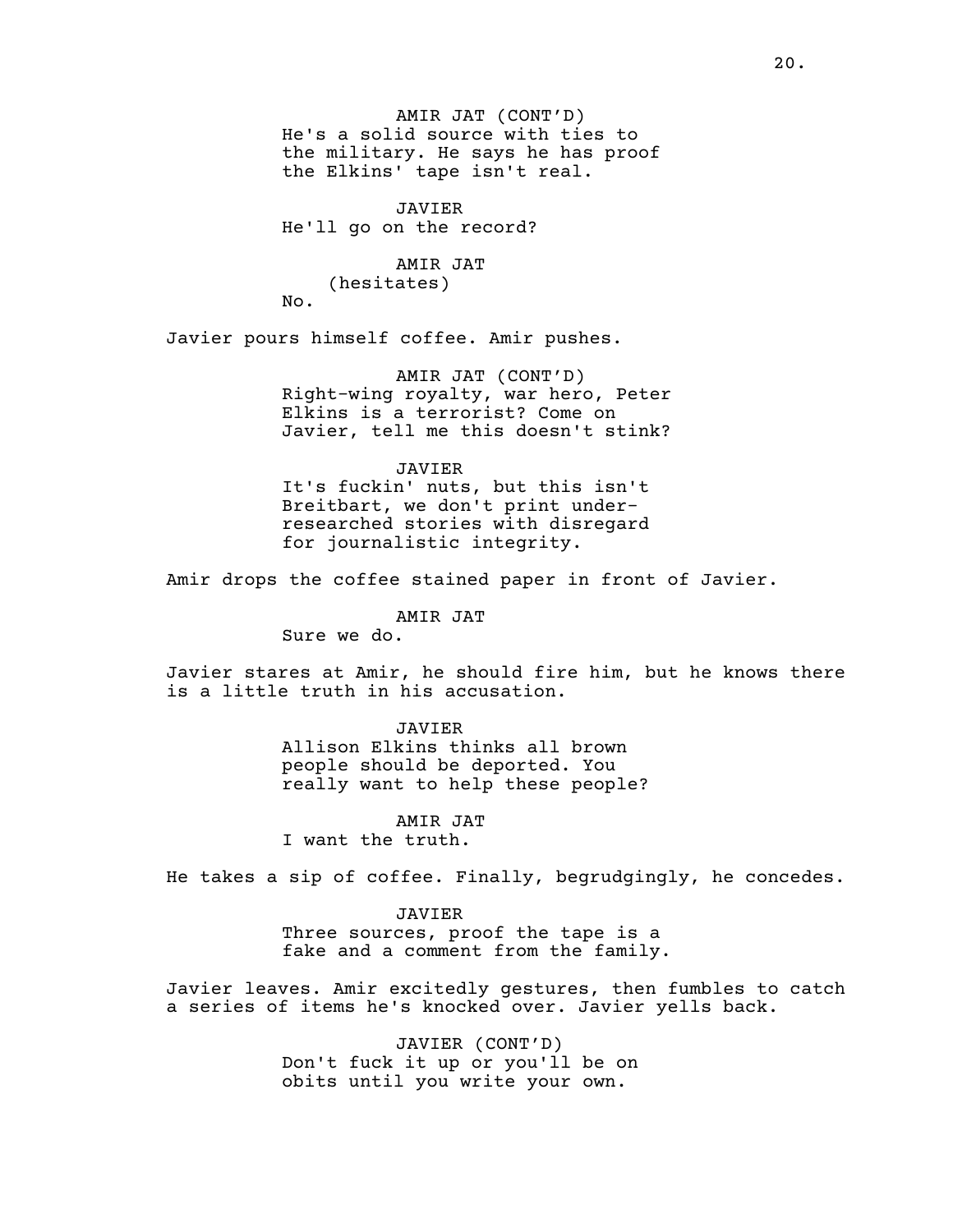INT. ELKINS' COMPOUND, CLAIRE'S BEDROOM - NIGHT

Allison enters the bedroom of her mother, CLAIRE ELKINS (60s, but looks much older). She appears catatonic except for her constant knitting. Allison pushes aside a TV tray of lasagna.

> ALLISON Not hungry? (regarding knitting) This one's pretty. Who's it for?

No response. Allison pulls out some wedding magazines.

ALLISON (CONT'D) I brought some magazines. It's been so busy, Ross and I haven't had any time to plan. I could really use your help. What do you think of this dress? Too young for me?

Claire stares unresponsive. Then slowly her eyes well up. Allison follows Claire's gaze to the TV on mute showing news coverage about Peter. She strokes her mother's hand.

> ALLISON (CONT'D) (softly) I'll fix it, Mama. I promise.

They both stare at Peter on the TV. Allison turns to Claire, wipes her mother's face, rises, and turns off the TV.

ALLISON (CONT'D)

Luciana!

The maid, LUCIANA, enters. Allison hands her the remote.

ALLSION No TV. From now on, read to her.

LUCIANA

Misses?

ALLISON You can read, can't you?

LUCIANA

Yes, misses.

As she leaves...

ALLISON She hates lasagna.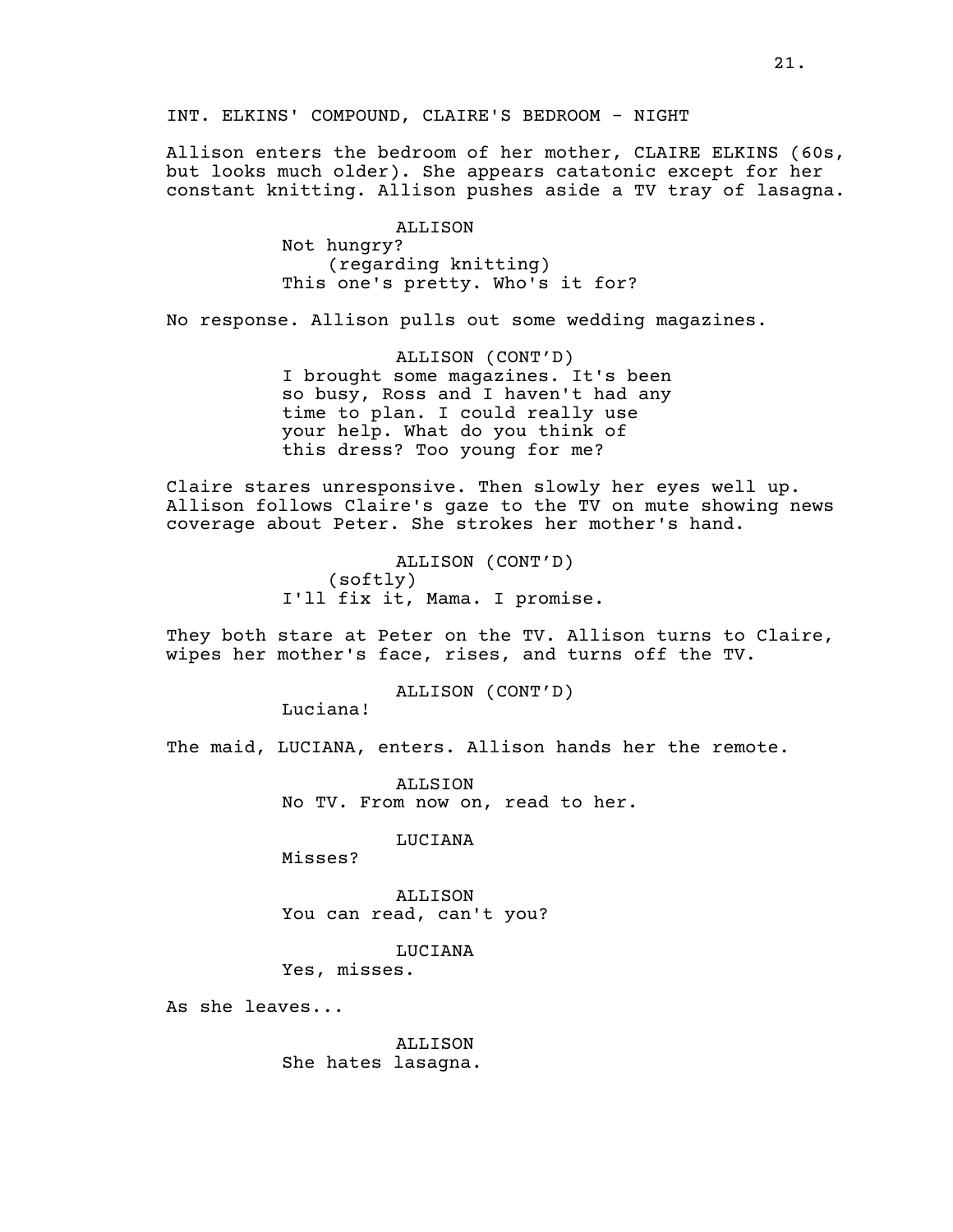INT. KAYLEIGH KELLEY'S APARTMENT - NIGHT

Kayleigh, in a bathrobe and full make-up, secures a sheet over her bookcase, moves a plant, adjusts lighting. Her friend BETHANY, reclines in a beanbag chair chewing a Twizzler and reading a piece of paper.

#### BETHANY

Are you sure you want to say this?

Kayleigh struggles to push a table across the room.

KAYLEIGH KELLEY (heaving between phrases) If I want...to get noticed...I have to say...what everyone else is too scared to say.

Kayleigh looks at the set-up, approves. She disrobes and pulls on a tailored red dress.

> KAYLEIGH KELLEY (CONT'D) There is an obligation, to the future of the party! A conservative has to speak up.

BETHANY But she's like, your hero.

Kayleigh shakes off a brief pang of guilt.

KAYLEIGH KELLEY A story this big, if I can be the one to cut through the noise, wake people up, really get their attention, earn their trust...

Kayleigh pauses, lost in her own visions of fame.

BETHANY You're gonna be a star!

Kayleigh smiles. Bethany reaches for help out of the beanbag. Kayleigh pulls her up. She adjusts her dress. Takes script.

> KAYLEIGH KELLEY Okay, you know how to work the camera?

> > BETHANY

It's an iPhone.

Kayleigh sits behind her make-shift desk, puts on her serious face, and nods to Bethany who hits record. And she's ON!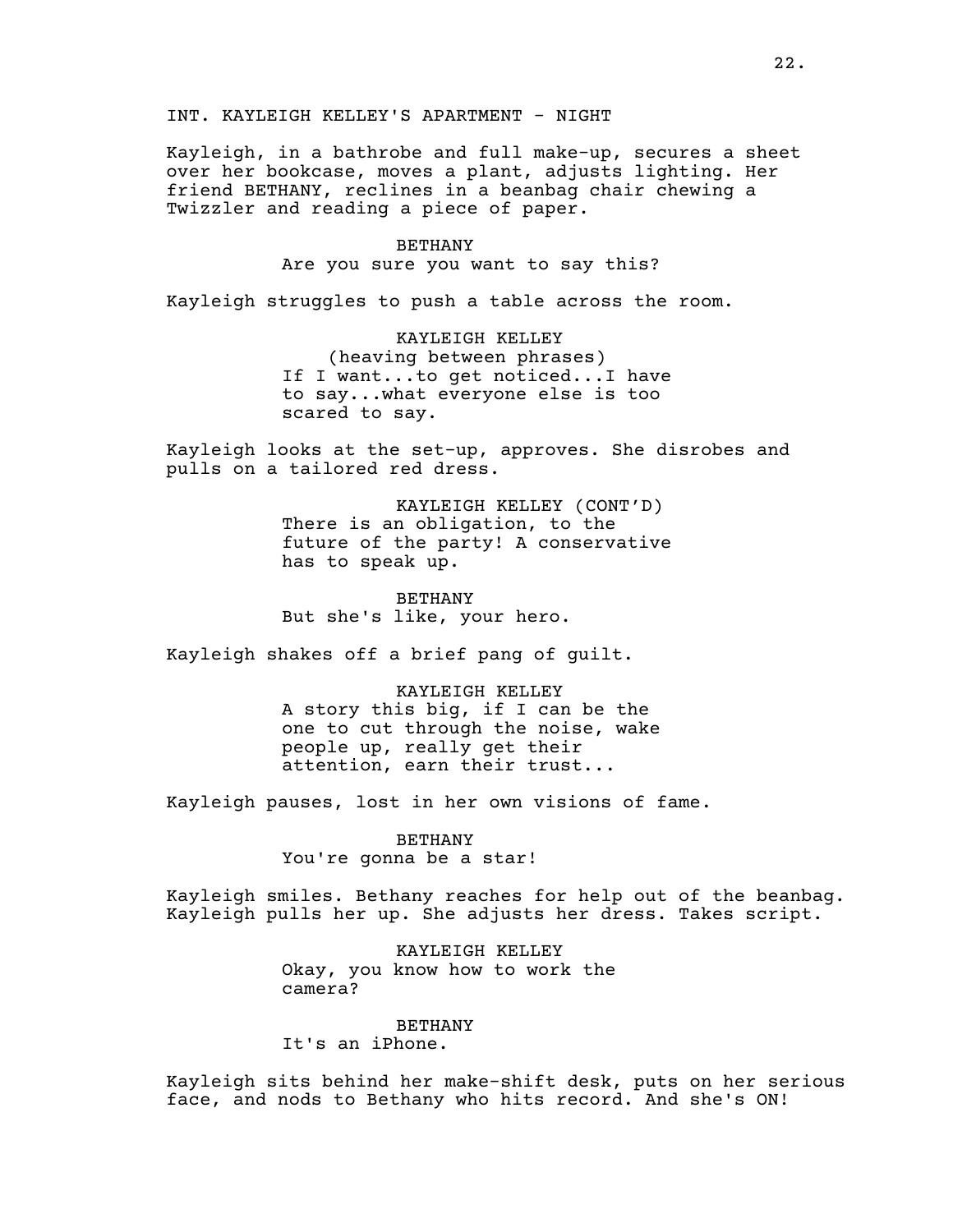A WELL-DRESSED COUPLE discuss their missing reservation with a MAITRE D', when SIMON HOLT, 60s an imposing presence in an Italian suit enters. The MAITRE D' brushes off the Couple.

> MAITRE D' Mr. Holt, what a lovely---

Simon heads toward his table. Maitre D' scurries to keep up.

INT. TOP OF THE POINT, DINING ROOM - NIGHT

Simon sits in a leather chair, his table has sweeping views of the Intracoastal Waterway. He leans toward his guest.

> SIMON HOLT Conservative media needs to pull back on defending Captain Elkins. You'll make it happen.

DELL BRADY Well, I...I tried warning---

SIMON HOLT The boy was a traitor, Dell. It's important we are clear about that.

Simon leans back, takes a sip of his drink.

SIMON HOLT (CONT'D) Holt Energies is an *American* company. We can't be associated with a traitor. We have to protect ourselves. Who knows what else might surface.

It's clear *he knows* what else might surface.

SIMON HOLT (CONT'D) It may be my name on the cow, but we've all got bellies full of milk. (Suddenly, affable) You hunt, Dell?

DELL BRADY Oh, yea! Deer, wild turkey.

SIMON HOLT I hunt big game. Leopards, kudu, elephants. (MORE)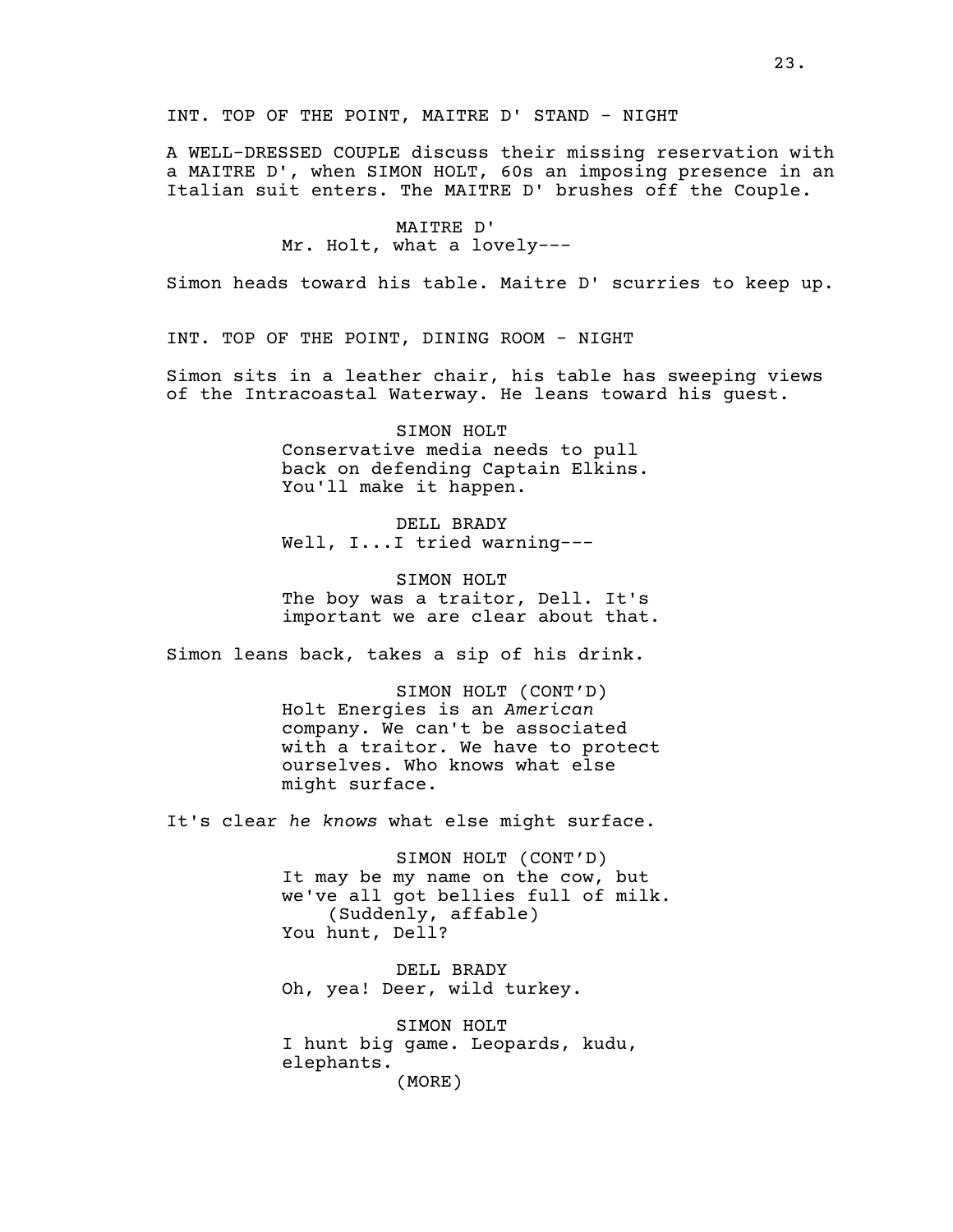SIMON HOLT (CONT'D) You should come with the boys and me next time we go to Zimbabwe. You know there is nothing quite like taking down a giant.

He clinks his glass against Dell's and smiles.

INT. FLORIDA NEW TIMES - DAY

Amir's cubicle is littered with take-out containers and story notes. He's exhausted. Josh drops some papers on his desk.

> JOSH You fuckin' owe me. Reports from the ambush in Nuristan when Elkins was captured.

Amir, perks up, frantically flips through the report.

AMIR Holy shit, how did you---

JOSH I've got an ex-girlfriend at DOD.

Amir stops, he stares at a report confused.

AMIR

This is an Army Aviation Accident Report for a UH-60 Black Hawk.

JOSH

Yeah. That's the heli Elkin's Ranger team was shot down in.

AMIR. Yeah...so...why is the report in Portuguese?

They look at each other, puzzled.

INT. DOCTOR'S OFFICE - DAY

Isabel waits in a doctor's office, around her are models of the female reproductive system and posters promoting self breast exams. She crosses her arms in front of her chest.

She looks at a wall of baby thank you photos, many twins and triplets, she lets out a deep breath as DOCTOR enters.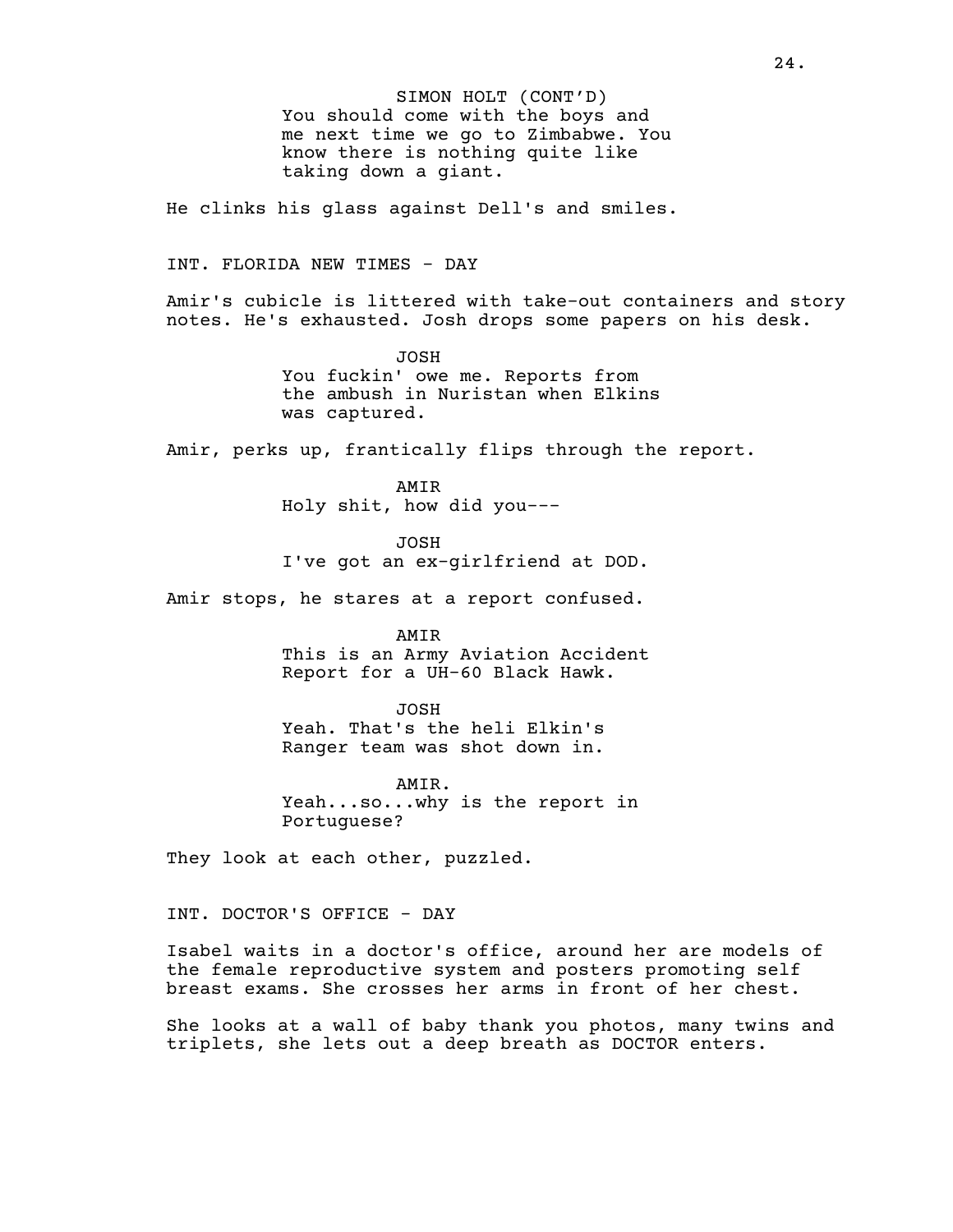DOCTOR Well, your uterus looks healthy, no polyps, no scarring. Any infertility in your family history?

ISABEL My mother had four children. My sister is unmarried.

DOCTOR Any miscarriages?

ISABEL

No.

DOCTOR

Abortions?

ISABEL (emphatically) No. Of course not.

Doctor looks up at her for the first time, skeptical. She shifts in her seat, then with confidence.

> ISABEL (CONT'D) No abortions.

DOCTOR And how often do you and your husband have sex?

ISABEL Dr. Morris, I find this questioning both unnecessary and perverse.

DOCTOR Well, I am sorry you feel that way Mrs. Holt, but I assure you it is all standard.

Isabel looks away, up at the face of the breast exam lady on the poster. He puts down his notes and clears his throat.

> DOCTOR (CONT'D) That said, from what I can tell, you seem healthy enough to conceive. A little thin perhaps, but you can always gain weight.

Just the thought of weight gain makes Isabel nauseous.

ISABEL So what's the next step?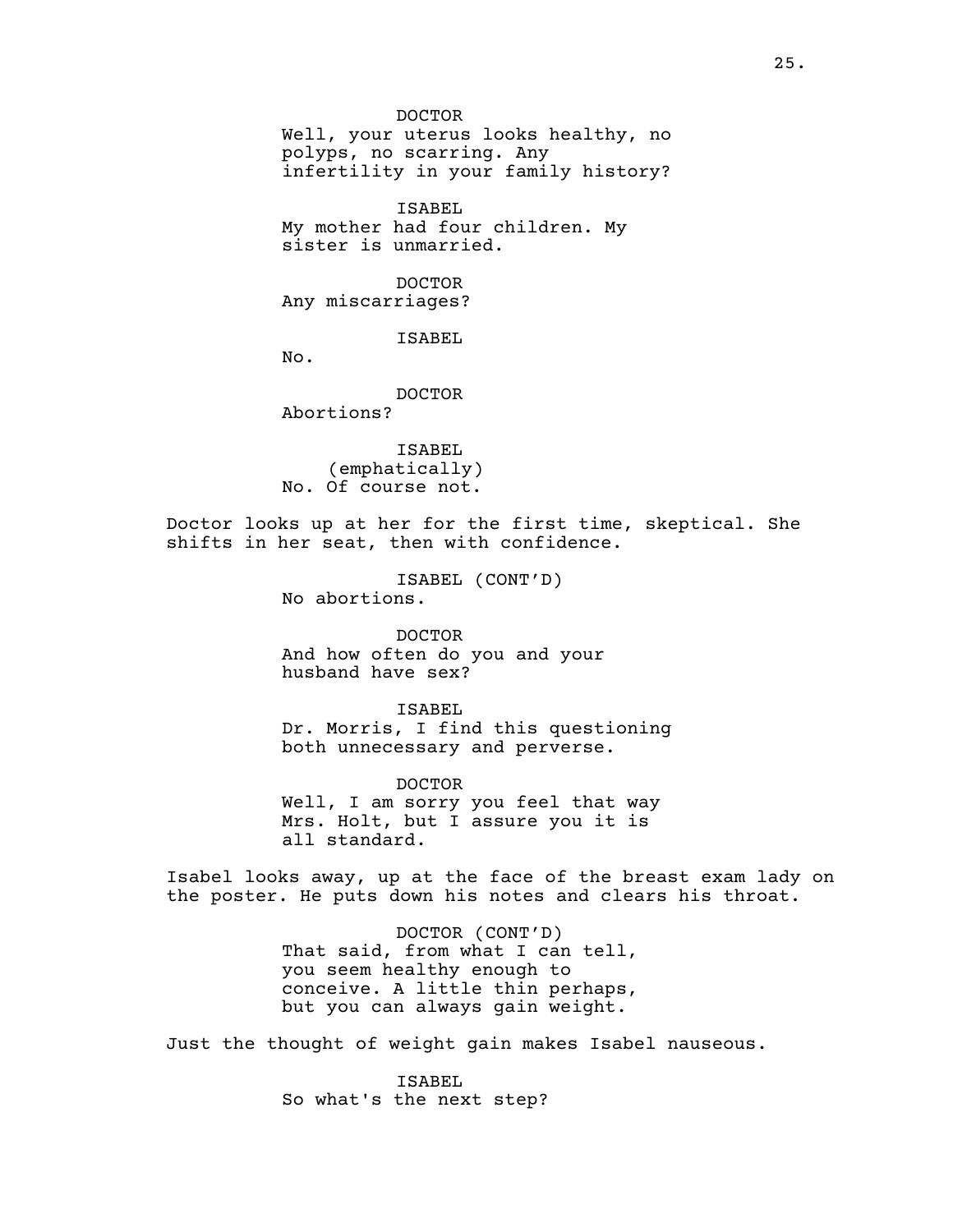DOCTOR Your husband will need to come in, we'll test his sperm and---

ISABEL My husband can't come here. You can understand, I hope, that discretion is paramount.

Doctor gets up and walks to his cabinet. Isabel babbles.

ISABEL (CONT'D) We are a highly visible family, more now than ever, if the media---

He hands her a sperm cup.

DOCTOR Take it home. Instructions on how to collect and preserve the sample are inside.

He smiles. Isabel relaxes for the first time, takes the cup, nods in gratitude, and leaves.

INT. BOOKSTORE - DAY

A larger than expected crowd has gathered for a reading of Allison's book, media crammed behind them. Allison is at a podium reading from *Aborting America*.

#### ALLISON

"Liberals are more concerned with National Parks than national security, more concerned with political correctness than policing our borders, more concerned with the right to handouts than the right to life. This is a..."

She notices an ARAB MAN in the crowd, nervous she loses her place. For a moment they lock eyes. She looks away, composes herself, then rhythmically she bangs her fist on the podium.

> ALLISON (CONT'D) "This is a call to arms, but that sound isn't a drumbeat, it is America's heart and unless we rise up against the liberal elite, it will...stop...beating."

With severity, she closes the book, then flashes a smile.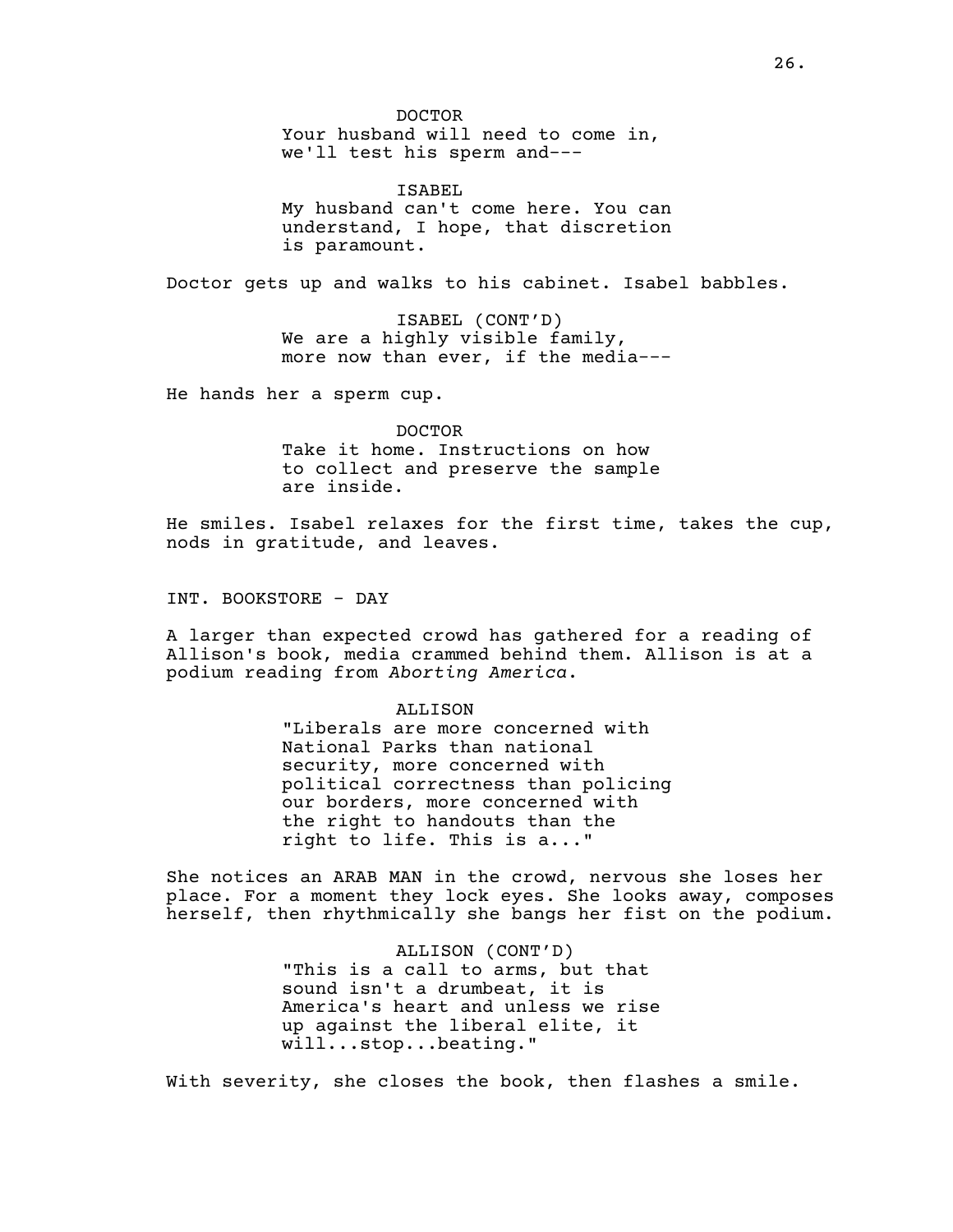ALLISON (CONT'D) If you wanna know how we're gonna rise up, you have to buy the book.

Allison and the audience laugh. Applause, cameras flashing.

ALLISON (CONT'D) Thank you and God bless.

A few reporters begin shouting questions.

REPORTER 1 Will you respond to accusations your brother was a terrorist?

ALLISON That story is just another unsubstantiated liberal attack on American patriotism.

### REPORTER 2

It's not solely the liberal media. Conservative vlogger Kayleigh Kelley has openly criticized your family for not apologizing and said - I quote "Oh man, The Elkins Klan has finally been exposed for the hypocritical elitists Kardashians that they really are." Do you want to respond?

## ALLISON

(smug) To a vlogger no one has ever heard of, I don't think so.

REPORTER 1 Her latest video got over 2 million views. In it she suggests your family's money is linked to Saudi Royals.

Allison is stunned. Cameras rapidly flash. Gail steps forward and takes mic.

GAIL

Thank you for coming. Miss Elkins won't be taking anymore questions. The book signing, for fans, will be on the lower balcony in 15 minutes.

Shouting continues from reporters, some fans yell back. Gail hurriedly escorts her away. Allison fumes.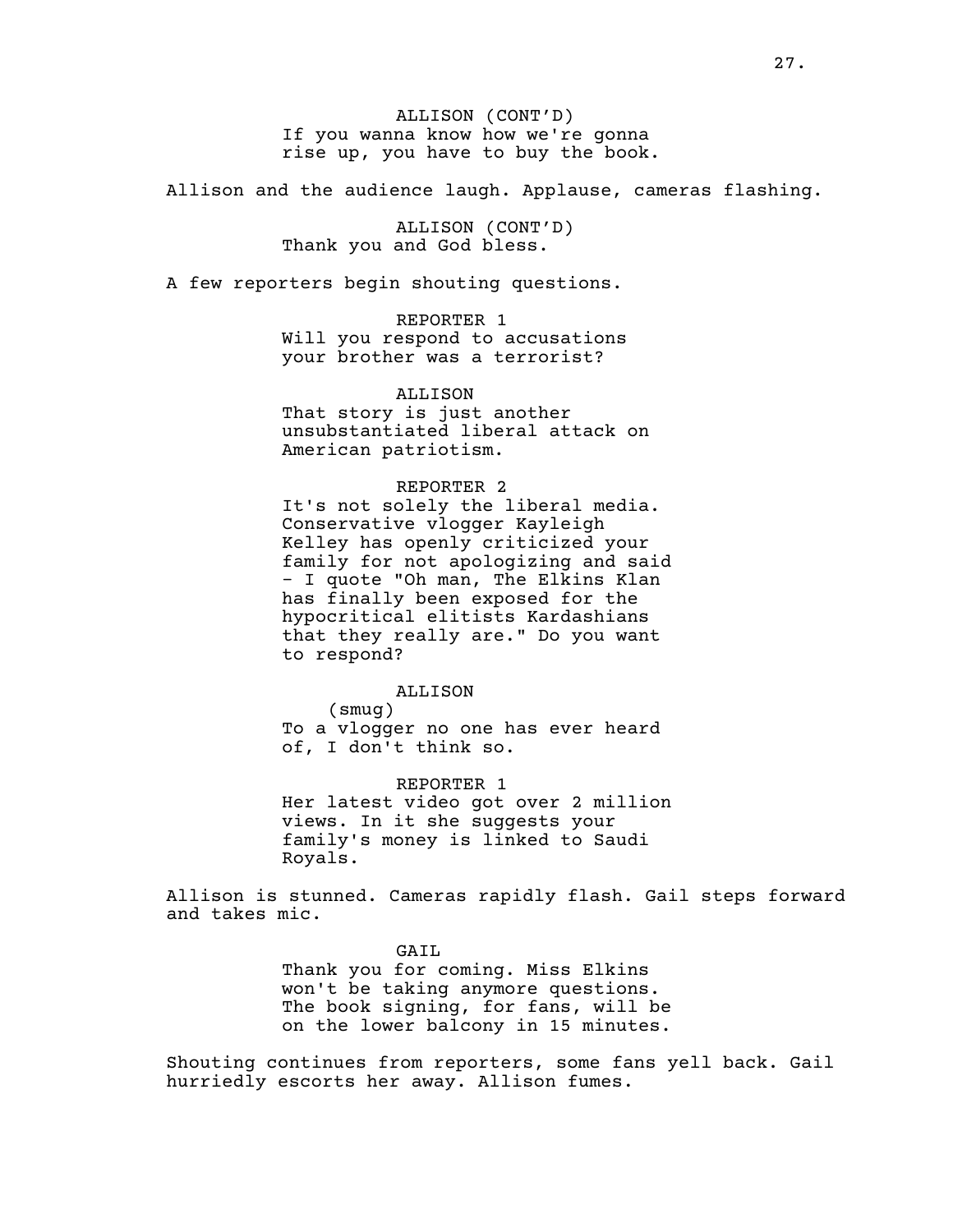# ALLISON Who the fuck is Kayleigh Kelley?

INT. BOOKSTORE, BATHROOM - LATER

Gail and Allison huddle over an iPad watching Kayleigh's home-grown video now outfitted with MTV style graphics and thumping electronic music.

> KAYLEIGH KELLEY (VIDEO) (fast, loud, aggressive) Conservative Americans should be cheering as the unholy Elkins empire crumbles, but so far I'm the only conservative talking about their decades long exploitation of everyday American people. That's right, while we're out here trying to feed our families in a failing economy, they've made millions off a fake heroism narrative and relationships with Saudi Royals.

Allison gives Gail an exasperated look. Hits pause.

ALLISON Am I supposed to take this moron seriously?

GATL It gets worse.

Gail plays video. We stay with video, but now we are in...

INT. DELL BRADY RADIO STATION, CONTROL BOOTH - DAY

KAYLEIGH KELLEY (VIDEO) So, why is a 23 year-old blonde chick from Indiana...

PULLOUT to reveal Dell and his Producer watching on monitor.

KAYLEIGH KELLEY (VIDEO) (CONT'D) the only conservative with balls big enough to call out The Elkins family? That's a good question. I've got a message for my buds, Sean Hannity, Glenn Beck, and Dell Brady... Hey guys, man up and grow a pair! I'm Kayleigh Kelley...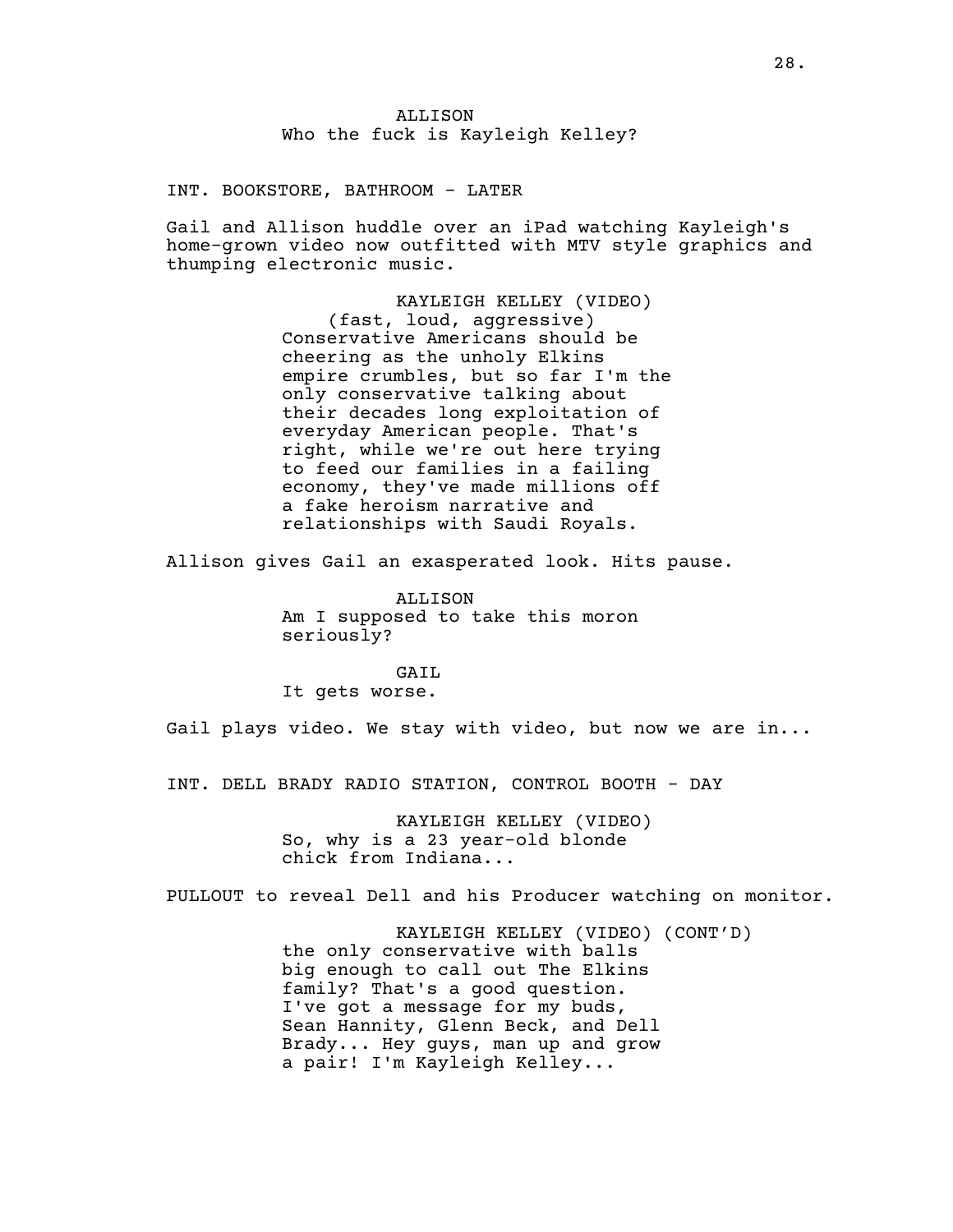Son of a...

INT. BOOKSTORE, BATHROOM - CONTINUOUS

# ALLISON

Bitch.

KAYLEIGH KELLEY (VIDEO) and that's my Straight Shot. God bless you. God bless America.

Kayleigh smiles and twinkles her fingers in the air. Graphics swoop across screen: "Straight Shot with Kayleigh Kelley." Allison looks at Gail, shrugs, hands her the iPad.

#### ALLISON

Let's not over-react. She's a pair of tits and a big mouth. Pretty soon they'll figure out she doesn't know anything and she'll be back to scooping sundaes at the DQ.

GAIL Let's not under-react either. You used to be just a pair of tits and a big mouth.

**ALLISON** But it turns out I knew something.

Allison and Gail share a smirk. They don't hear the door.

BOOKSTORE MANAGER (O.S.) Miss Elkins? They're waiting.

INT. BOOKSTORE, LOWER BALCONY - LATER

**,**

Allison sits at a table, a display of her books on one side, a cardboard cut-out of her in a tight red dress on the other.

A line of fans stretched before her. She is handed a book.

FAN I've read all your books. Make it out to Annabeth. Annabeth Wayne. I'm so torn up over this news about Peter. I told my sister Agnes, he's too handsome to be a terrorist.

Allison politely smiles as she inscribes the cover.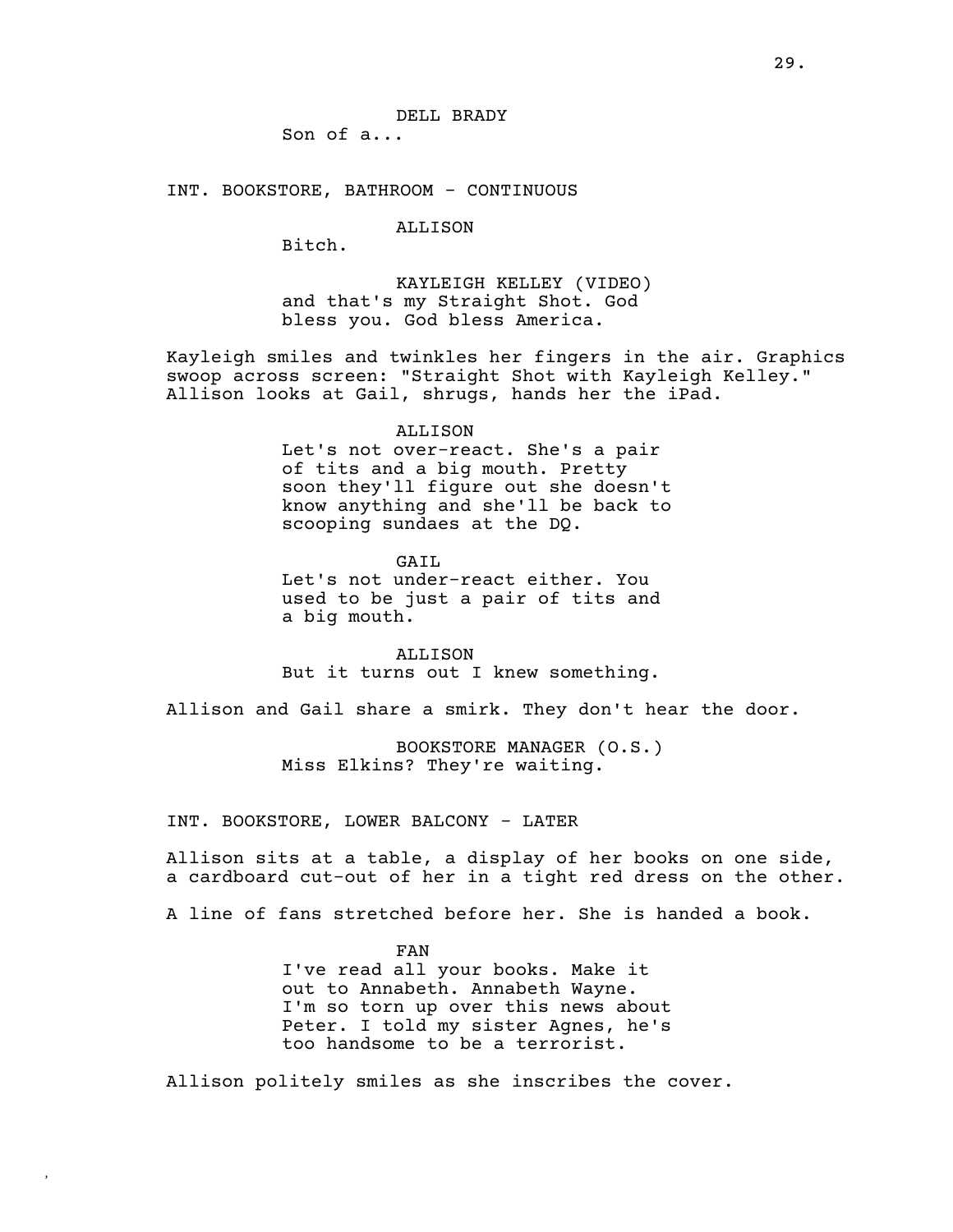FAN (CONT'D) But, that video, it was so real. I mean he has that beard---

Allison abruptly hands her the book.

ALLISON (sharply) Bless you for your concern.

Annabeth takes the book and leaves. Allison lowers her head for a moment, another book is slipped onto the table.

> ALLISON (CONT'D) To whom should I---

She opens the book, an inscription already exists: "THEY'RE LYING ABOUT PETER." Stunned, she looks up at the Arab Man.

> AMIR JAT Make it out to Amir.

Silently she scribbles "Amir". For a beat she is frozen then she writes "Proof?" Before he can respond, Manager whisks in.

> BOOKSTORE MANAGER Thank you, sir. This way please. Who's next? Keep it moving. Next.

Amir is swept away. Another book and fan is in her face.

She looks around for Amir, but he is gone.

END ACT TWO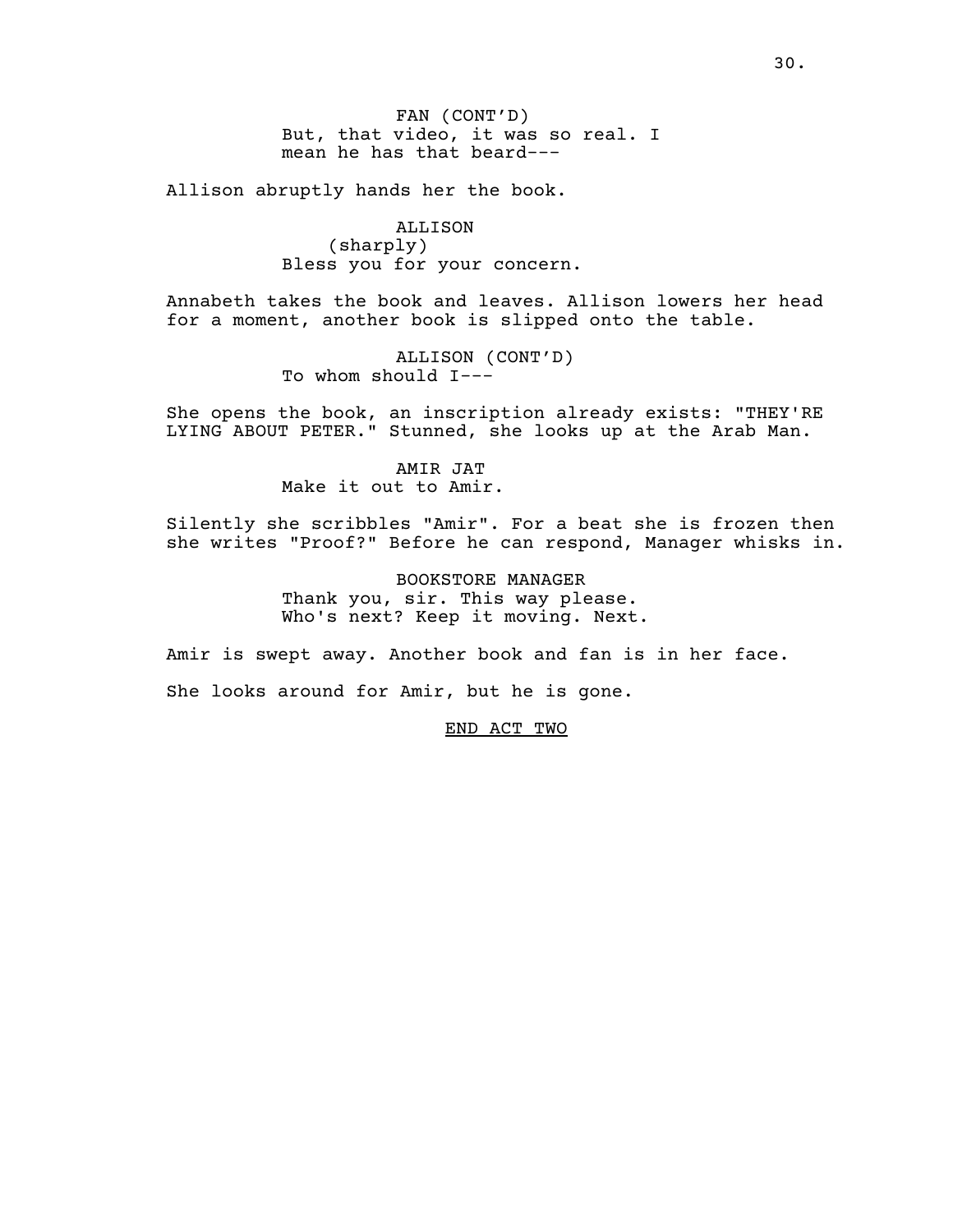### ACT THREE

INT. TURNPIKE TRUCK-STOP RESTAURANT - NIGHT

RESTAURANT DINER'S POV: Outside the window, a deluge of rain. A Land Rover pulls in and parks. A WOMAN, her face blocked by an umbrella, gets out and runs toward the entrance.

CHIMES of a door opening.

AT ENTRANCE

The umbrella closes revealing Allison. She walks through the store, passing dusty sea shell chandeliers, pecan logs, and alligator t-shirts, to the restaurant where she sees Amir sitting in a booth with a cup of coffee.

Allison sits across from him. A long silence. Amir puts his elbows on the table and leans forward.

> AMIR JAT Thank you for finding me.

ALLISON You were the only Amir to recently sign up for my mailing list.

AMIR JAT Here I was thinking I'd be the *only* Amir on your mailing list.

Allison is unamused. For a moment they sit in silence.

ALLISON You said you had---

She is interrupted by a WAITRESS who drops a plate of eggs, grits, and bacon in front of Amir. Then looks at Allison.

> ALLISON (CONT'D) Coffee. Black. Two Splendas.

Waitress leaves. Amir clumsily pours ketchup on his eggs.

AMIR JAT I though it would be less conspicuous if I ordered something.

She watches him take a bite of bacon.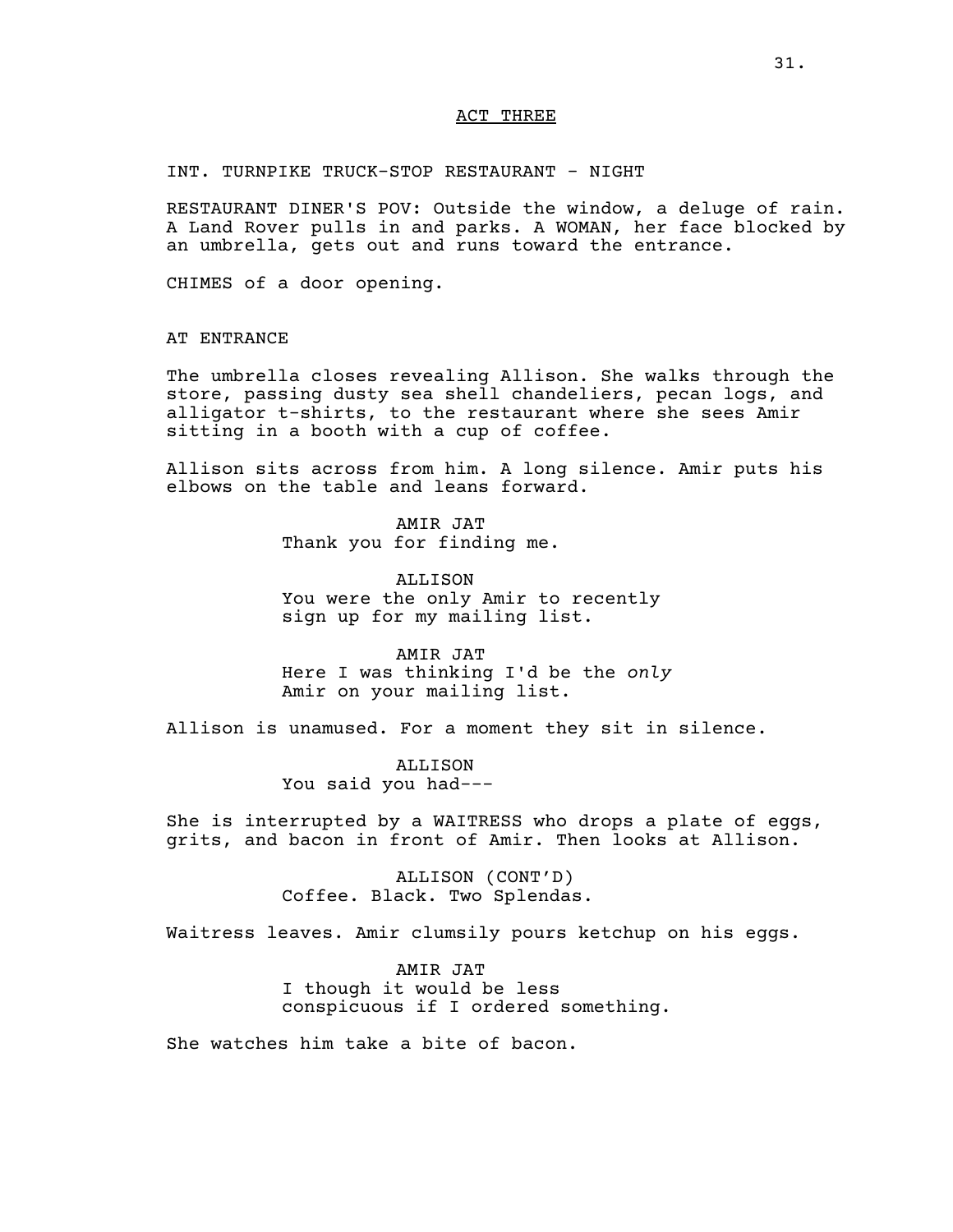ALLISON I'm surprised the Florida New Times is interested in printing the truth about Peter.

AMIR JAT They're not interested, I am.

He grins and shovels more food in his mouth.

### ALLISON

That's also surprising. I've read some of your articles, they were unapologetically lefty.

AMIR JAT I've read some of your work too, so I already knew I was a "flaming lefty, morally-corrupt elitist."

Allison doesn't appreciate smugness in others. He senses her intolerance for banter, stops eating, wipes his mouth.

> AMIR JAT (CONT'D) Look, I'm interested because, politics aside, I think that the spectacle of a story shouldn't over-shadow the substance of it.

Allison, appreciates his response. He leans forward.

AMIR JAT (CONT'D) I have a source---

The Waitress plops the coffee down, before Allison can ask...

WAITRESS Pink sugar's in the dish.

Allison, annoyed, fishes out some old Sweet-n-Lows and directs her attention to Amir, who lowers his voice.

# AMIR JAT

My source says the tape is fake, a red herring, that it's part of a much bigger...conspiracy.

ALLISON (skeptical) Is he Government? Military?

AMIR JAT We've only been in contact online, but he's definitely inside.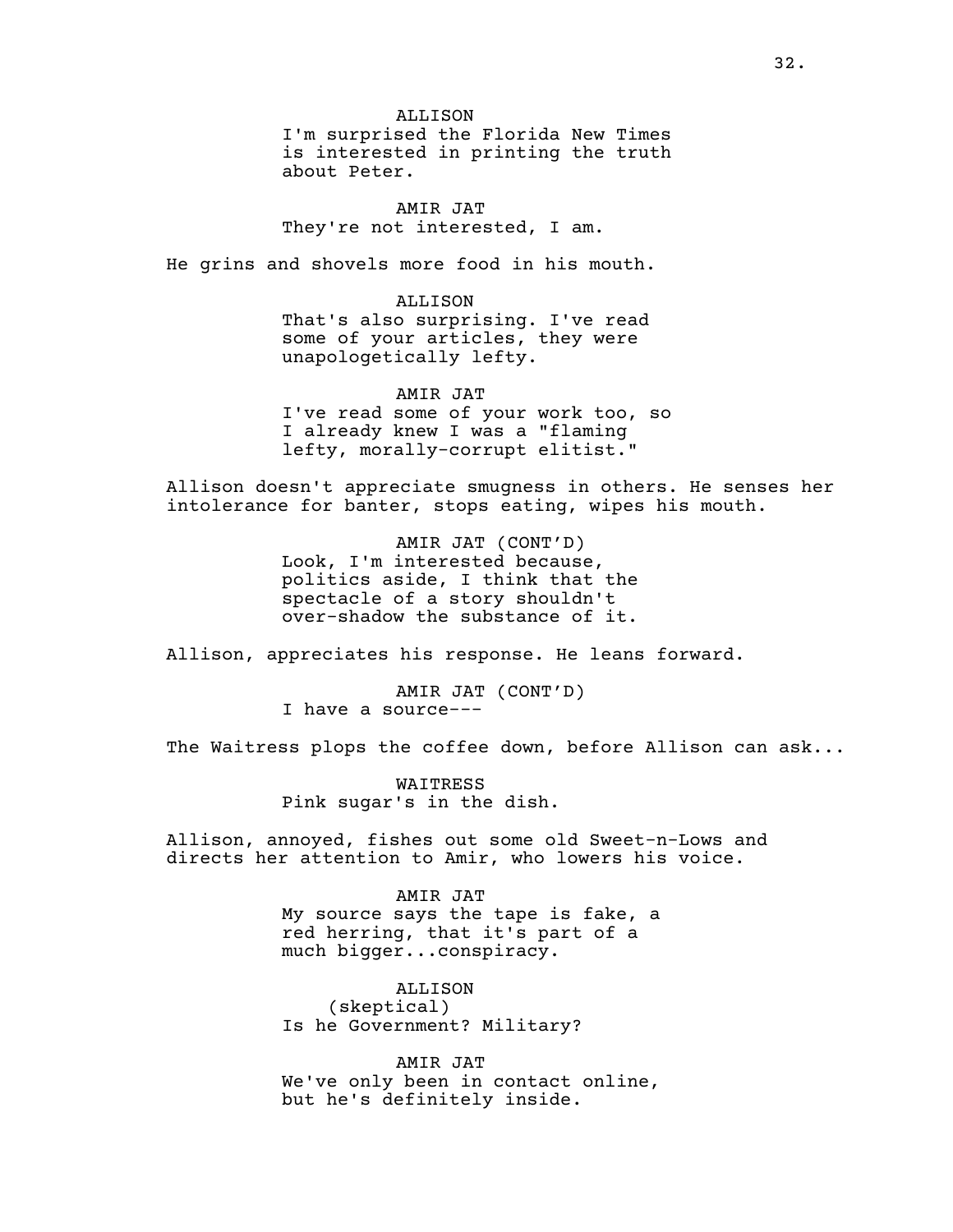AMIR JAT (CONT'D) (with growing fervor) He has knowledge about troop deployment, operations, budget discrepancies, Unocal, the shit he told me about the 9-11 cover-up! It's un-friggin-believable!

Amir leans back and shakes his head. Allison stares at him.

ALLISON It certainly is.

She puts cash on the table and starts to go. Amir jumps up.

AMIR JAT Whoa, whoa. Where are you going?

ALLISON Mr. Jat, I'm trying to find out what happened to my brother. I don't have time for internet conspiracies.

AMIR JAT Wait, please, listen, please.

She takes him in, there is a sincerity in his eyes. He begs.

AMIR JAT (CONT'D) Please. I have proof.

She sits back down. He digs through his backpack and pulls out a mess of files, maps, articles, spreadsheets.

> AMIR JAT (CONT'D) I don't believe Peter died in Eastern Afghanistan in 2012.

ALLISON You think he's alive?

AMIR JAT I don't know...probably not...but, he didn't die in that rescue.

He pulls out a map.

AMIR JAT (CONT'D) He was captured here, right? Then moved to the Badakhshan Province?

He draws a circle. Then an x. Then another x.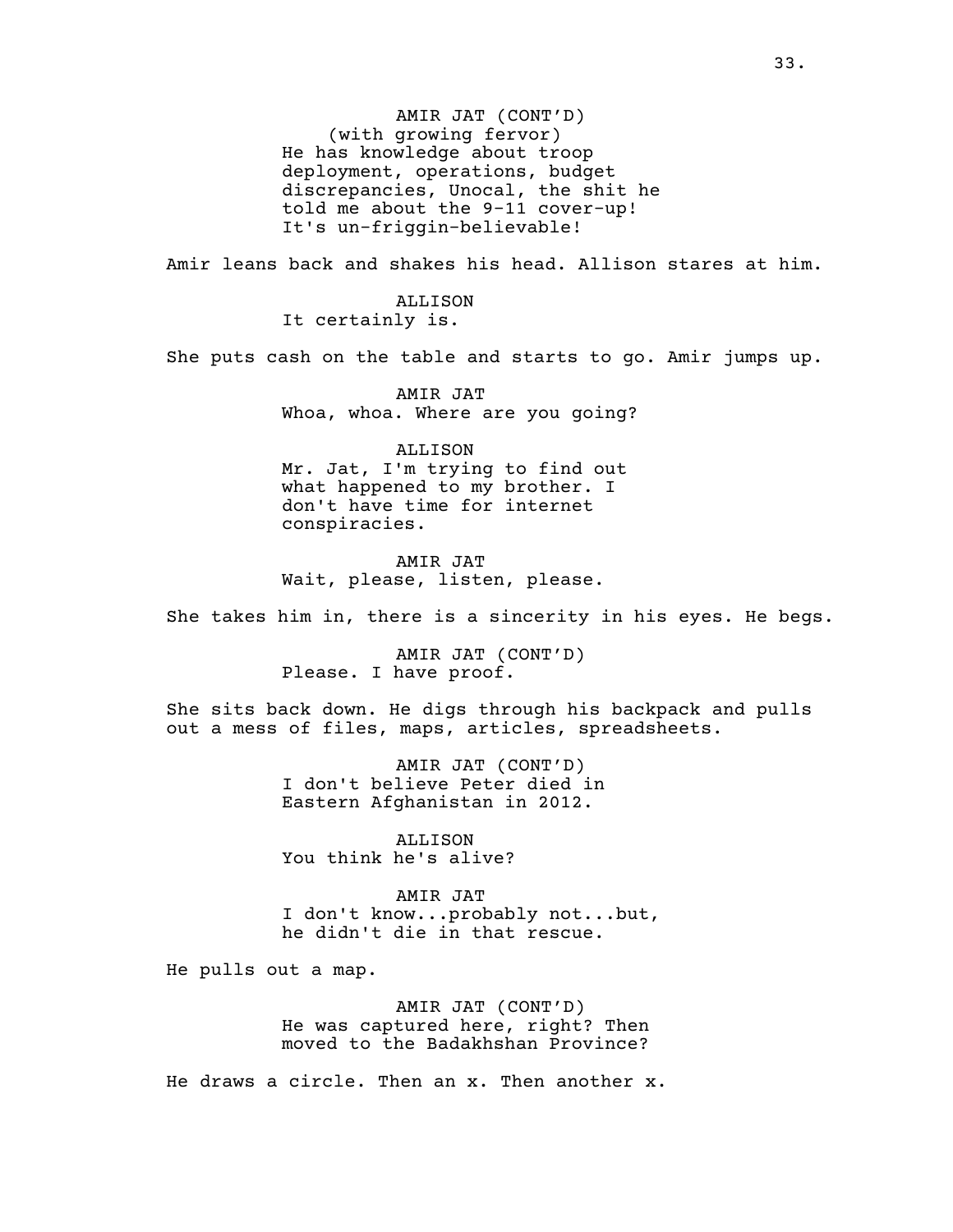# AMIR JAT (CONT'D) The rescue, was here in Baharak.

Allison notices the Waitress watching them. Amir places weather maps and photos on the table: mountains and villages covered in snow. Allison picks one up. Amir explains.

> AMIR JAT (CONT'D) Badakhshan Province. February 2012, was their coldest winter in decades. 41 people froze to death.

He puts another photo on the pile, a still of Peter's video. Allison looks at it, first she notices nothing, then she sees it: outside the tiny window, mountain tops without snow.

#### ALLISON There's no snow.

She looks up at Amir, a big grin on his face.

# AMIR JAT

The tape is dated two days before the rescue in Baharak. Most of the region can only be traveled by foot or on mule. And to do it while hiding an American POW, they'd have to move even slower.

ALLISON So, if Peter wasn't in Baharak where was he?

Amir is silent, he doesn't have an answer. Allison pulls out her phone. She begins scrolling through it.

> ALLISON (CONT'D) I went to see a soldier who was deployed with Peter to Jalalabad. He wouldn't talk, but I saw this.

She hands Amir her phone: the photo of Rusty and Peter.

AMIR JAT Well, it sure ain't Jalalabad.

ALLISON I think he was paid to keep quiet.

AMIR JAT (re: photo) Can I send this to myself?

Allison nods. He forwards the photo and hands back her phone.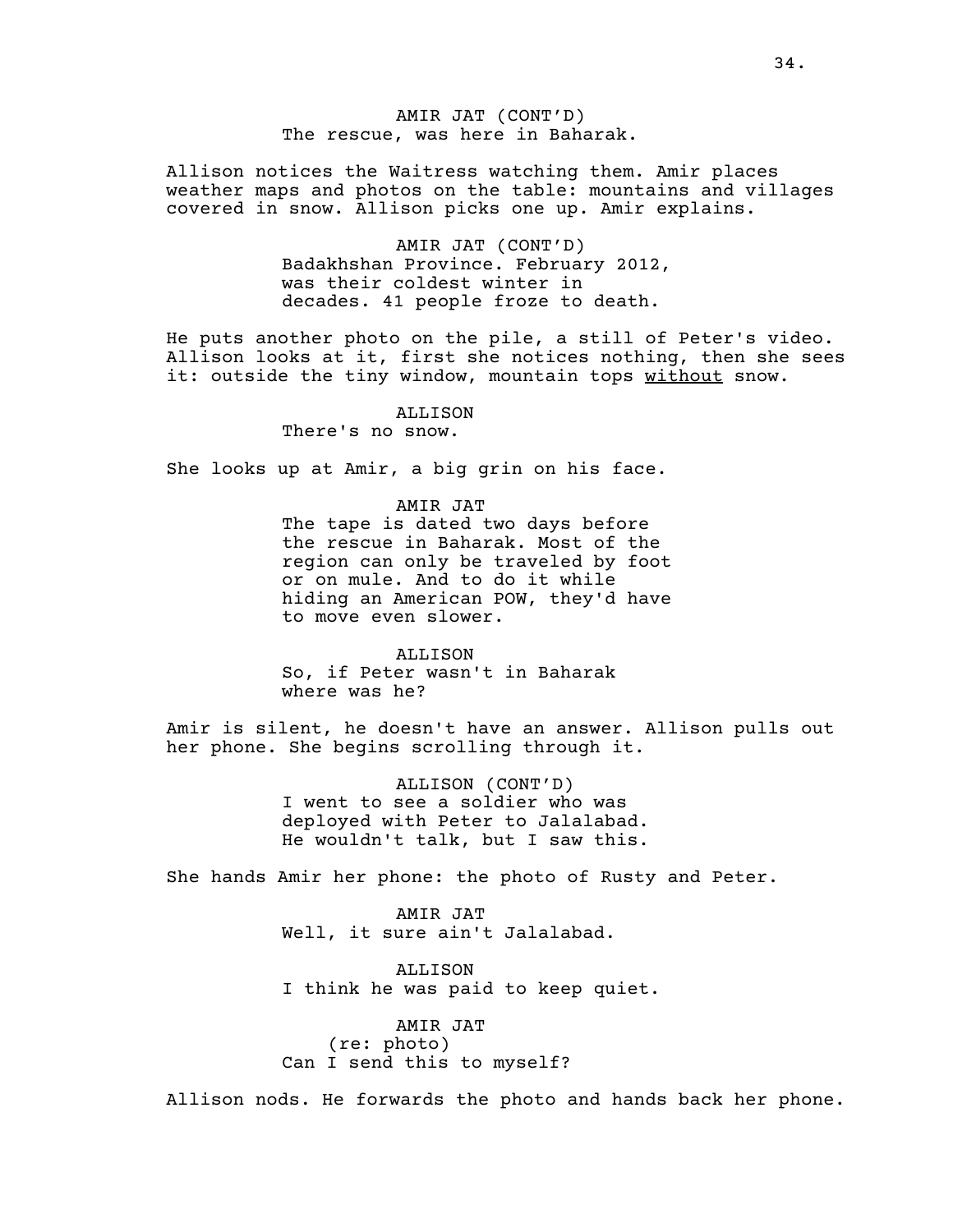AMIR JAT (CONT'D) I'll run it by my source, see if he can make anything of it.

Amir starts packing up his bag. He stops, looks at her.

AMIR JAT (CONT'D) If Peter *was* alive after 2012, is there anyone he would have trusted to contact?

ALLISON

No. Only me.

Amir senses she is leaving something out.

AMIR JAT

Allison, I think we can help each other - my gut tells me your brother is innocent - but if it turns out he did desert or feed our enemies intelligence...I'm gonna print the truth, no matter what.

Allison looks up at him, her composure resumed.

ALLISON Investigate the story Mr. Jat. The truth you'll find, is that my brother was a patriot.

She leaves a huge tip and exits back into the rainy night.

INT. BROOKS AND ISABEL'S BEDROOM - NIGHT

A professionally decorated bedroom, a sterile homage to Restoration Hardware, muted art, bleached wood furniture. CLOSE on Isabel's face, cold, distant, bored, resting on her pillow. She stares at a water ring on the night table.

> ISABEL Did you put something on the night table without a coaster?

> > BROOKS (O.C.)

What?

PULL OUT to reveal Brooks on top of her, doing his best to get her pregnant. Isabel runs her finger over the water ring.

> ISABEL Did you put a glass here?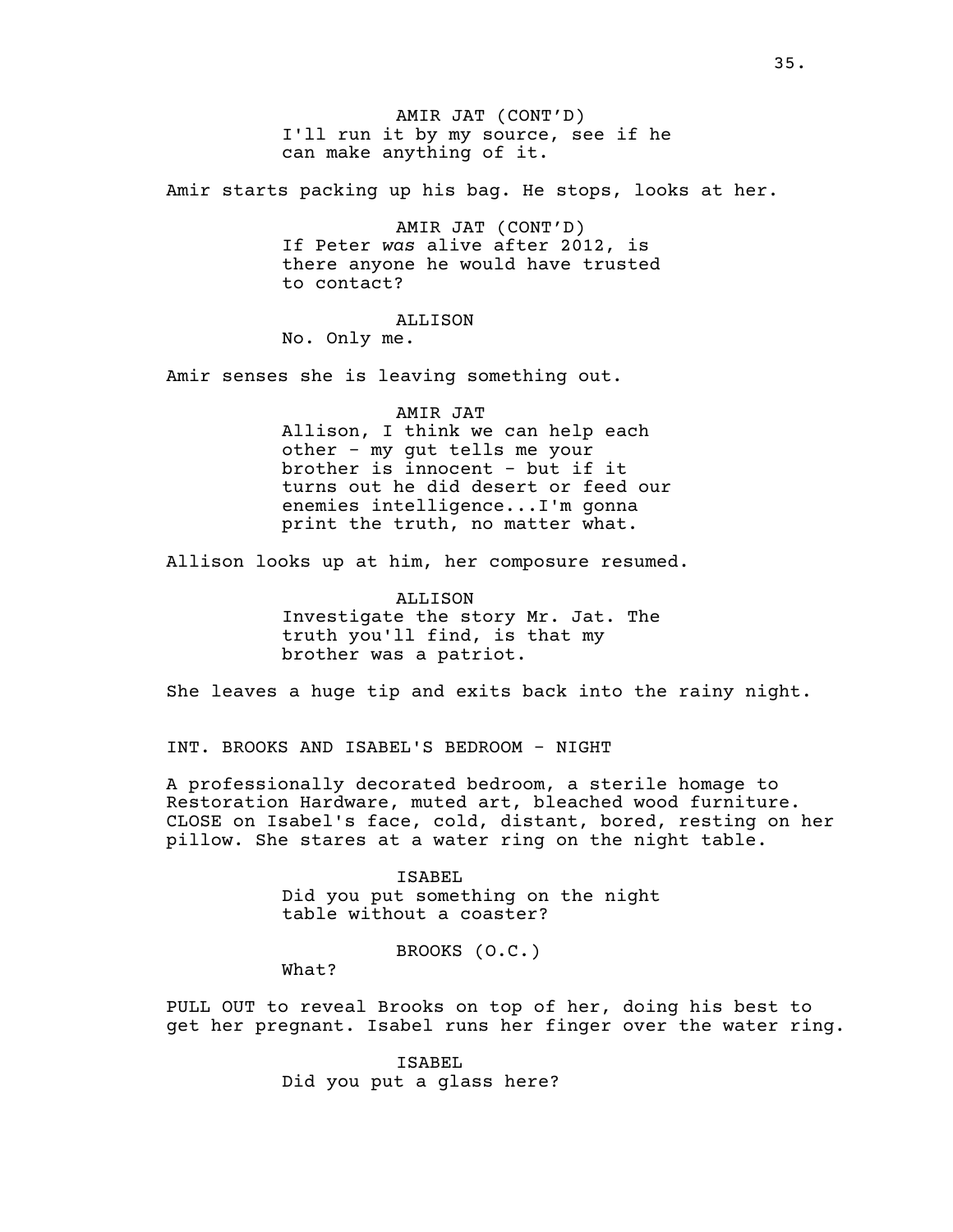BROOKS Damn it Iz, I'm trying to...

Brooks grunts, closes his eyes. Isabel watches him. For a moment he keeps pounding her then he stops, he's gone soft. He rolls off her. They sit up, an icy silence between them.

### ISABEL

I could turn over.

Brooks climbs out of the bed, goes into the en suite.

BROOKS You know maybe I could stay hard if you weren't so...

ISABEL

BROOKS (CONT'D) Frigid.

Female?

Brooks glares at her, then slams the bathroom door. She picks up her cell, dials, rubs the water stain while she waits.

> ISABEL (CONT'D) Hi. Would you please come upstairs? Yes, now.

Isabel slowly dresses. Brooks emerges from the bathroom. Isabel hands him the sperm cup from her purse. A KNOCK. She opens the bedroom door. Logan stands waiting. She puts her hand on Logan's chest and looks back at her naked husband.

> ISABEL (CONT'D) (to Logan) He's all yours.

INT. MORTON'S STEAKHOUSE, WEST PALM BEACH - NIGHT

Dell and Ross are surrounded by an excess of food. Dell tackles it like a prize fighter bulking up for a bout.

> DELL. I'm saying the tide is turning.

ROSS She can handle it.

Dell gestures with utensils, extensions of his hands.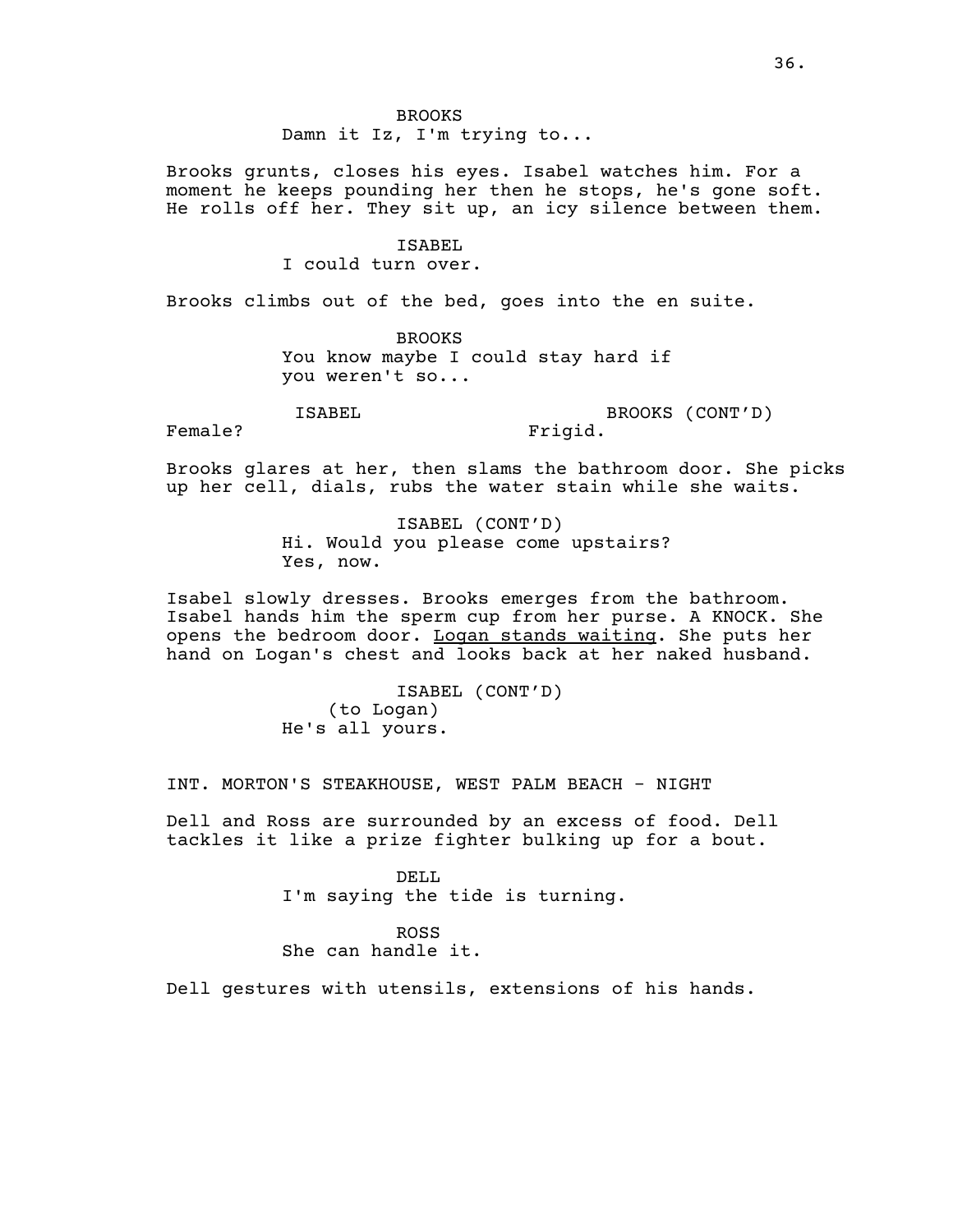DELL She's tough as nails. I'm just saying you have a duty here, as her future husband, to guide her, to help her see that a little concession wouldn't be so bad.

Ross takes a sip of his Manhattan.

ROSS

Allison? Concede?

DELL

Son, I can only hold off the vultures for so long. I'm getting pressure. I'm not gonna be able to stay silent on this.

ROSS She is standing by her family. The concept may be foreign to you---

Dell points his fork at Ross, feigned outraged.

DELL

Now hold on Son, don't accuse me of not being loyal. I practically raised those girls, I love 'em like my own, that's why I'm worried. Ally's got the temperament of an unbroke filly. You gotta pull on the reins or I'm gonna have to.

Ross puts his napkin on the table.

ROSS You love the races, Dad. Who would you bet on? The tired old stallion or the unbroken Thoroughbred?

Ross gets up and walks out.

INT. ELKINS' COMPOUND, FOYER - NIGHT

Allison returns home, it is empty, quiet. She silently walks through her house. She looks at photos: her parents, her brothers in uniform, she picks up a photo of Peter's wedding.

LUCIANA (O.C.)

Misses!

Allison turns around. Luciana realizes she has startled her.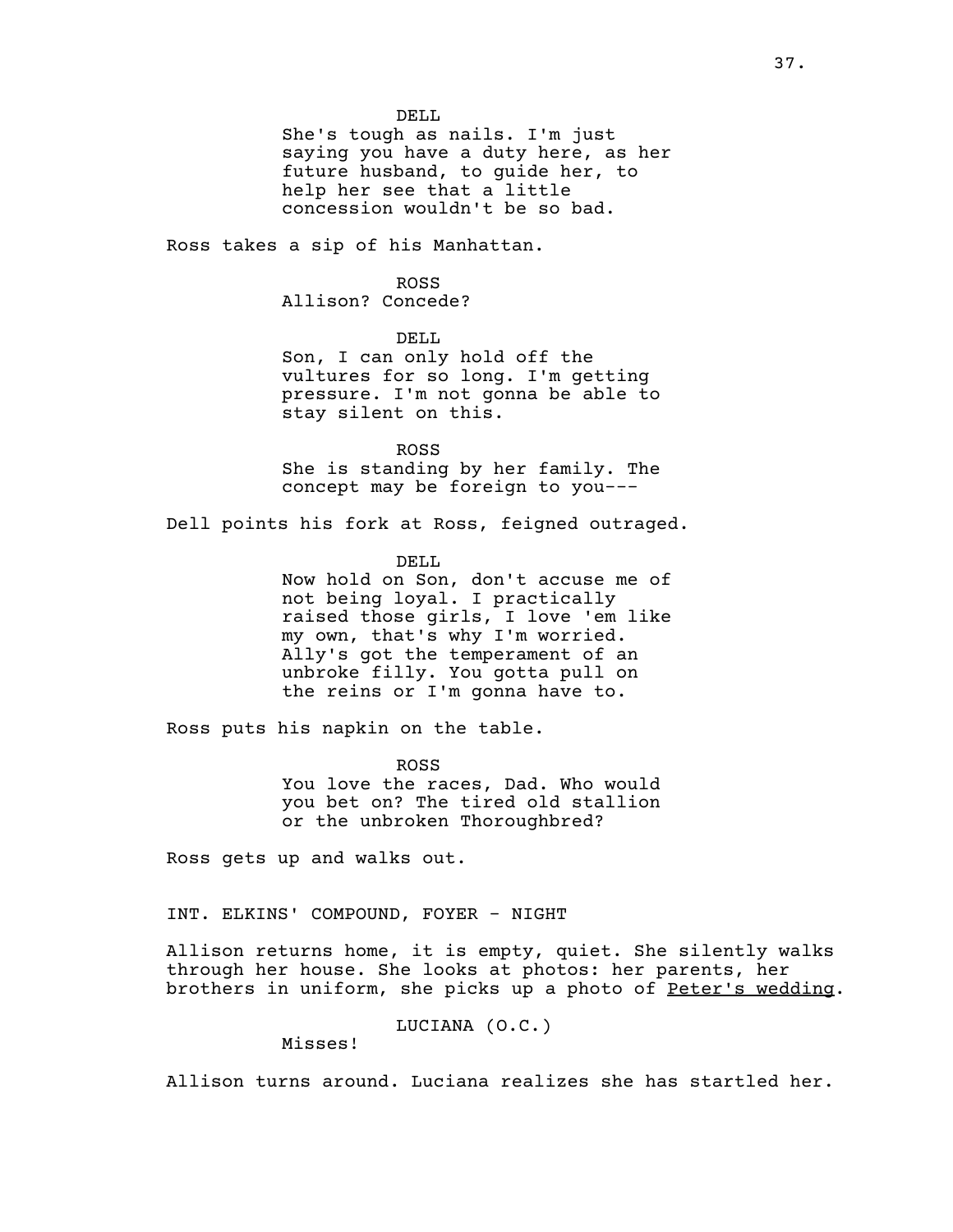# LUCIANA (CONT'D) Lo siento, Misses. I no hear you.

# ALLISON

Está bien.

Allison starts to head upstairs. Luciana remembers.

LUCIANA Tu hermana esta aqui.

EXT. ELKINS' COMPOUND, POOL - NIGHT

Isabel swims laps with the form and force of a champion. Allison watches her for a while, then crosses to the pool. Isabel sees her, finishes her lap, and gets out. Allison hands her a towel.

> ALLISON Is something wrong with your pool?

ISABEL This one's better for laps.

Isabel dries off.

ISABEL (CONT'D) Where were you?

ALLISON I met with a reporter tonight.

ISABEL What reporter? What did you say?

ALLISON I didn't say anything. He thinks the video of Peter is a ploy, that who ever released it is trying to cover up something bigger.

Isabel puts on a robe, looks at her sister with disbelief.

ISABEL A cover-up? Of what?

ALLISON I don't know. But he showed me proof Peter couldn't have died in the rescue *and* been on that tape. This could be it, a way to prove--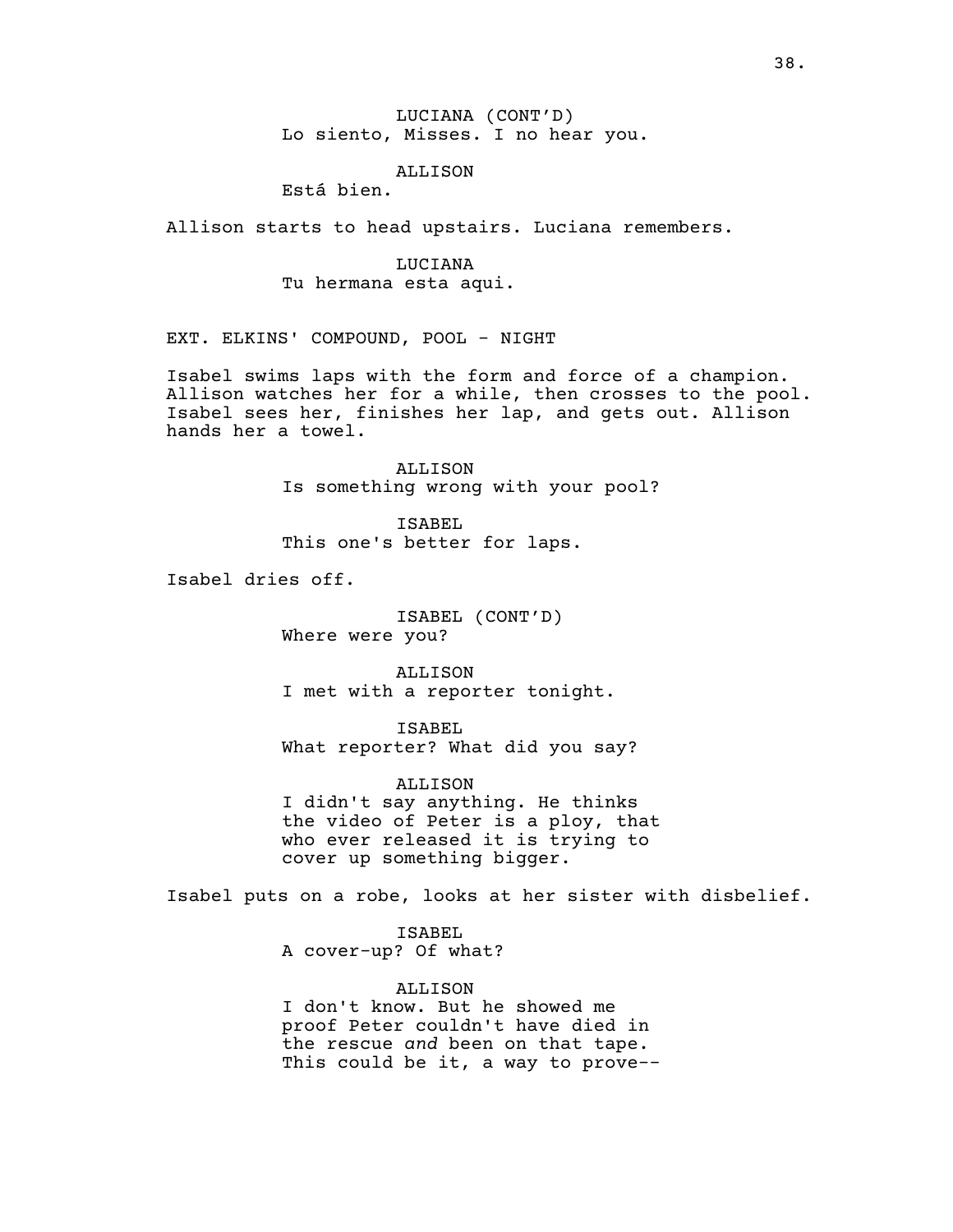ISABEL Allison, do you hear yourself? You have to stop. You have to stop this! We are losing this fight.

ALLISON Don't be ridiculous. We're fine.

# ISABEL

The campaign is hemorrhaging. Gail says your publisher started canceling stops on your book tour.

ALLISON The campaign will bounce back.

ISABEL

No, Ally, it won't. Not if we don't apologize, distance ourselves from the story, change the narrative.

### ALLISON

What do you think I'm doing Isabel? I'm trying to change the narrative, I'm trying to get to the truth, to prove Peter is innocent.

ISABEL Damn it Ally, what if those aren't the same thing?

The betrayal of Isabel's words gut Allison. Isabel softens.

ISABEL (CONT'D) I loved Peter too, but we have---

Allison turns and walks back to the house.

ALLISON Go home to your husband, Isabel.

# INT. AMIR'S APARTMENT - NIGHT

Amir works on his laptop at a small messy dining table. He's in a private chat room with his source. Amir types. The camera stays on him as the text is overlaid on our screen.

**AJAT82: Uploading photo now. Elkins and another soldier. Location unknown. Kabul? Can you identify?**

Amir waits.

**,**

**PRAVDA4791: Not Kabul.**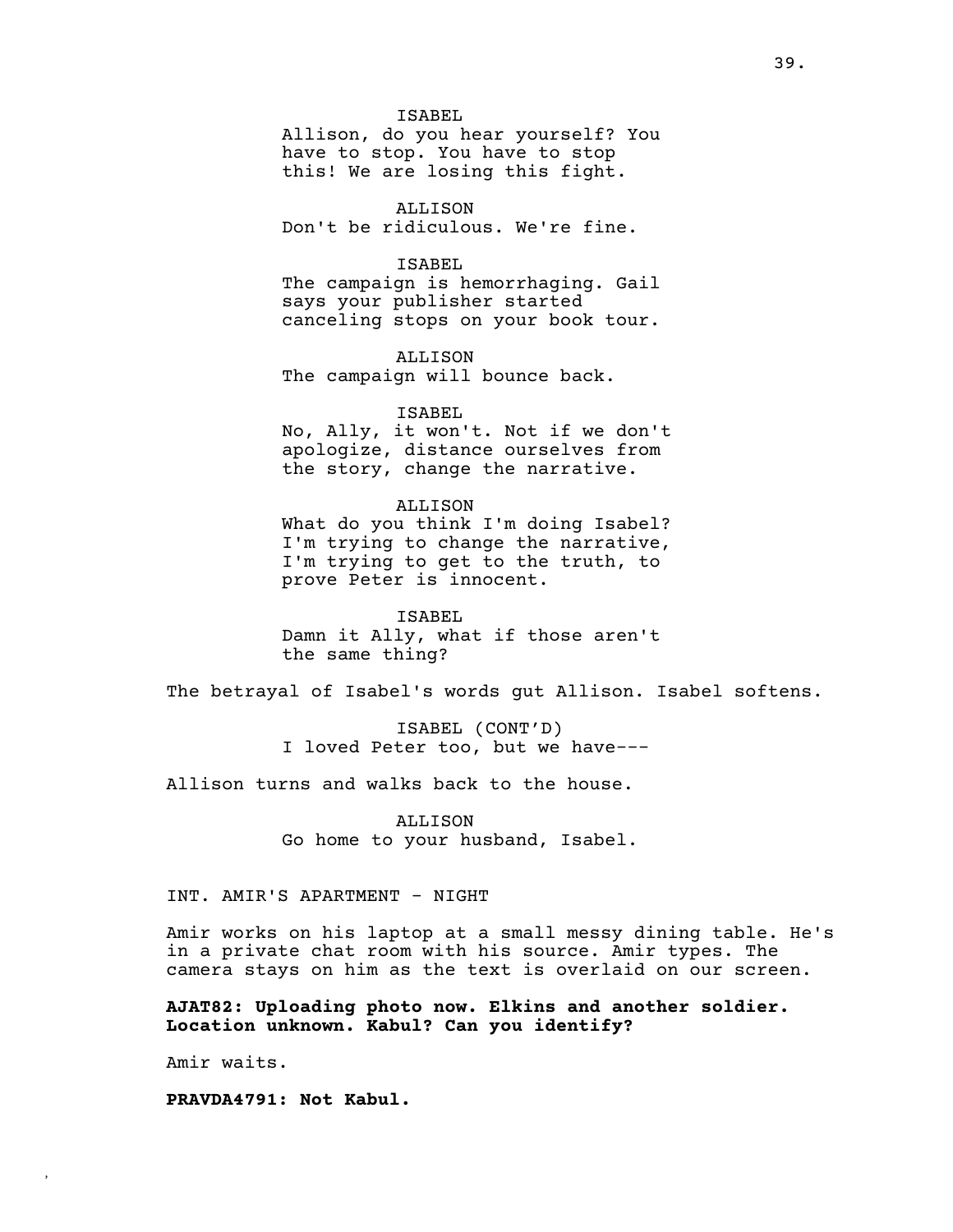**AJAT82: ?**

**PRAVDA4791: How did you get photo?**

**AJAT82: Elkins' sister**

Amir waits.

## **AJAT82: If not Afghanistan, where?**

Amir waits. He picks up the Helicopter Accident Report.

# **AJAT82: Portugal? Brazil?**

AMIR JAT

Come on!

More waiting. Amir is getting nervous.

### **PRAVADA4791 has signed off.**

Amir SLAMS his laptop closed.

INT. CLUB COLETTE, PALM BEACH - DAY

Allison is lunching in an exclusive dining club with the CPAC Chairman, BOB LAPIN, a rotund man in his late 60s wearing an impressive amount of peach. They're surrounded by Palm Beach society folk, whom occasionally look over at Allison.

# ALLISON

And Cassidy?

Bob gestures to a WAITER for more iced tea.

BOB Wants to go to Morocco for her Spring Break. Can you imagine? A country where you can't get a decent drink. I asked her, what's wrong with St. Bart's?

ALLISON St. Bart's is gorgeous in April. I'd be happy to call Jane and get her a villa at Eden Rock.

He waves a piece of salmon around, then pops it in his mouth.

**BOB** Thanks but she's more stubborn than I am. (MORE)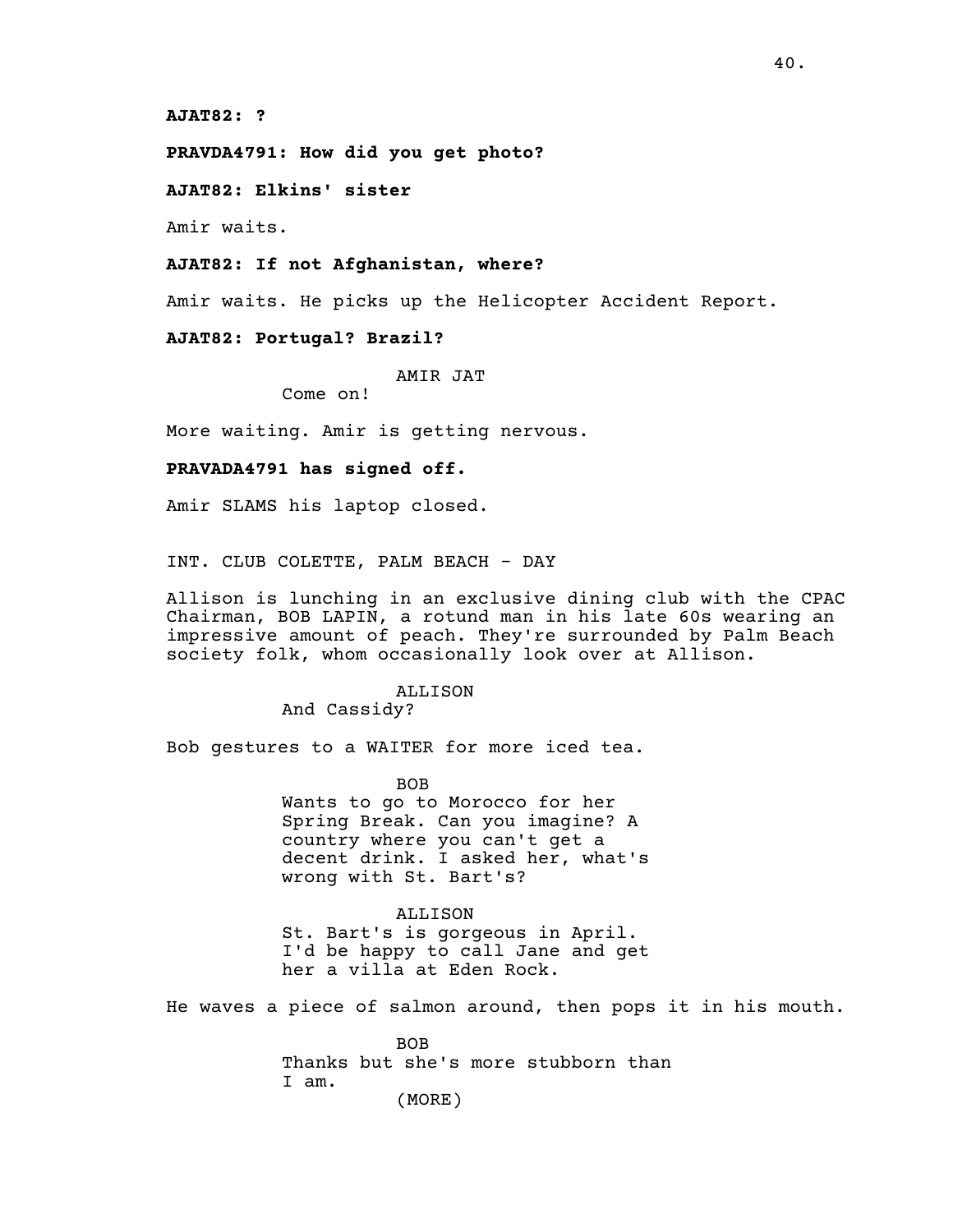He puts down his fork and knife.

BOB (CONT'D) Listen Ally, I need to talk to you about this, well you know, you're in some hot water now---

### ALLISON

Bob, you knew Peter his entire life. Do you honestly believe---

BOB

No, of course not, but hell, you know politics isn't about reality it's about perception. And the committee feels it would be better if you were less visible this year.

ALLSION Well, fuck the committee Bob!

The WOMEN behind them turn and look soured faced at Allison.

### ALLISON

I nominated you. I lobbied to get you elected CPAC Chairman.

### BOB

And I appreciate that honey, but you need to appreciate that I have a responsibility here. This is a delicate time for conservatives.

## ALLISON

Yes, delicate indeed. They're too "delicate" to defend a prominent conservative family when they're being smeared by the press.

### BOB

We've got mid-terms, a Democratic majority in Congress, and liberals pushing everything from gun control to transgender bathrooms in kindergartens down our throats. The last thing I should be doing is elevating this scandal. Now, I'm sorry Ally, I really am, but we're gonna give the keynote to someone else this year.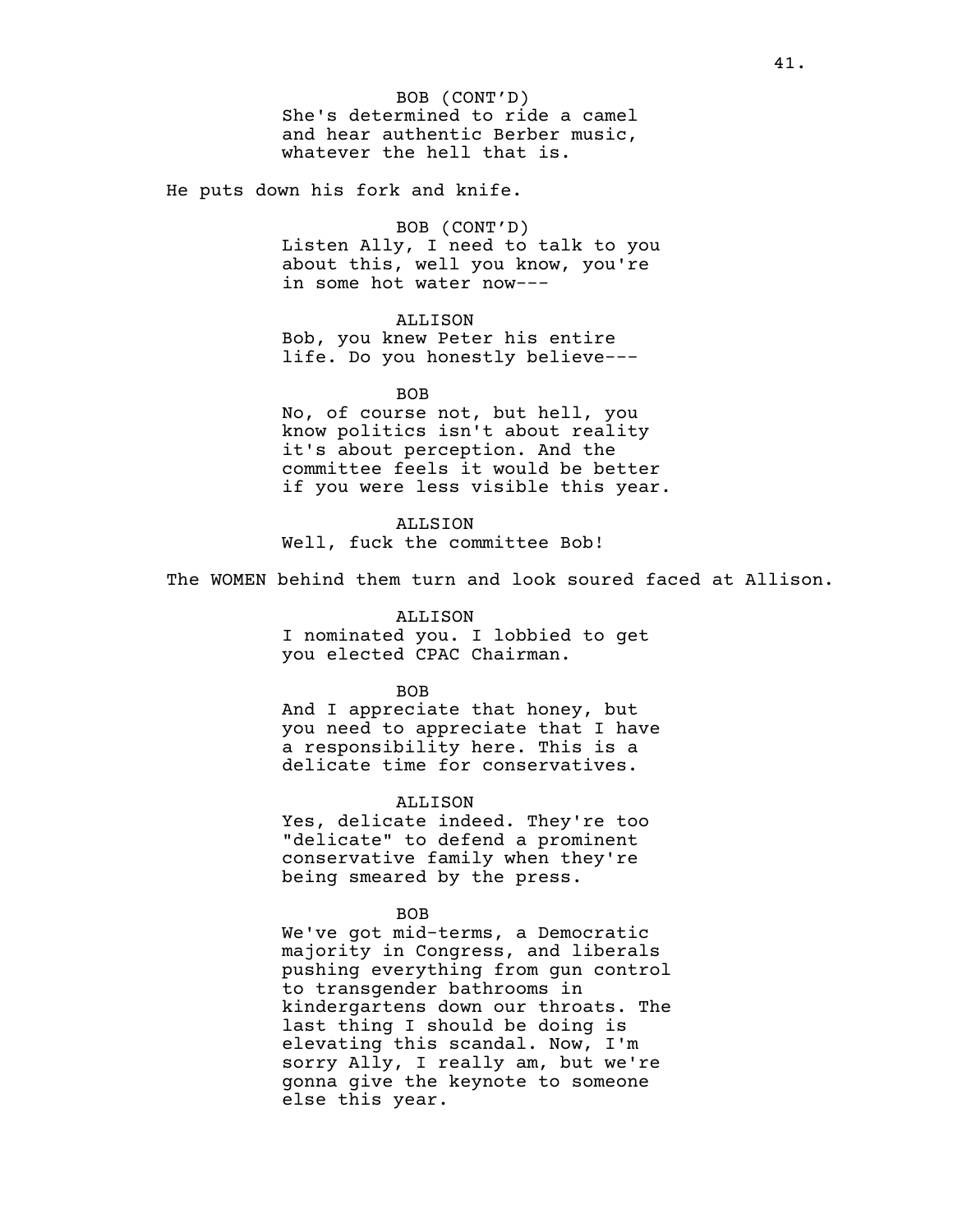Allison stares at him, then slowly she smiles.

ALLISON Well. Bob. If that's what you feel you have to do.

Allison collects her purse and sweater and stands.

ALLISON (CONT'D) Out of curiosity, who did you get to replace me?

KAYLEIGH KELLEY (PRE-LAP) Shut up! You're kidding me?!

INT. ONE AMERICA NEWS, BULLPEN - DAY

Kayleigh is on her cellphone freaking out!

KAYLEIGH KELLEY No, absolutely. I'm honored. Yes. Awesome. Thank you so much.

Kayleigh hangs up and fidgets with excitement. She looks around for someone to tell, but she has no friends at work. She sits back at her desk and twirls in her chair. Then an angry bellowing voice...

> CARL TAGG Kelley! Get in here!!

INT. ONE AMERICA NEWS, NEWS DIRECTOR'S OFFICE - MOMENTS LATER Kayleigh stands as Carl watches one of her videos.

> KAYLEIGH KELLEY (VIDEO) They're all for "female empowerment" as long as the female in power isn't conservative, cute, or carrying a gun.

CARL TAGG looks up over his glasses at Kayleigh then back to the video which we can see has over a million views.

> KAYLEIGH KELLEY (VIDEO) (CONT'D) Well I've got news for the mean mugging, pantsuit wearing, basic bitches coming after me, *this* isn't my only weapon.

ON VIDEO: Kayleigh posing with a semi-automatic rifle.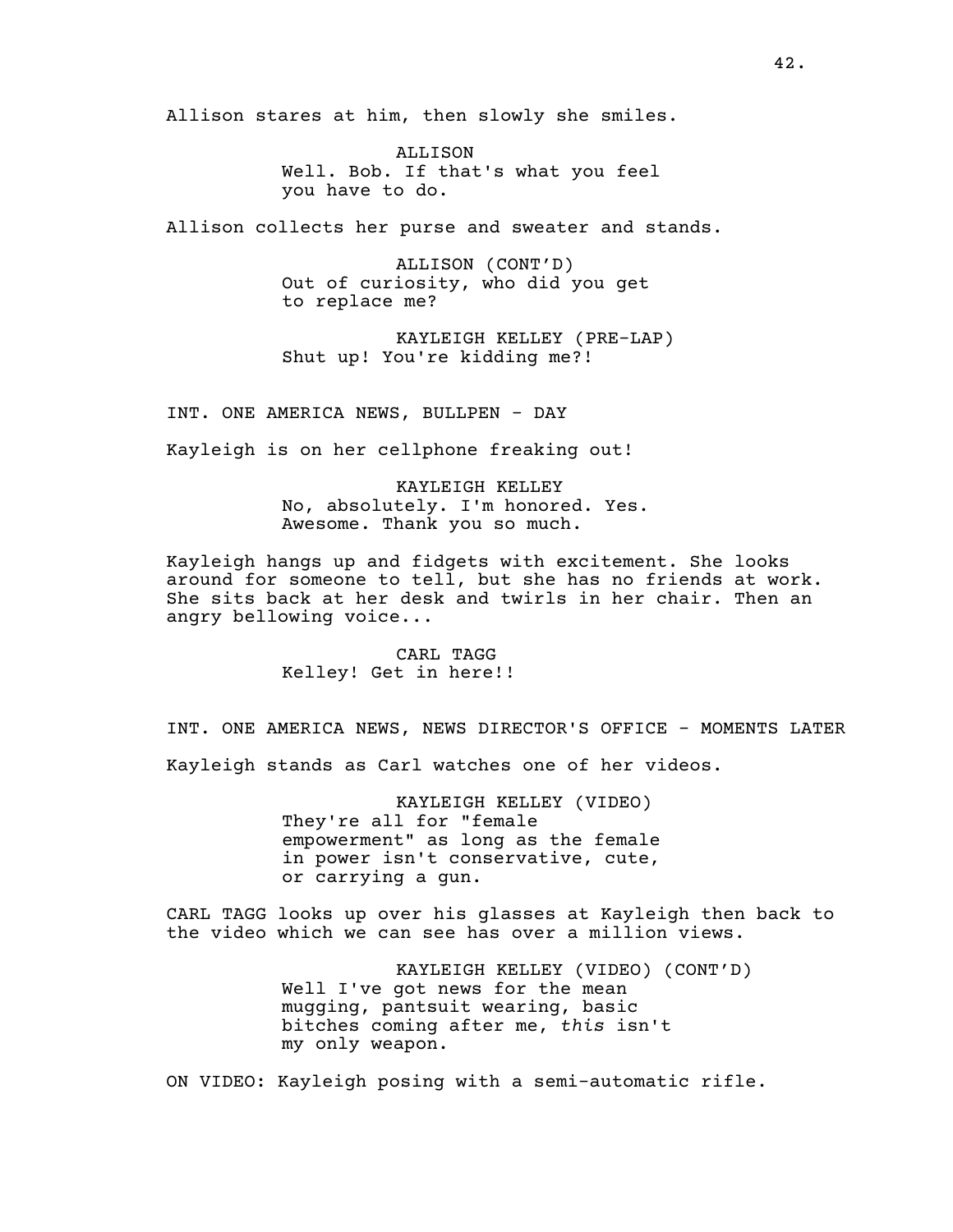KAYLEIGH KELLEY (VIDEO) (CONT'D) I've got a brain and a mouth and both are locked and loaded. I'm Kayleigh Kelley and---

CARL TAGG stops the video and leans back in his chair.

CARL TAGG You actually believe any of the shit you say in these videos?

KAYLEIGH KELLEY Are you questioning my integrity?

CARL TAGG You think that's journalism?

KAYLEIGH KELLEY It's political commentary. It's no less journalism than an op-ed.

CARL TAGG Cronkite said "Objective journalism and an opinion column are about as similar as the Bible and Playboy."

KAYLEIGH KELLEY I haven't read Playboy, but my Bible says "rebuke them sharply, that they may be sound in faith."

He thumbs through a few printed articles about Kayleigh from websites: "Young, Loud, and Right!" "Kayleigh Kelley doesn't skirt the issues." "Conservative Cutie Cuts Deep."

> CARL TAGG Kayleigh, I'm trying to run a reputable news network and---

Kayleigh cuts him off, firing off a defensive tirade.

KAYLEIGH KELLEY Look, I didn't invent social media algorithms that push divisive, short form, and, yes, *sexy* content, but I'm certainly not going to apologize for taking advantage of them. If you're gonna fire me for--

CARL TAGG I'm not firing you. I'm promoting you. On air commentator.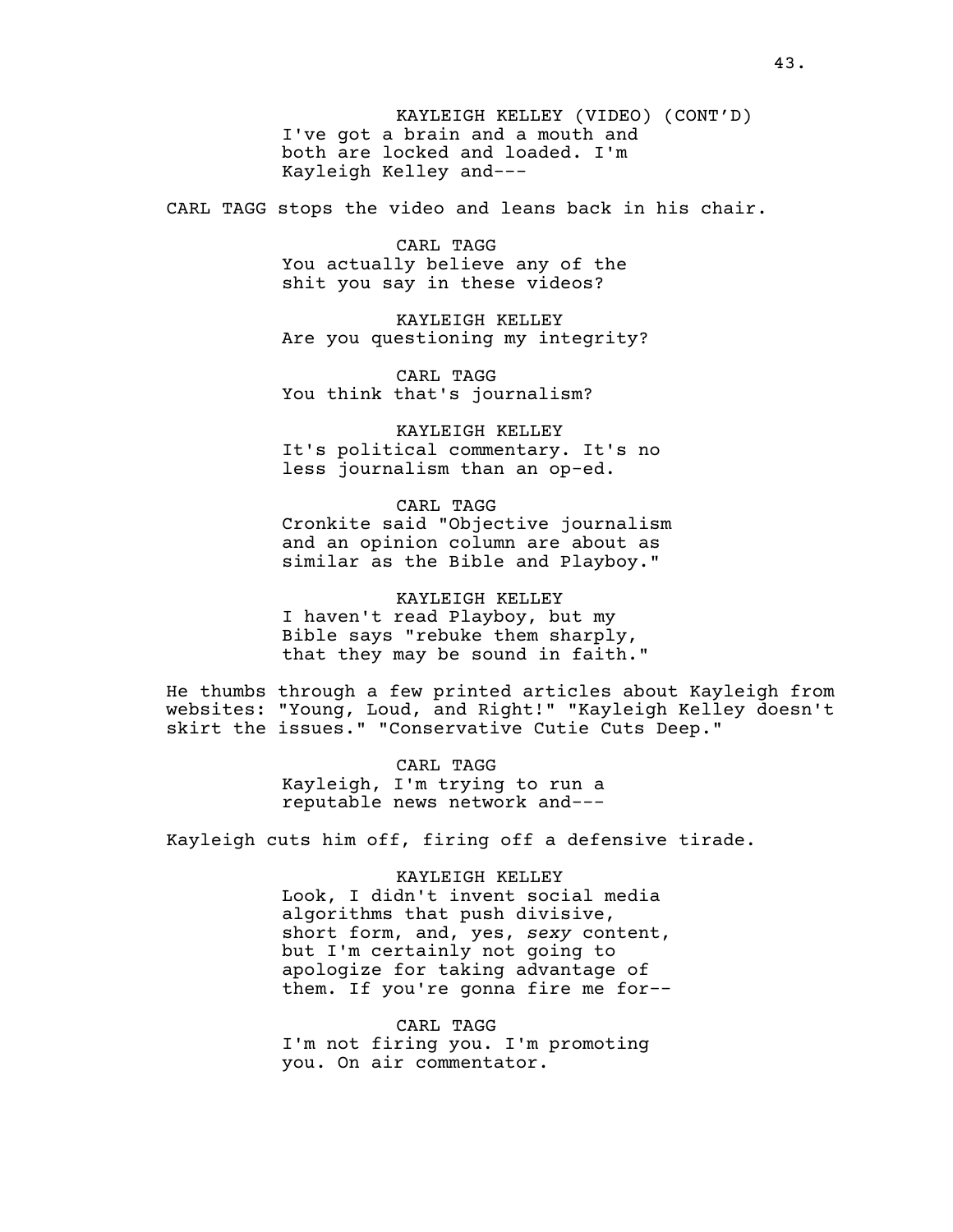Really?

# CARL TAGG

Really. 3 minutes on the 11 o'clock. You pick the topics, I have final approval of content. But I want some actual facts amidst the pop music and push-up bras.

Kayleigh takes a piece of gum from her pocket, unwraps it, and pops it in her mouth. He watches annoyed, but continues.

> CARL TAGG (CONT'D) Danny will produce the on air. You'll get priority placement online, the home page of the OAN site, social media push etc.

KAYLEIGH KELLEY (coyly) Wow. That's a great offer.

She picks up one of the articles with her picture on it.

KAYLEIGH KELLEY (CONT'D) But, I'm gonna pass. You were right Carl, OAN isn't SnapChat...*Snapchat* has a 150 million users.

She starts to walk out, but stops at the door.

KAYLEIGH KELLEY (CONT'D) I want to thank you for the advice.

She takes out her gum, affixes it to the back of the article.

KAYLEIGH KELLEY (CONT'D) I did find myself a new idol to worship.

She sticks HER ARTICLE up on his wall and struts out.

INT. FLORIDA NEW TIMES - DAY

Amir has spread out his research across Javier's desk. He waits impatiently, as Javier takes a long thorough look.

> JAVIER It's good work, Jat. (beat) But, you don't have it yet.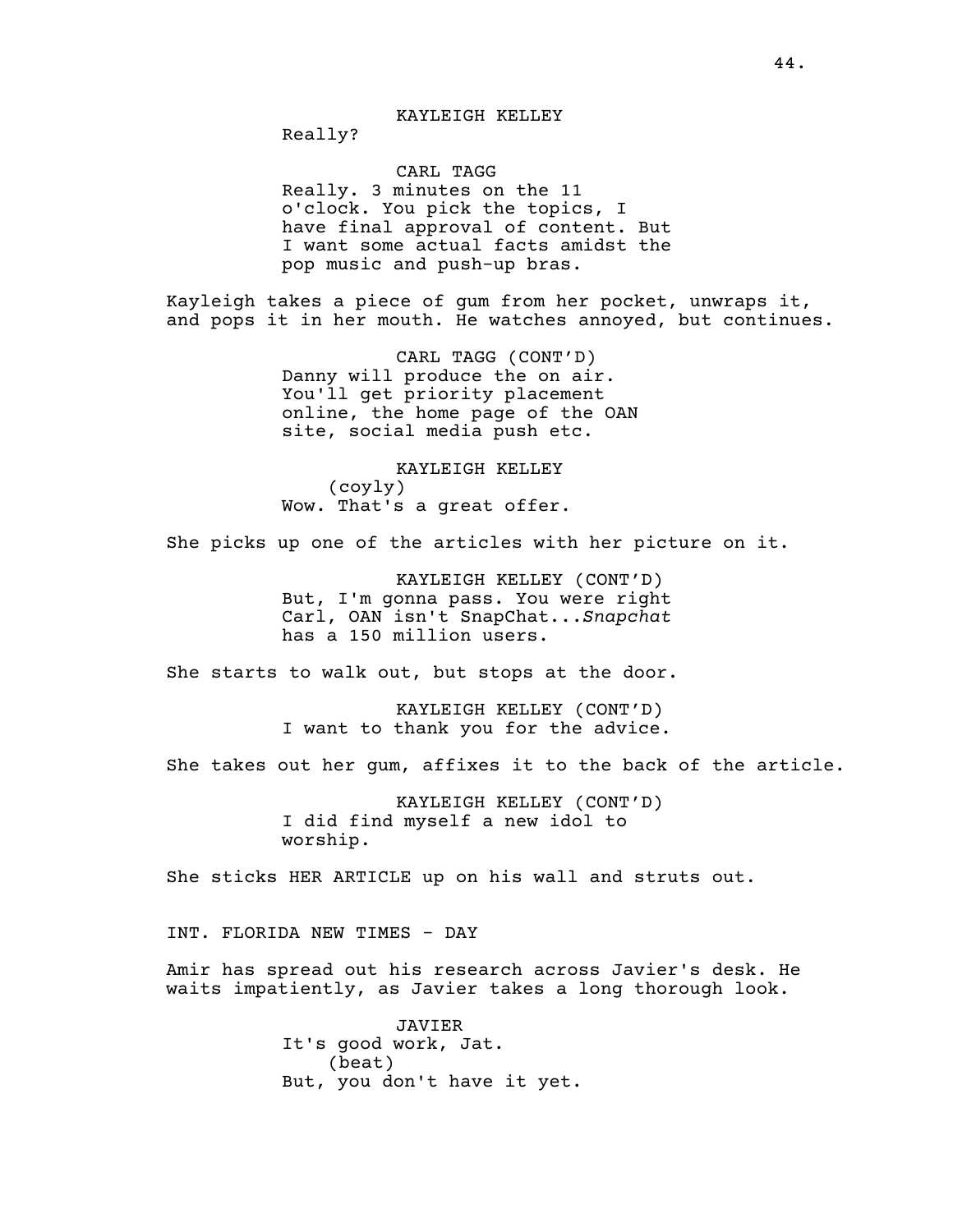AMIR What! Are you kidding me---

JAVIER You've got a weather map and a half-baked theory about a crashed helicopter in Brazil. It's not ready. I'm not running it.

AMIR Javier, come on!

JAVIER

You see this?

Javier turns up TV volume. Footage of Peter's confession tape plays (the moment he turns to the gun fire) as a CNN ANCHOR interviews a GENERAL and a PROFESSOR.

> GENERAL (TV) ...the gun fire is from Kalashnikov assault rifles.

ANCHOR (TV) That's a common Taliban weapon?

GENERAL (TV) It is. It's also the same weapon we hear on body cam footage from the attempted rescue of Capt. Elkins.

ANCHOR (TV) And Professor Eriz, can you tell us what they are yelling?

PROFESSOR (TV) It's hard to decipher under the gun fire, but I believe they are yelling the Pashto word "shkhérre" which means, fight.

AMIR

It's bullshit. That's not even what shkhérre means, it means fight, but not, it's a noun, like an argument.

Javier turns off TV, looks back at Amir.

JAVIER

They've got a Four Star General and a Georgetown Professor both confirming the tape is real. Get me a source with a chest full of metals or a Phd and we can talk.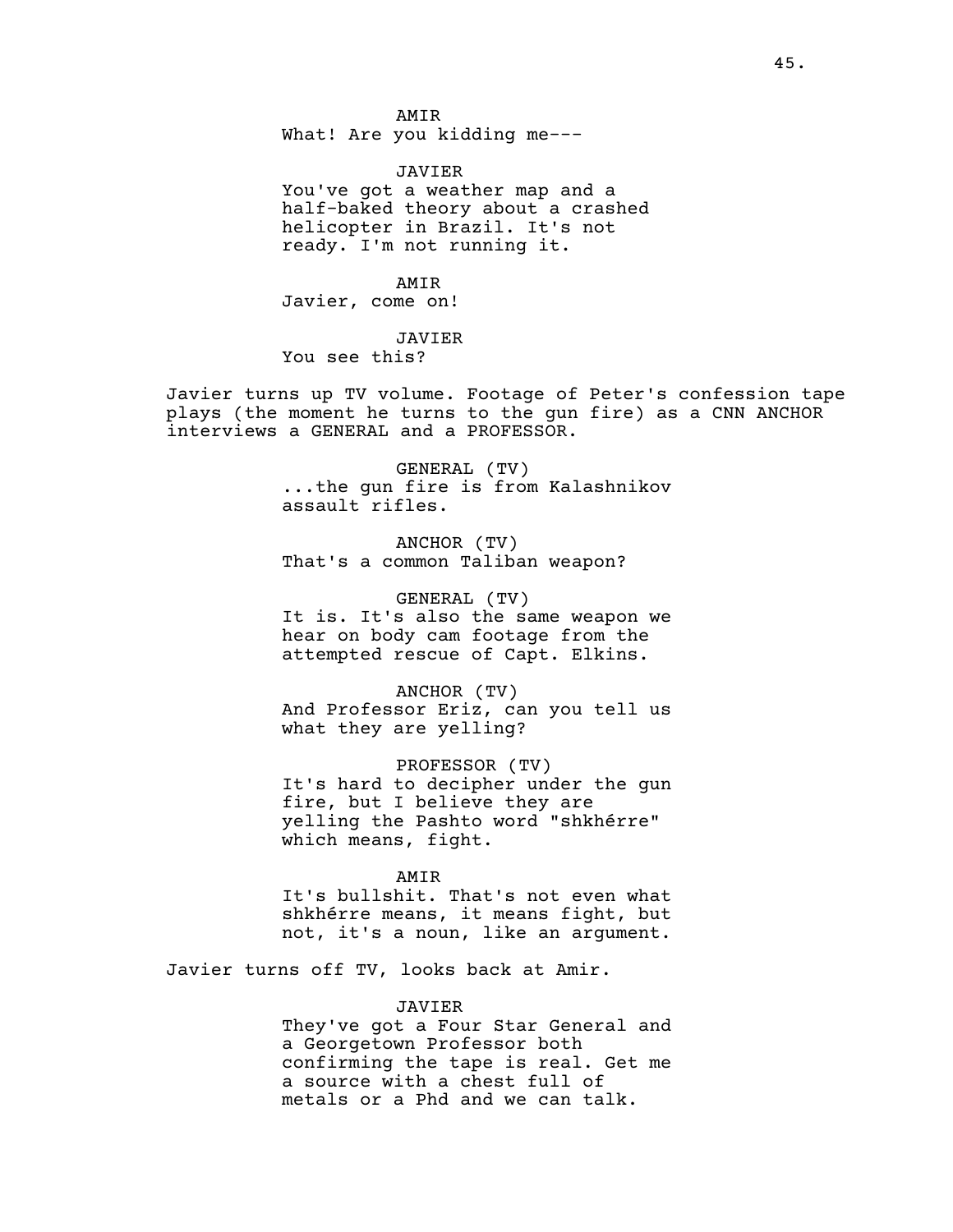EXT. SCOZZARI HOME - DAY

Allison and Amir walk up a stone path toward a modest home.

AMIR JAT So you lied. ALLISON (indignant) No.

Allison stops mid-path and looks at him.

ALLISON (CONT'D) I didn't lie. You asked if there was anyone he would have trusted, I don't believe he would trust her.

Amir slurps a big gulp. Allison resumes walking.

ALLISON (CONT'D) She was crazy after he died. She wouldn't accept it. It was hugely embarrassing for the family.

They stop at the door.

AMIR JAT Cause she didn't think he was dead?

Allison recognizes the paradox. Amir smirks and slurps his big gulp again. Allison knocks.

> ALLISON Would you get rid of that?

Amir sticks it behind a plant as the door opens to reveal NATALIE SCOZARRI (40s), Peter's widow, a striking brunette in a Miami Dolphins' jersey, smiling until she sees...Allison.

> ALLISON (CONT'D) Hello, Natalie. (beat) This is my friend, Amir.

Natalie looks at Amir, *Friend? Yea right?* Amir jumps in.

AMIR JAT Mrs. Elkins, I'm a reporter for the Florida New Times.

NATALIE

Scozzari.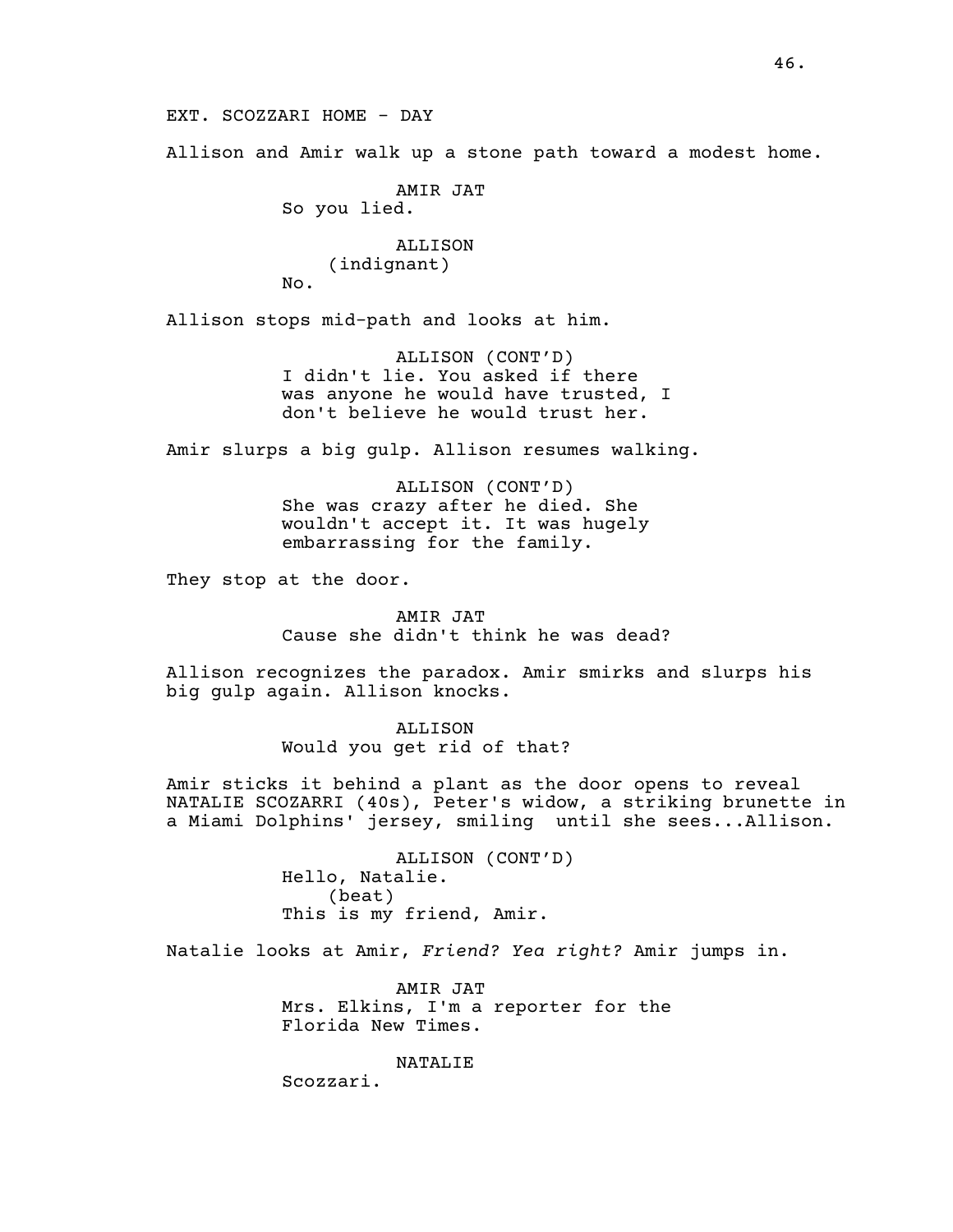I'm sorry?

# ALLISON

She remarried.

## NATALIE

Yes, I did. And I don't speak to reporters and I certainly don't want to speak to her.

Natalie begins to close the door. Allison stops her.

# ALLISON

Natalie, listen to him. It's about Peter's rescue...you *may* have been right. If you could give us---

Natalie cuts her off, holding back an avalanche of rage.

# NATALIE

Give you what? What haven't I already given you Allison? My dignity? My privacy? How dare you--

### ALLISON

Oh please, you were acting insane, what did you expect me to do?

# NATALIE

So you go on TV and call me *damaged*! You told the world I was crazy. I lost *everything,* my husband, my job...for what, *so* you could get a book deal.

ALLISON Can you stop playing victim long enough to listen---

#### AMIR

Mrs. Scozzari, I understand your hesitation, but if we could talk---

Natalie tries to hold back the tears welling up.

# NATALIE

Why? So you can tell me I *may* have been right. I know I was right.

# ALLISON

Natalie---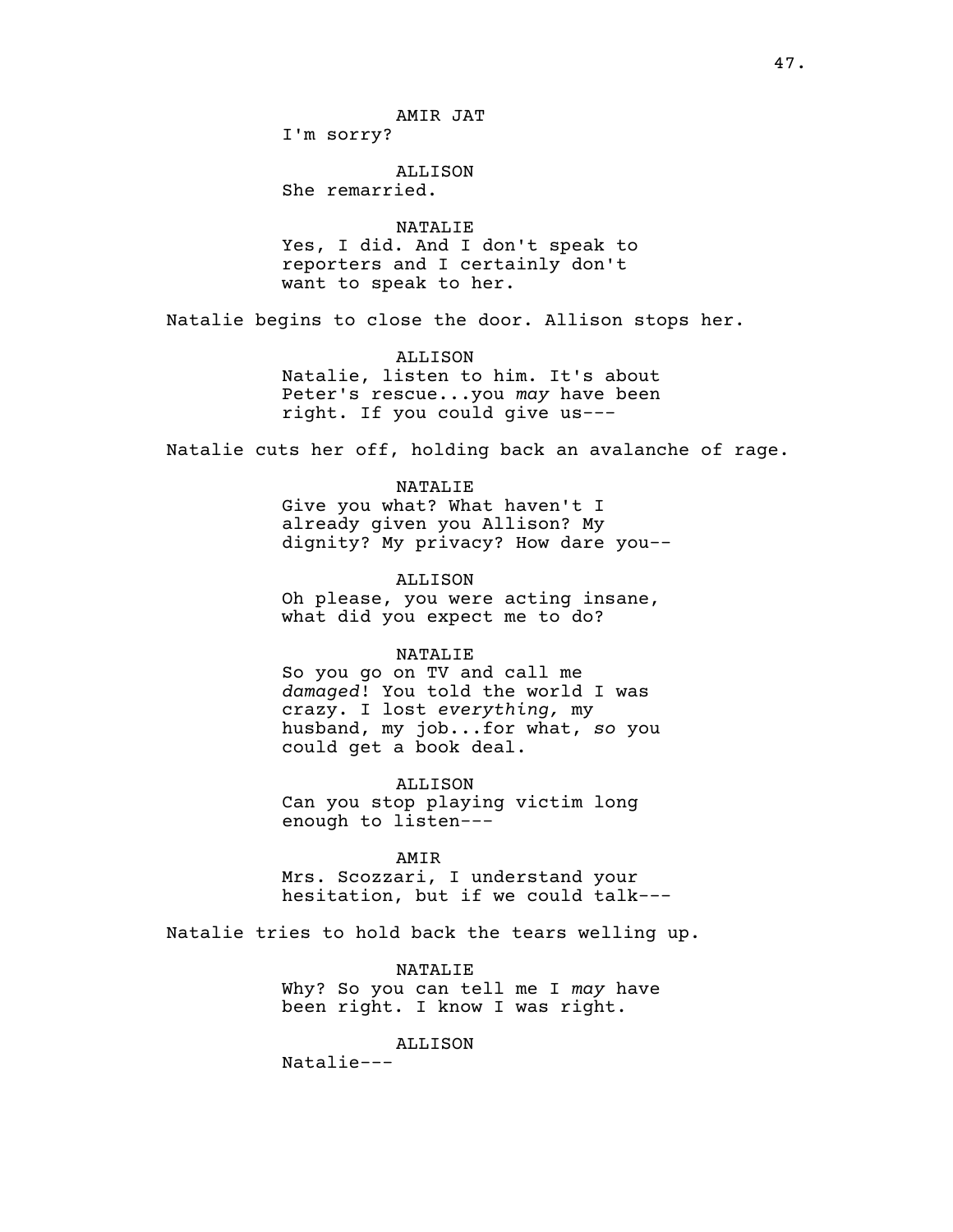# NATALIE Don't ever come here again.

Natalie closes the door. Amir and Allison stand in silence.

INT. LAND ROVER - LATER

Amir and Allison pull into the parking lot of his apartment building. Amir grabs his back pack then breaks their silence.

> AMIR JAT We have to go back and try again.

> ALLISON There's no point. She won't talk.

> > AMIR

Can you blame her? I mean, shit Allison, you could have at least apologized. Show some remorse. She was our best lead and you blew it.

#### ALLISON

Remorse? I did what I had to do to protect my family. You have no idea what it's like to be in the public eye, to face that kind of---

## AMIR JAT

We need her! I've run down every lead I have and none of it adds up.

ALLISON

What about your source?

AMIR

My source? My source went dark the second I mentioned I was working with you!

ALLISON

Why?

AMIR Well, maybe he doesn't think I should trust you.

ALLISON What is that supposed to mean?

AMIR It means...that we're nowhere.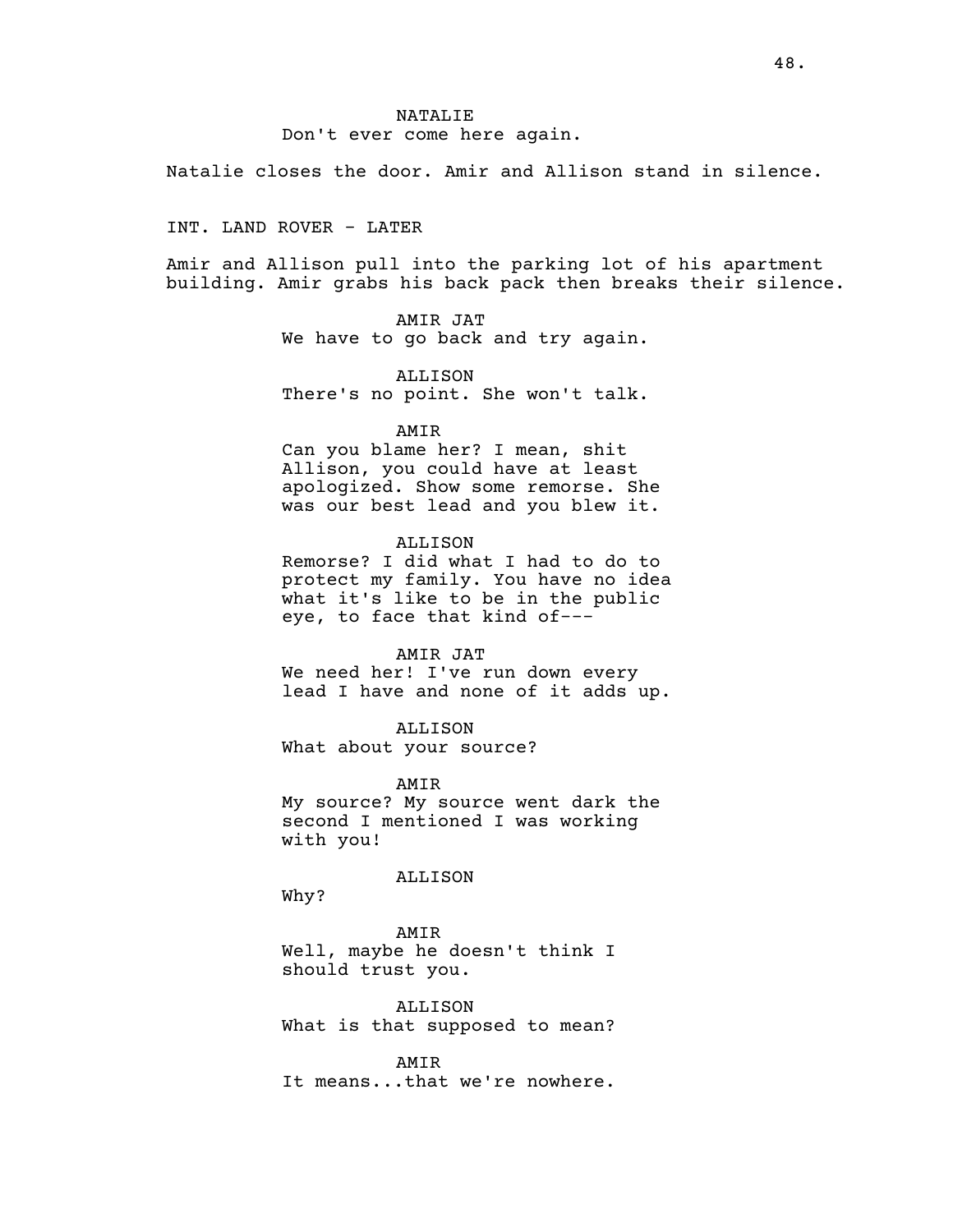Allison stares out at the dimly lit parking lot.

ALLISON Maybe we're nowhere because...there is nothing to find.

AMIR

What?

ALLISON What if the date is wrong on the tape, I mean, that happens. And even if the tape wasn't shot in Badakhshan it's still *him* on it.

AMIR Which is why we need more information. Why we have to keep trying to find---

ALLISON I can't keep trying to find a truth that doesn't exist. I'm losing my career, my fans, my family.

She looks at Amir, his disappointment in her is palpable.

ALLISON (CONT'D) I'm sorry, but I'm done.

Amir gets out of the car and watches her drive away.

EXT. AMIR'S APARTMENT BUILDING - CONTINUOUS

KENYAN WOMAN Aisha, shika, shika!

A KENYAN WOMAN is yelling at a young BLACK GIRL in a tree. Amir stops, he quickly turns around to the Kenyan Woman.

> AMIR Mrs. Mutua, what did you just say?

KENYAN MOTHER I tell her to get down, girls don't belong in trees like monkeys.

AMIR Get down, shika. It's Swahili!

**,**

Amir's eyes widen, his kisses her cheek, and bolts upstairs.

END ACT THREE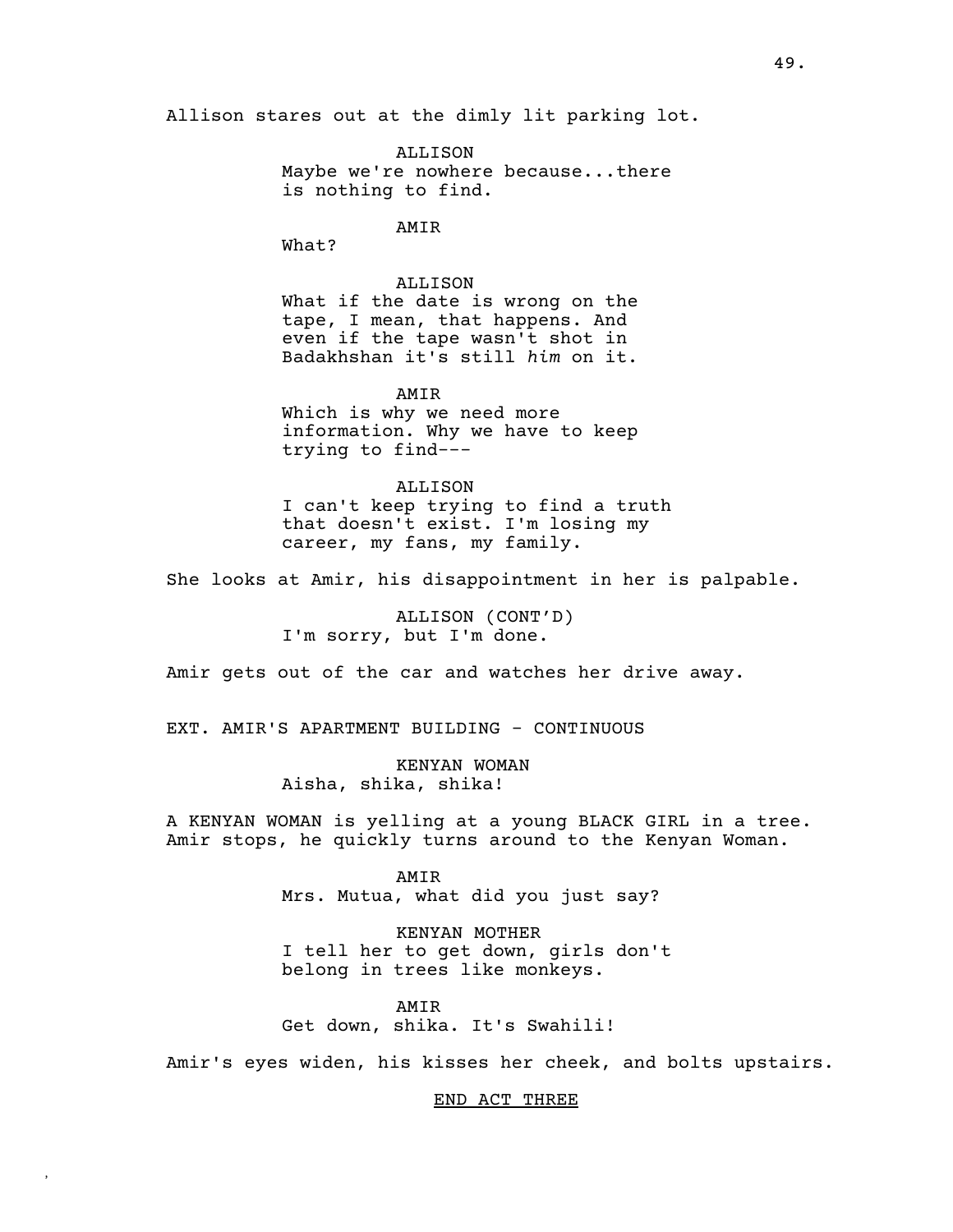### ACT FOUR

INT. THE LAWRENCE WASHINGTON SHOW - DAY

Allison is back to her polished pundit self in an interview with liberal media icon, LAWRENCE WASHINGTON (40s African-American). He delights in arguing with her.

> LAWRENCE So you *don't* think character critiques should be part of political discourse?

ALLISON No. I think ideas should---

LAWRENCE But you've done it. You've attacked numerous Democrats for philandering. You've questioned whether a candidate was born in America. You've---

ALLISON (CONT'D) Are you going to let me speak? Or did you only invite me on your show to hear yourself? Well, if Democrats stopped philandering I'd stop attacking them. Are you done?

Lawrence chuckles and gestures that the floor is hers. The live audience is foaming at the mouth. Allison is fearless.

> ALLISON (CONT'D) Character critiques are fine, they're necessary, when they are based on facts---

LAWRENCE A video tape isn't fact?

Audience applause.

ALLISON

Hold on, hold on. No. Not when we have no proof it wasn't doctored.

The audience boos and shouts. Lawrence waves them quiet.

LAWRENCE Alright, alright, be nice.

ALLISON All I'm saying is this is an unsubstantiated story that the liberal media is perpetuating---

LAWRENCE We've heard that from you before.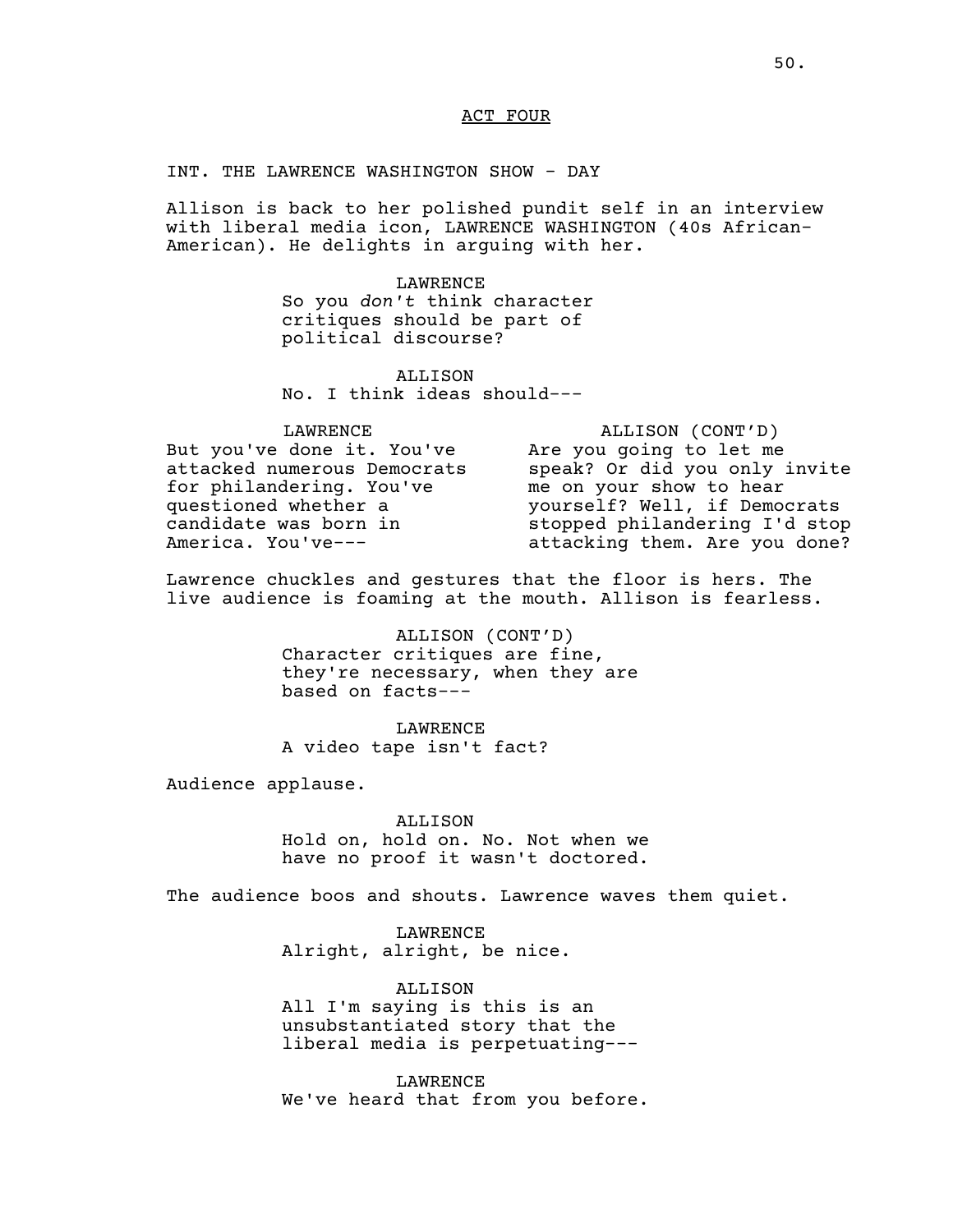# INT. FLORIDA NEW TIMES - DAY

The interview continues in the background on a TV as Amir sits at his desk headphones on, replaying Peter's tape again and again. Josh yells from across the bullpen.

> JOSH Hey Jat, your girlfriend's on TV.

Amir takes off his headphones and looks up at the screen.

ALLISON (TV) Because it's true Lawrence. If this tape was factual, if my brother was really in some secret alliance with terrorists, wouldn't there be an investigation of some kind?

Amir returns to his research. He googles "Mozambique 2012" a series of articles: "Civil Unrest or Genocide?," "Mozambican President Assassinated," "Aid Workers Flee as Country Burns."

Amir rushes to the desk of another reporter, ROSEMARY (50s), almost knocking over her Diet Coke.

ROSEMARY

Hey, watch it.

AMIR

Rosemary, didn't you write a piece about 6 dead in Mozambique?

### ROSEMARY

Yea, IAM aid workers. Their helicopter had mechanical failure, it crashed north of Maputo.

AMIR When was that?

ROSEMARY

I don't remember.

### AMIR

(imperious) Well, can you look?

Rosemary is annoyed, but turns around and searches her computer. Amir watches Allison on TV. *What is she doing?*

> LAWRENCE (TV) So you'd support an investigation?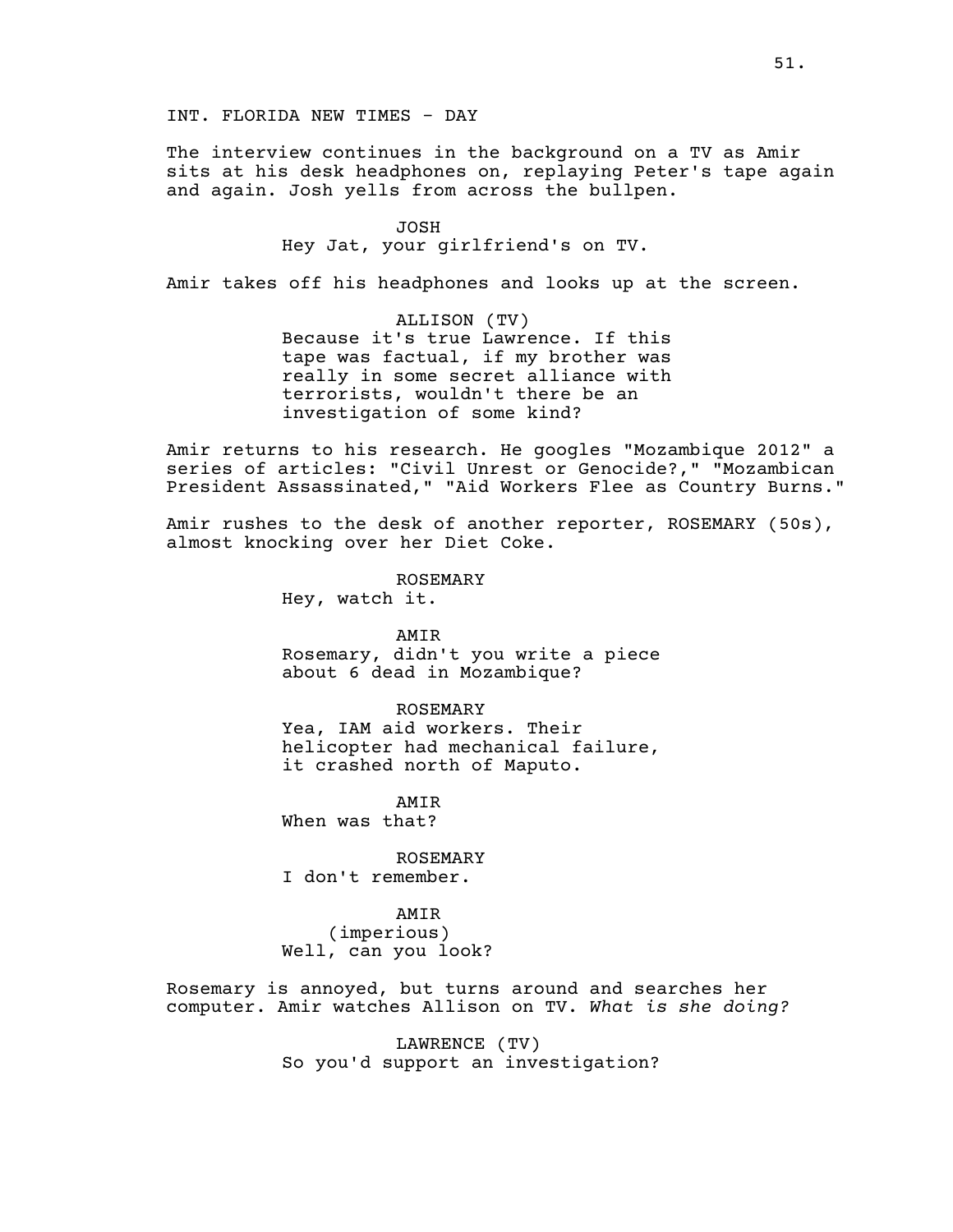ALLISON (TV) Sure, bring it on.

LAWRENCE (TV) Well she ain't afraid folks. You gotta give her that.

Applause on the TV. Rosemary finds the article.

ROSEMARY Here it is...January 14, 2012.

Amir looks at the Helicopter Report, 14 Janeiro 2012, 6 dead.

AMIR

Holy shit.

Amir smiles up at Allison on TV as if she could smile back, share in this moment of finding their next clue, but instead-

> ALLISON (TV) My family would offer our full support to any investigation of these accusations. Heck Lawrence, I'll even tell them where to start.

> > AMIR

No.

ON TV: Still of Peter's video zoomed in on the window.

ALLISON (TV) This is a still of the Badakhshan tape. February 2012 was the coldest winter in 15 years in Badakhshan province. The average temperature was -16° Celsius or 3° Fahrenheit. 41 people froze to death, another 153 died in avalanches.

LAWRENCE (TV) So it was cold, what's the point?

ALLISON (TV) Look through the window on the tape Lawrence and tell me, how come there's no snow on those mountains?

Amir throws his story notes and lets out a frustrated scream.

AMIR

Fuuuuuuck!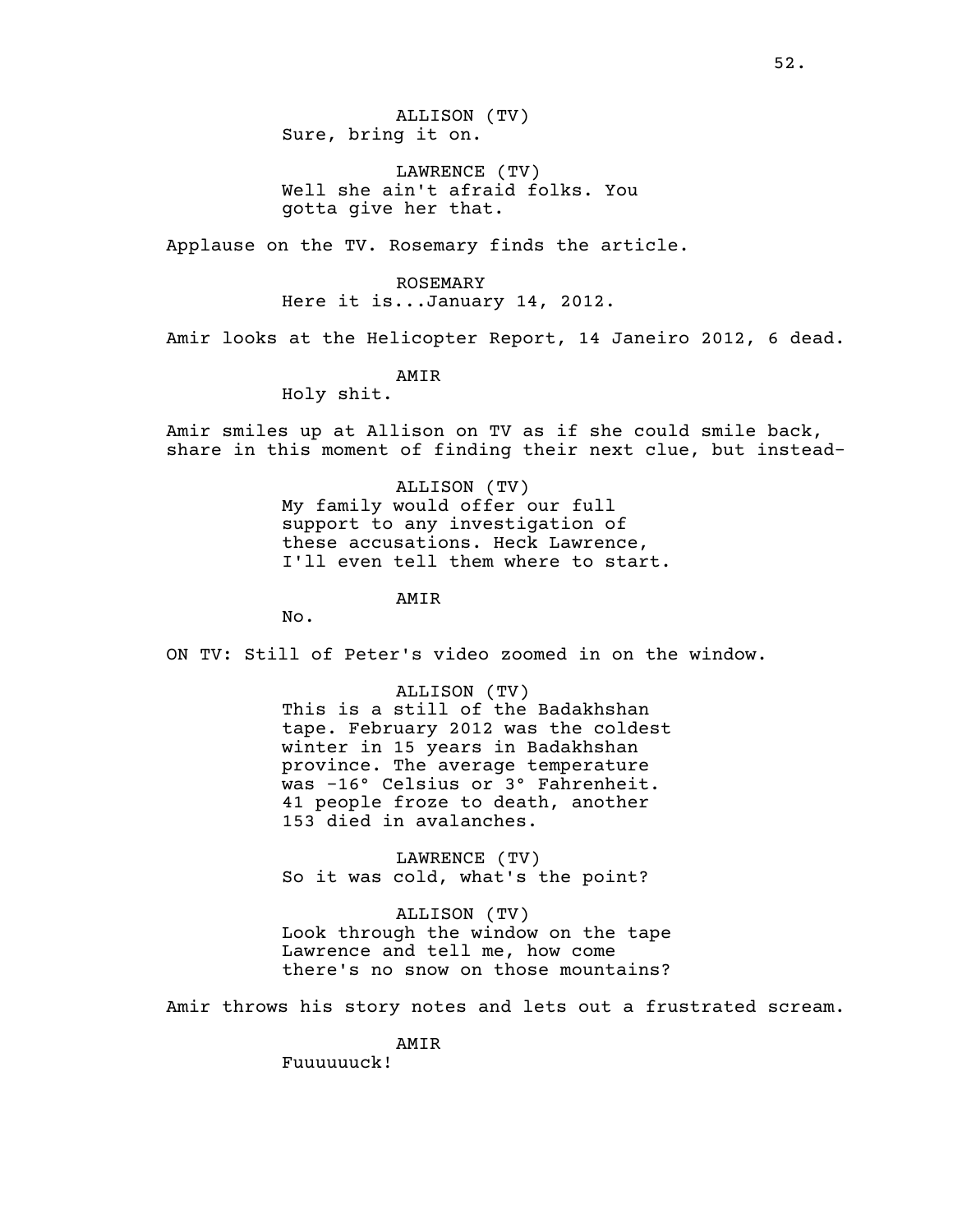Allison, naked, close to orgasm grabs at the headboard of a hotel bed. She is riding someone hard, in control, until she orgasms. For a moment she is still, breathing, savoring the release, then she leans down and kisses...Lawrence.

> LAWRENCE Not bad for a philandering Democrat.

ALLISON Just like a liberal, we do all the work and you take all the credit.

He laughs. She snuggles into the nook of his arm. They have a real intimacy, the kind Allison shares with no one else.

> ALLISON (CONT'D) You think I was foolish? Calling for an investigation?

LAWRENCE You changed the narrative, forced the media to start asking some real questions. But I don't know if it's gonna make anything easier for you.

ALLISON I betrayed someone today.

LAWRENCE

Who?

ALLISON The only person who believes Peter is innocent.

Lawrence takes her face in his hands.

LAWRENCE *You* believe Peter is innocent.

He's right, destructive and irrational as it seems, she does. He kisses her and climbs out of bed. She turns on the news.

> ALLISON I've certainly started her career.

Lawrence looks at TV. Kayleigh Kelley giving an interview.

LAWRENCE Conservative Barbie?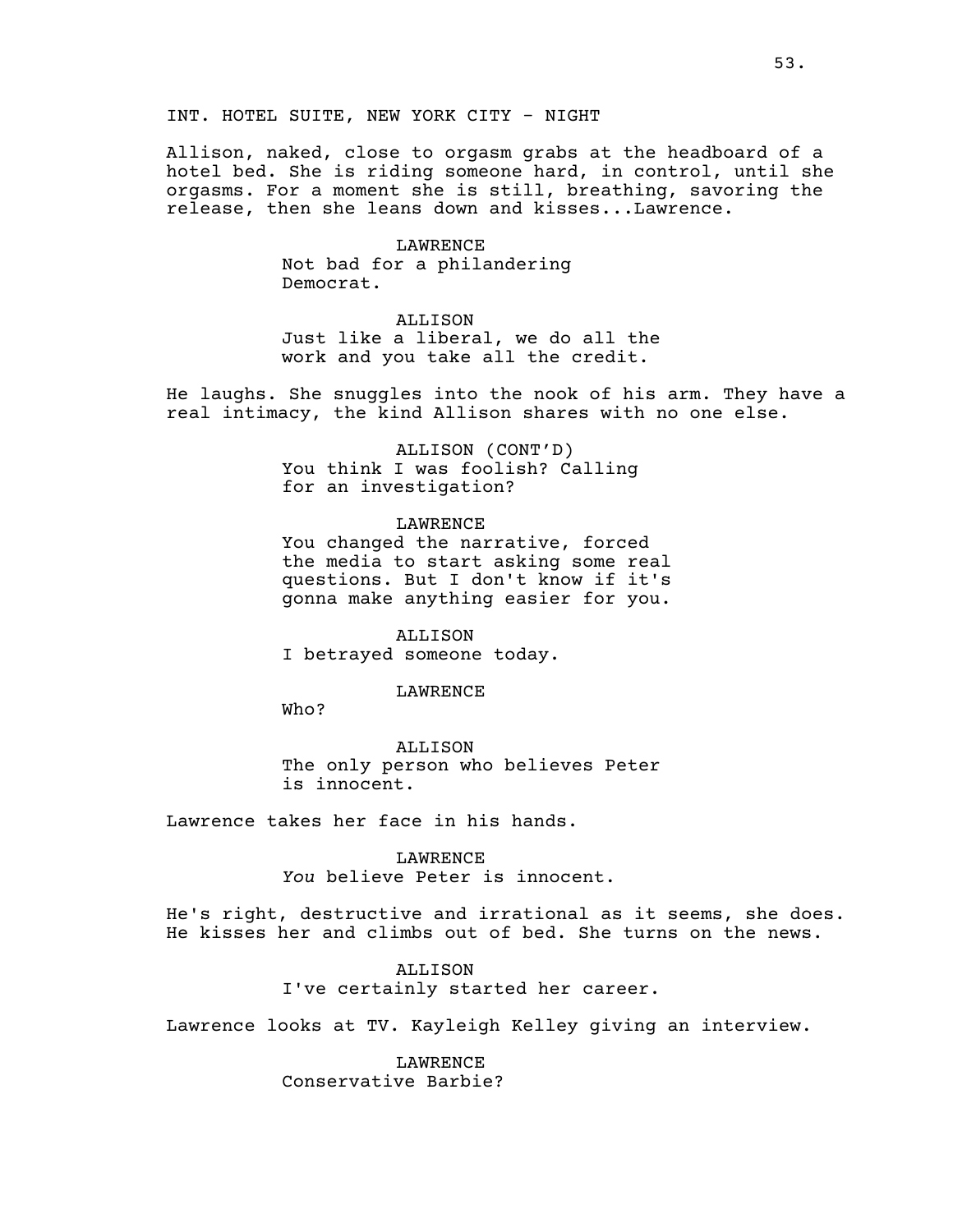### ALLISON

Book her on your show, put us headto-head in a debate. Your audience will love it, a "Conservative Catfight."

#### LAWRENCE

You're not gonna take down Kayleigh Kelley in a debate. Her fans don't care that what she says isn't factual, or even literate half the time, they like *how* she says it.

ALLISON Guns and American flag bikinis?

He starts getting dressed.

#### LAWRENCE

They like that she's angry, they don't really know or care why, they just know that they're angry too.

ALLISON So how do I beat her?

LAWRENCE That's the rub, a character critique.

ALLISON Gail and Ross already vetted her, there's nothing there.

He takes her bare leg, kisses his way down it to her ankle.

LAWRENCE It's my favorite part of you.

ALLISON

My leg?

LAWRENCE Your achilles heel. You are the only honest believer.

Lawrence gives her a final kiss, grabs his wallet, and goes. Allison turns back to the television. She stares at Kayleigh, a worthy, if unexpected, adversary. She picks up her cell.

> ALLISON Gail. Get me the fake news kid in Utah. Yeah, Finnicum.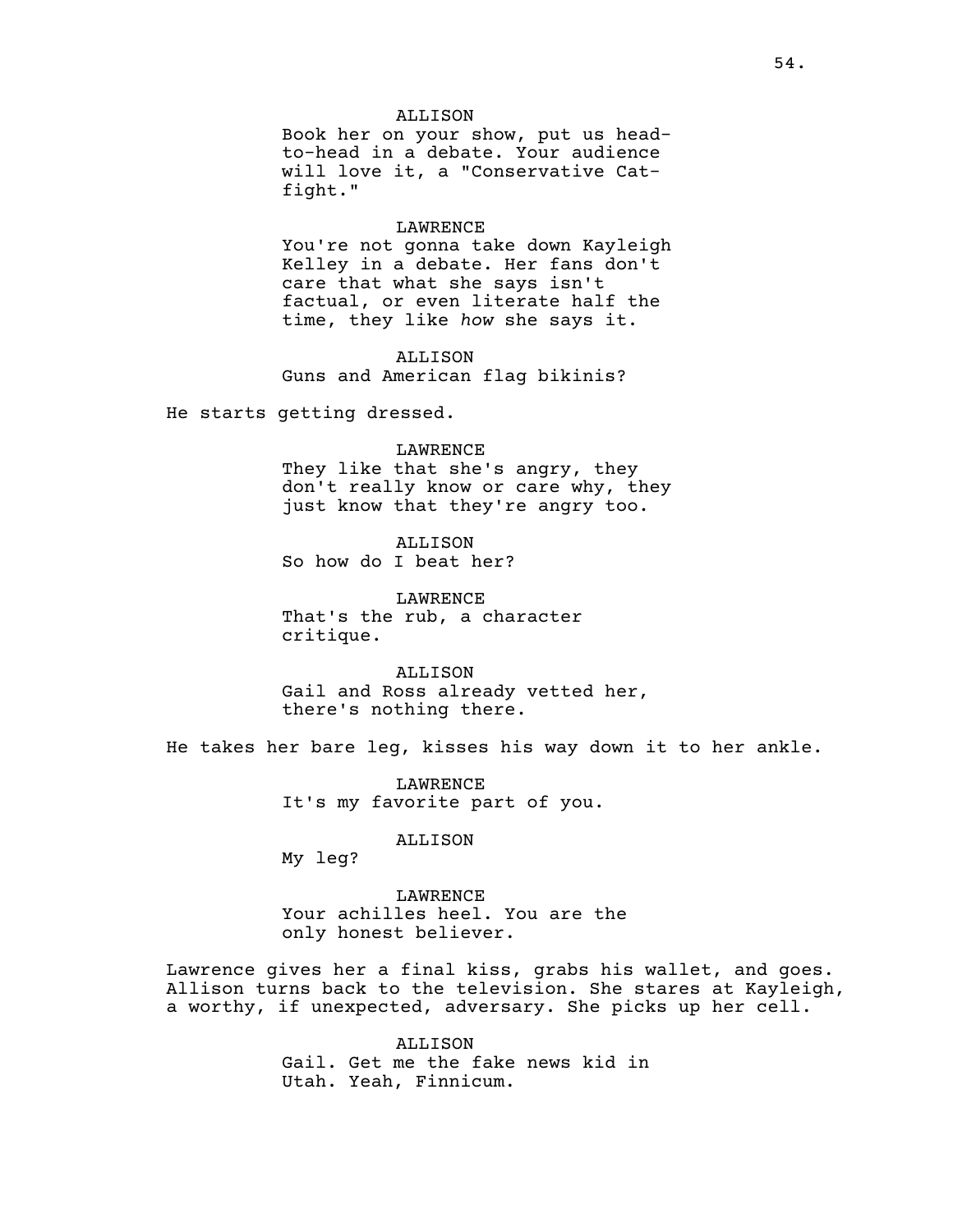Isabel waits, flips through Facebook on her phone, clicks on a story. Smirks. The Doctor enters.

> DOCTOR Mrs. Holt, nice to see you again.

She nods. He takes a seat behind his desk.

DOCTOR (CONT'D) We analyzed your husband's sample and I believe we know why you've struggled to conceive.

Isabel has a stream of irrational thoughts: *Can they tell he's gay from his sperm, is it HIV?* The Doctor continues

> DOCTOR (CONT'D) Low motility.

# ISABEL

What?

DOCTOR Unfortunately, your husband's sperm is pretty sleepy. Now usually with motility even as low as 30% I'd suggest IVF as an option, but Mr. Holt's sample was only 18%. It would be futile.

Isabel's face is ghostly. The Doctor hands her a brochure.

DOCTOR (CONT'D) There are alternatives. We could look at donors. It's very common and you'd be surprised at how closely you'll be able to match---

Isabel, stone-faced, gets up and walks out of the office.

INT. HOLT MANSION - DAY

Isabel, Brooks, and Simon Holt, whom we will now understand is Brook's father, are having drinks in the sitting room.

> SIMON HOLT I saw the numbers. You're trailing.

BROOKS Really, Dad? You're checking on my polling?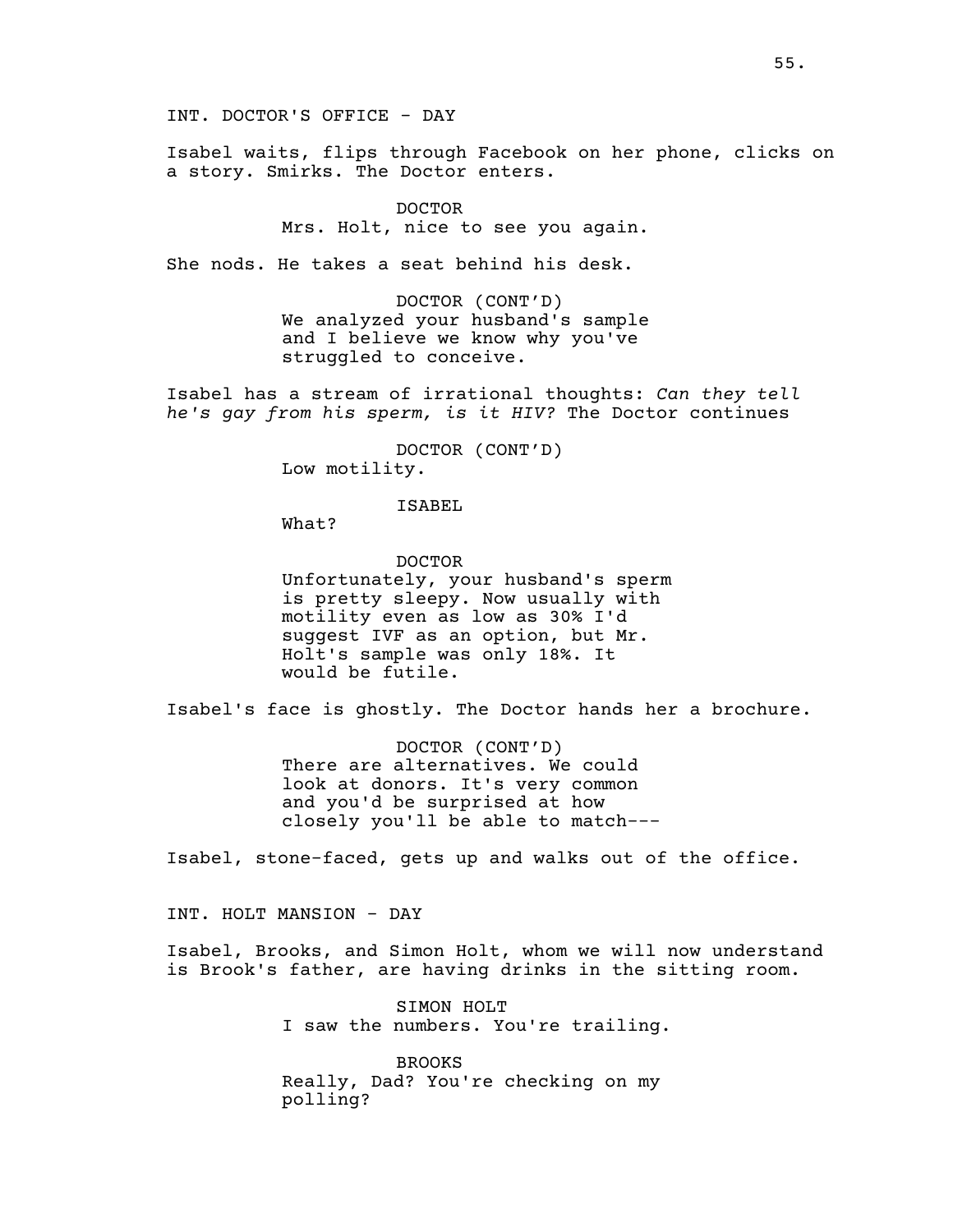Isabel interjects.

ISABEL

We expect them to improve in the next round, the narrative is starting to change and we're getting back on message.

Logan enters, gives Brooks a note.

LOGAN

Excuse me.

Isabel lowers her eyes. Simon notices. Logan leaves. Simon starts walking around the room, mostly to take up space.

> SIMON HOLT I don't know. Karen Frankel is well-respected, smart.

BROOKS (petulant) Are you implying I'm not.

SIMON HOLT Don't be such a child, Brooks. I'm saying it's a tough race.

BROOKS I know It's a tough race, I'm the one in it. Isabel told you that's being dealt with, the numbers will...like what?

SIMON HOLT (CONT'D) You got this shit with Peter<br>hanging round your necks, I'm hanging round your necks, I'm only saying you need to be careful of any more scandals.

SIMON HOLT (CONT'D) Like you being a faggot!

The air is sucked out of the room. Brooks stands.

BROOKS I have an interview with Channel 5.

Brooks leaves. Simon goes to the bar cart, pours vodka. He crosses to Isabel, hands her the glass and tilts up her chin.

INT. GUN CLUB - DAY

Bob Lapin walks down a firing line and into a stall. He unpacks a handgun. In the next stall someone shoots 5 rapid rounds, all on or near the bulls-eye. The target's pulled in.

> BOB Nice shooting.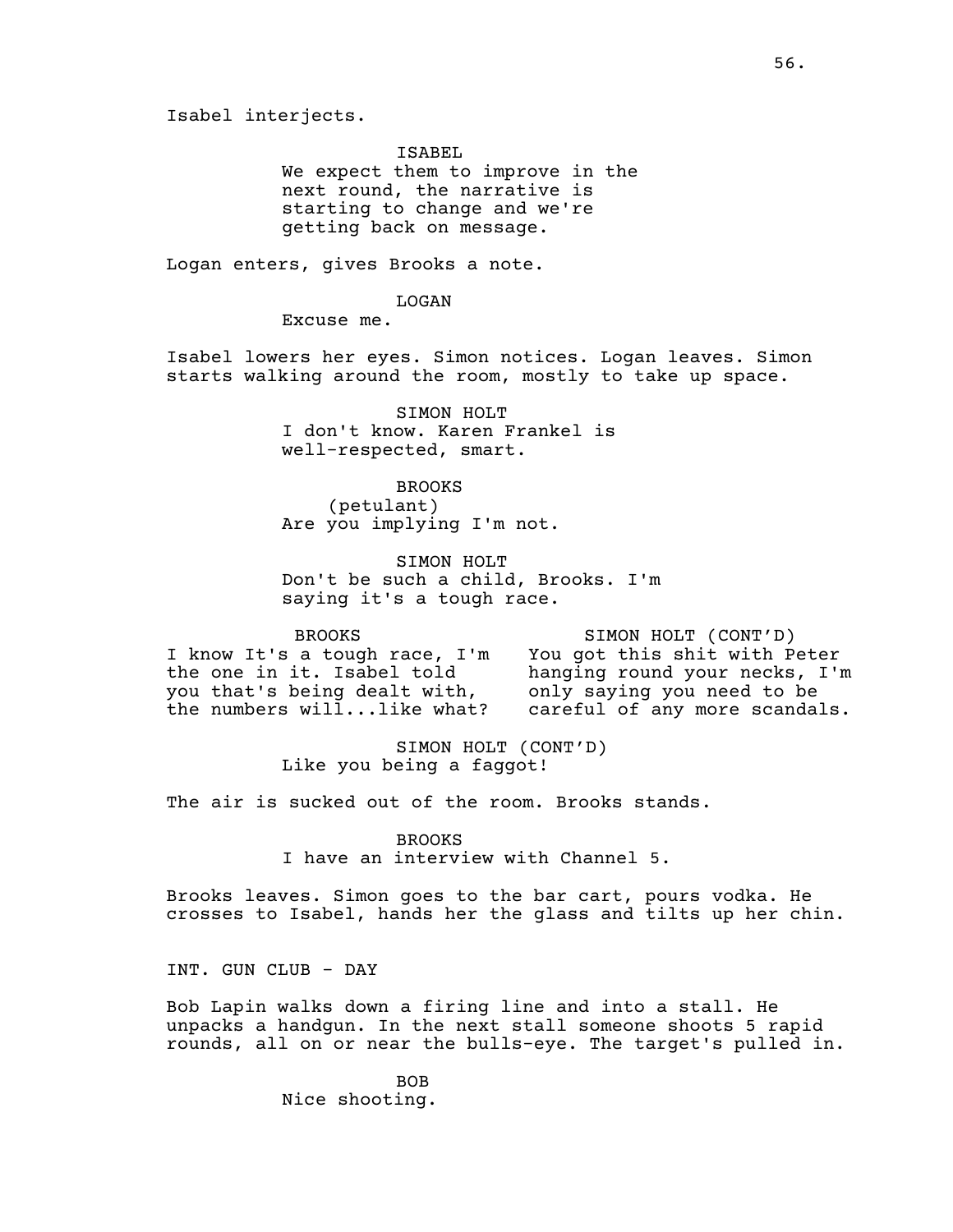Allison steps back from her stall.

# ALLISON

Thanks, Bob.

He's displeased by the surprise meeting.

BOB I already told your publicist, our position hasn't changed.

ALLISON What if I told you I planned to apologize to the base in my speech, to disavow Peter?

She can tell she has piqued his interest. She leans close.

ALLISON (CONT'D) And then from my knees I will bring them to their feet. Rile them up against the beltway bureaucrats who have forgotten our sons and the war they sent them to fight.

She whispers right into his ear, we stay CLOSE on her mouth.

ALLISON (CONT'D) Bob, I will point to our enemies and call on our God and make that room shake with a fury of conservative ideology.

She steps back. He clears his throat.

BOB We already gave the keynote to---

ALLISON Oh, Bob, haven't you seen the news today?

She smiles coyly. Bob fumbles for his phone. We hear the PRELAP of a "girl power" pop song as Allison walks out.

> ALLISON (CONT'D) Consider it a warning shot.

INT. KAYLEIGH KELLEY'S APARTMENT - DAY

"Girl power" song plays on a speaker. Kayleigh is dancing, singing, trying on outfits for CPAC. She yells over music.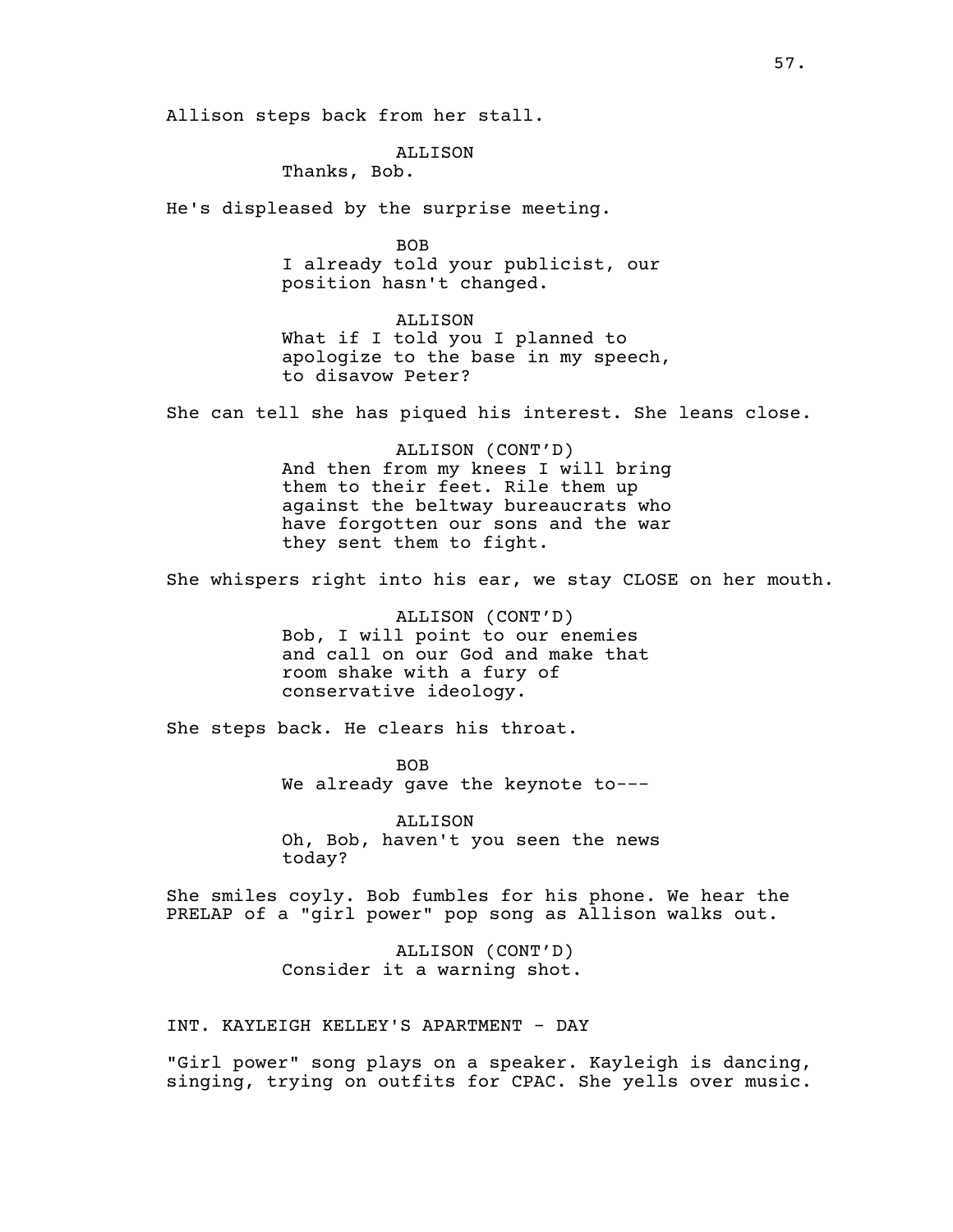KAYLEIGH KELLEY I'm thinking my speech should be about political correctness, ya know. How liberals use it to distract from real issues like Mexicans stealing our jobs.

Bethany is only half paying attention. Kayleigh poses.

KAYLEIGH KELLEY (CONT'D) What do ya think?

Bethany is reading something on her phone.

BETHANY Political correctness, sure.

KAYLEIGH KELLEY The dress Bethany.

Bethany turns off the music, looks up at Kayleigh.

BETHANY You need to see this.

She takes phone, reads. ON Kayleigh shock turning to sadness.

EXT. ELKINS' COMPOUND, LANAI - DAY

Allison, in an evening gown, lounges on a chaise, triumphant. Ross, in a tux, hands her a crystal tumbler of bourbon.

> ALLISON Turn it up, would you?

He turns up the volume on speaker. We hear Dell's voice.

DELL BRADY (V.O.) This is all over the internet, millennial mud-slinger Kayleigh Kelley had an abortion at 15.

INT. DELL BRADY RADIO STATION, STUDIO - DAY

DELL It's a problem friends, when anyone with a SnapCHAP can call themselves the voice of conservative America, we're in trouble. Let's take some calls. You're on with Dell Brady.

Dell gestures to his Producer who puts through a call.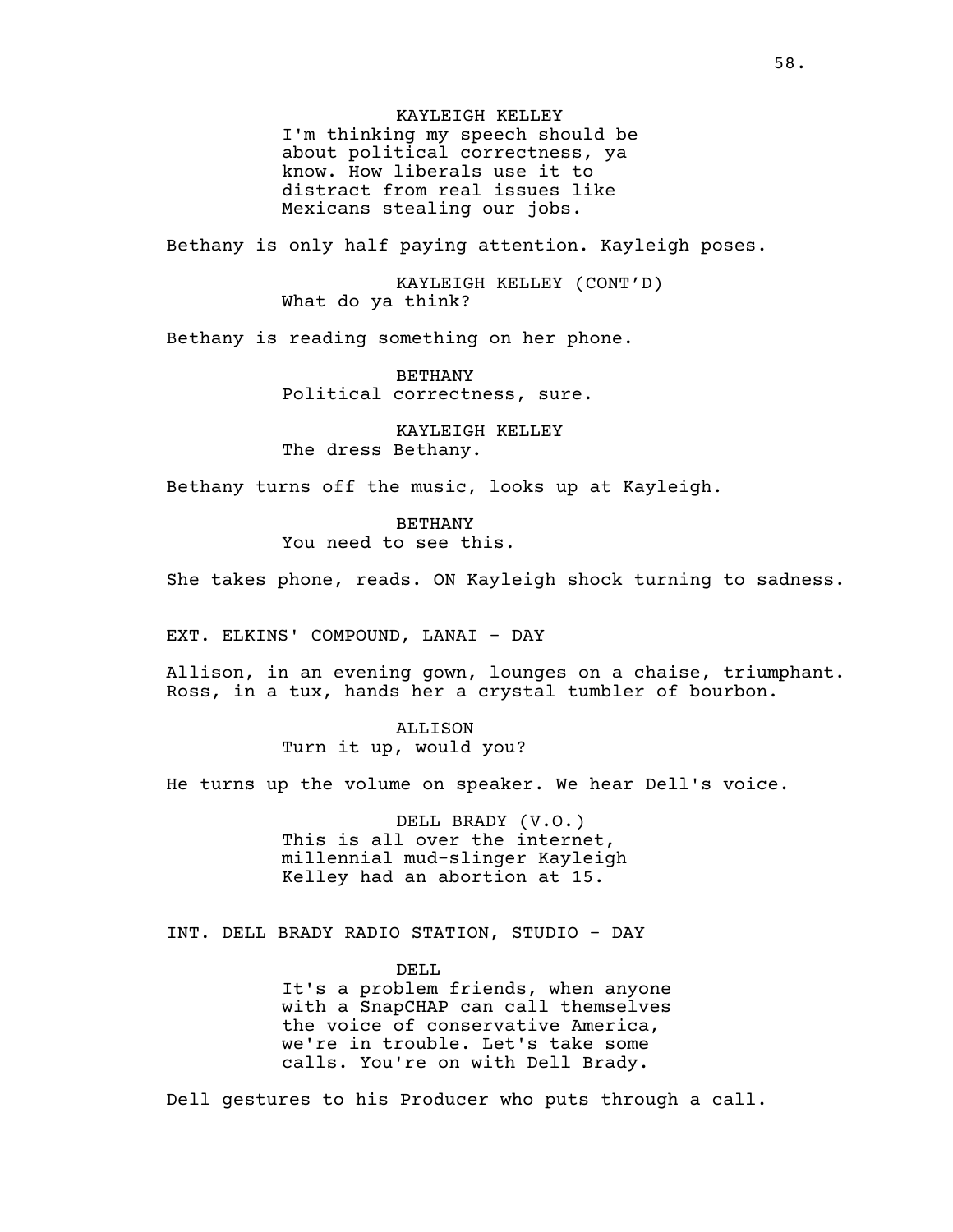# CALLER 1

It's disgraceful Dell. I've got three daughters. These women strutting around in hooker heels calling themselves conservatives, Kayleigh Kelley, Allison Elkins, they're not role models!

### DELL

Folks, you do have to ask what is happening to the women of the conservative party? We've got Lee in Huron, Ohio on line two.

CALLER 2

Dell, I'm a veteran and I wanna know what's gonna be done.

DELL Thank you for your service, Sir. Now do you mean about Miss Kelley?

CALLER 2 No, everybody knew she was a whore. I mean Elkins, he had a military funeral. Now that ain't right.

DELL Lee brings up a good point. We've got a military deserter, possible terrorist, buried at Arlington.

EXT. ELKINS' COMPOUND, LANAI - DAY

Allison rises and walks slowly to the edge of the veranda.

CALL 2 (V.O.) It's disrespectful to keep him there with real American heroes. I say dig 'em up!

DELL (V.O)

Dig him up. I have to agree, Lee. What do you think, friends? Should Captain Elkins' body be exhumed?

Ross shuts off the radio and touches her shoulder. Allison stares down at the bourbon. Slowly she twirls the glass, looking at the light dance through the crystal.

SOUND OF A STRING QUARTET, rapid, intense.

**,**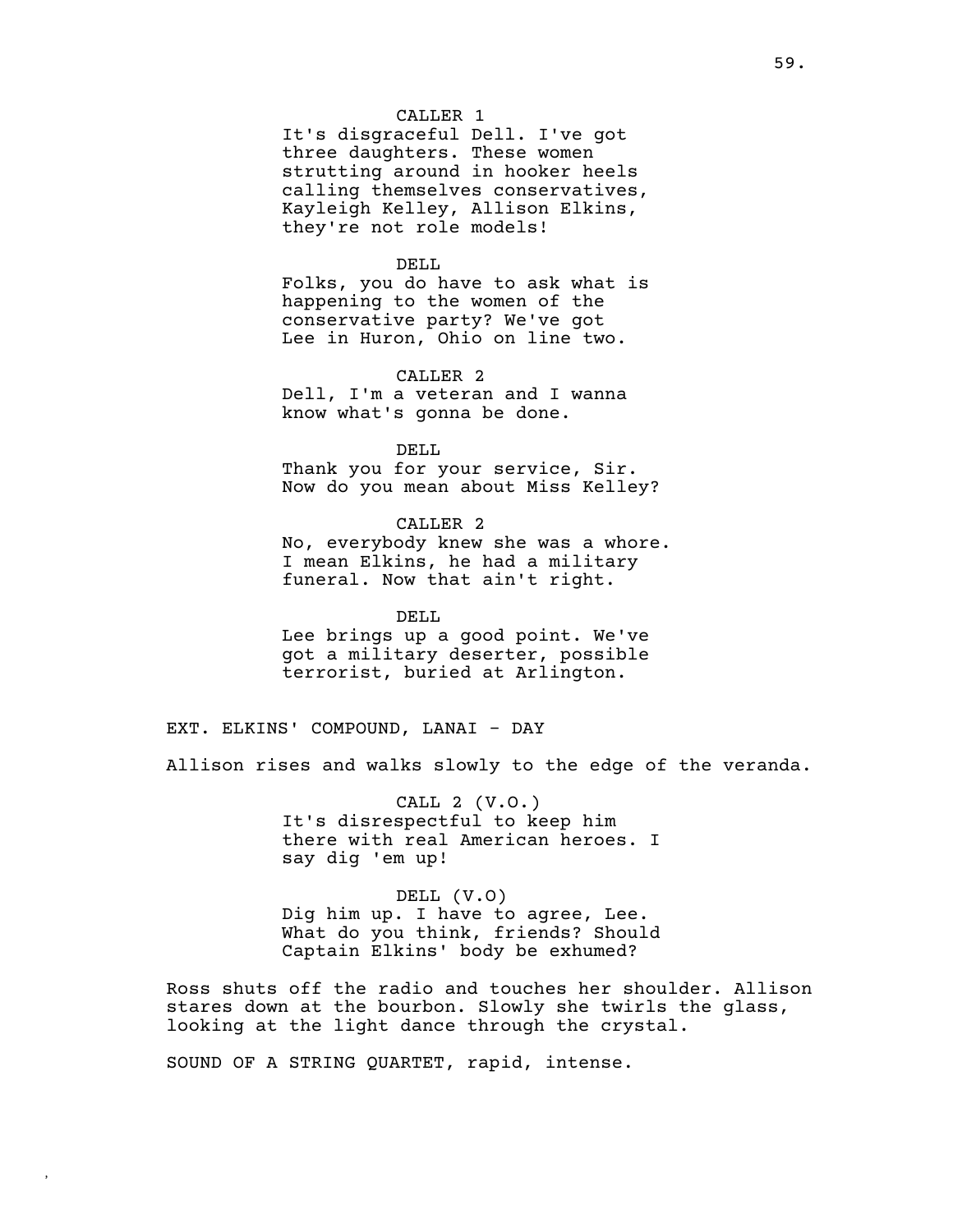Allison, intentionally, drops the glass over the balcony. It falls through the air toward the black slate patio. The crystal glass shatters and becomes a BALLERINA.

INT. KRAVIS CENTER FOR THE PERFORMING ARTS, BALLET - NIGHT

We are looking down on a contemporary ballet. The music crescendos and continues...

*The Ballerina, in vaguely Grecian costume, performs a duet with a SECOND BALLERINA. It is an argument, but also soft.*

Allison and Ross watch from the orchestra. A glimpse of a program reveals the Ballet's title: Antigone. It continues...

INTERCUT WITH:

#### EXT. SCOZZARI HOME - NIGHT

Natalie opens the door to Amir. She wants to send him away, but he hands her the Mozambique article. She lets him in.

*An army of MALE DANCERS ominously dance behind the Ballerinas. The Second Ballerina, in fear, runs off.*

INT. HOLT MANSION - NIGHT

Simon helps Isabel with her coat. She looks up at her fatherin-law, he holds her, she kisses him with desperate passion.

*The Ballerina spars with a MALE DANCER. It is volatile.*

INT. KAYLEIGH KELLEY'S APARTMENT - NIGHT

Kayleigh distraught, drinking wine, scrolls through nasty comments about herself online.

*The Male Dancer tosses Ballerina across the stage, but she is fearless, repeating a series of movements he forbids.*

INT. MORTON'S STEAKHOUSE - NIGHT

Dell eats a steak alone.

*The ballerina runs to the dead body of a soldier.*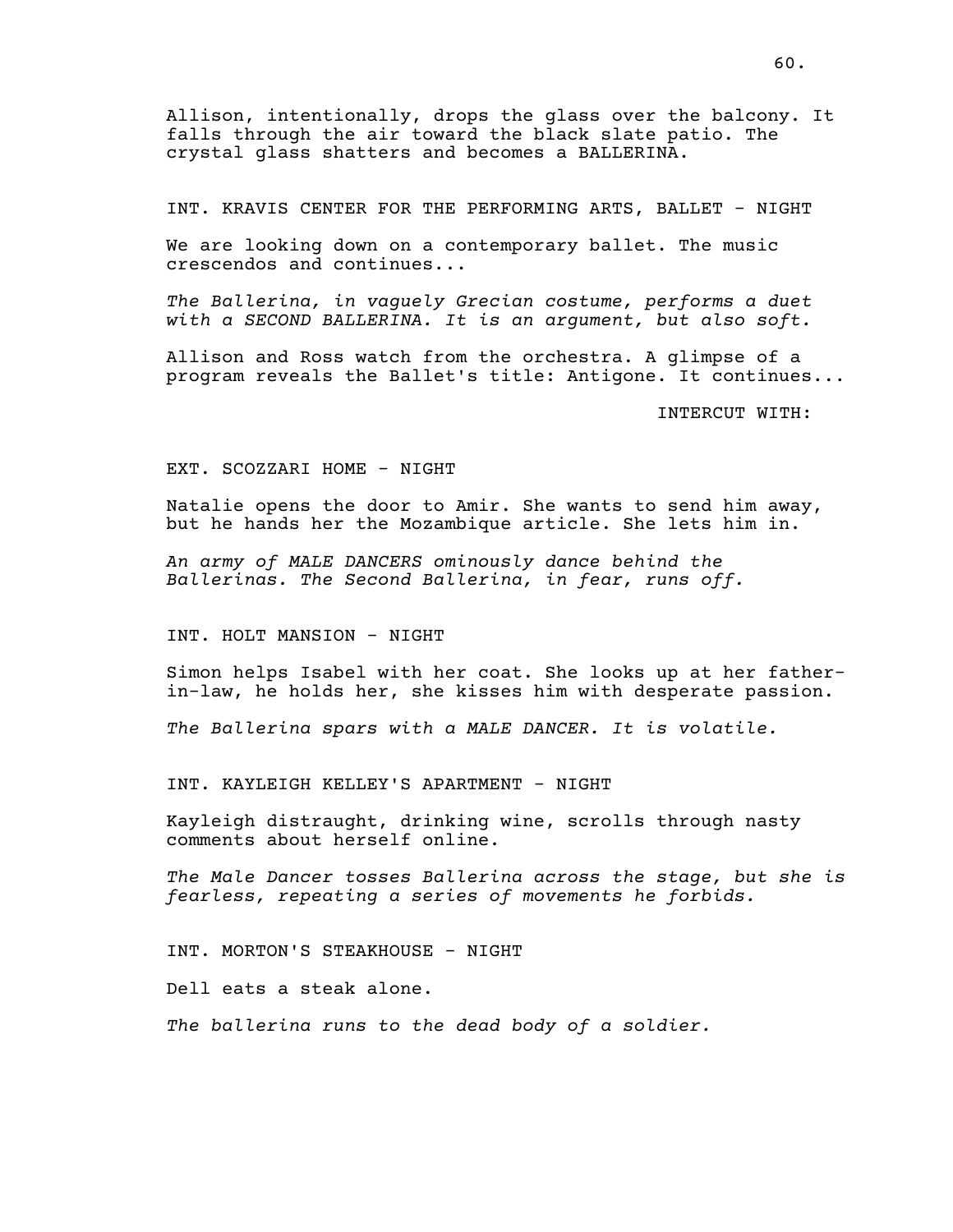INT. SCOZZARI HOME - NIGHT

Amir waits on sofa. Natalie brings him a box.

INT. KRAVIS CENTER FOR THE PERFORMING ARTS, BALLET - NIGHT

*Ballerina repeats the series of forbidden movements over the body.* They are intercut with fast, short, scenes:

- Simon and Isabel thrash against antique furniture and priceless art, tearing each other's clothing off.

- Kayleigh rips down the sheet/backdrop of her makeshift studio. She throws it on ground and starts marking it up.

- Amir opens the box. Postcards pour out.

- Allison's face watching the ballet, captivated, moved.

- Isabel's face, ecstasy, lust.

- Dell's knife cutting through rare steak.

- Amir flips over postcards, blank. He looks at postmarks.

- Kayleigh hangs her sheet back up. It now reads: DIG HIM UP!

- Isabel cries out in orgasm.

*Ballerina cries out in grief.*

*The ballerina slowly anoints the soldier's body, a ritualized burial dance. Finally, the Ballerina lays herself on top of the body of the dead soldier. She is at peace.*

Allison watches, also strangely at peace.

*4 male dancers glide across the stage and lift up the ballerina, they carry her away.*

*The ballerina is in a small cage of light. She unravels her Grecian costume and hangs herself with it. Blackout.*

All around Allison, the audience stands and applauds. Allison sits, frozen, affected, resolved.

INT. CPAC CONFERENCE, BACKSTAGE OF BALLROOM - DAY

Ross and Gail stand with a focused Allison.

ROSS You'll be fine.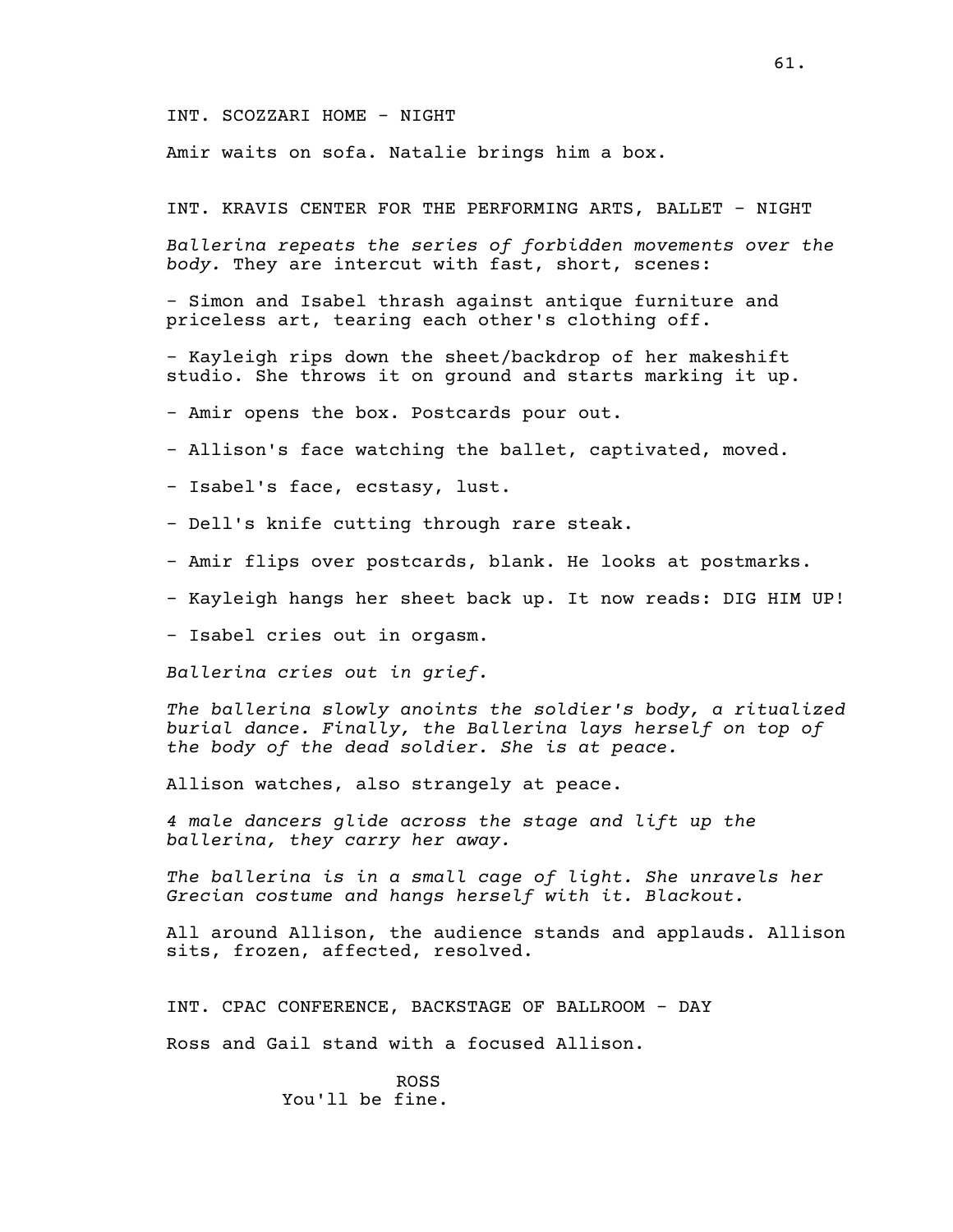We can hear muffled chanting from the ballroom "Dig Him Up, Dig Him Up." Ross and Gail exchange a look of concern. Allison is unfazed. We hear an introduction.

> BOB (O.C.) ...keynote speaker Allison Elkins.

INT. CPAC CONFERENCE, BALLROOM - CONTINUOUS

Allison crosses the stage, waving to a hostile audience, she smiles, shakes Bob's hand, and takes the podium.

"Dig Him Up! Dig Him Up!" The room is full of banquet tables, what should be a civilized luncheon, has become a guillotining. Isabel and Brooks nervously look around from their table. Dell calmly eats. Kayleigh chants "Dig Him Up!"

EXT. STREET, WASHINGTON, D.C. - DAY

Amir rushes out of cab, fumbling, running toward a building.

INT. CPAC CONFERENCE, BALLROOM - CONTINUOUS

Allison looks at her notes, waits for the room to quiet. When it doesn't she leans into the microphone and states:

> ALLISON Peter Elkins is a terrorist.

INT. CPAC CONFERENCE, LOBBY - CONTINUOUS

Amir runs, dropping his backpack, picking it up, running again, he gets to the Ballroom door, but it's locked. Inside he can hear the audience shouting. A GUARD approaches.

> GUARD Sir, this is a closed event.

> AMIR I'm press. I'm a journalist.

GUARD North entrance, other side.

Amir takes off running.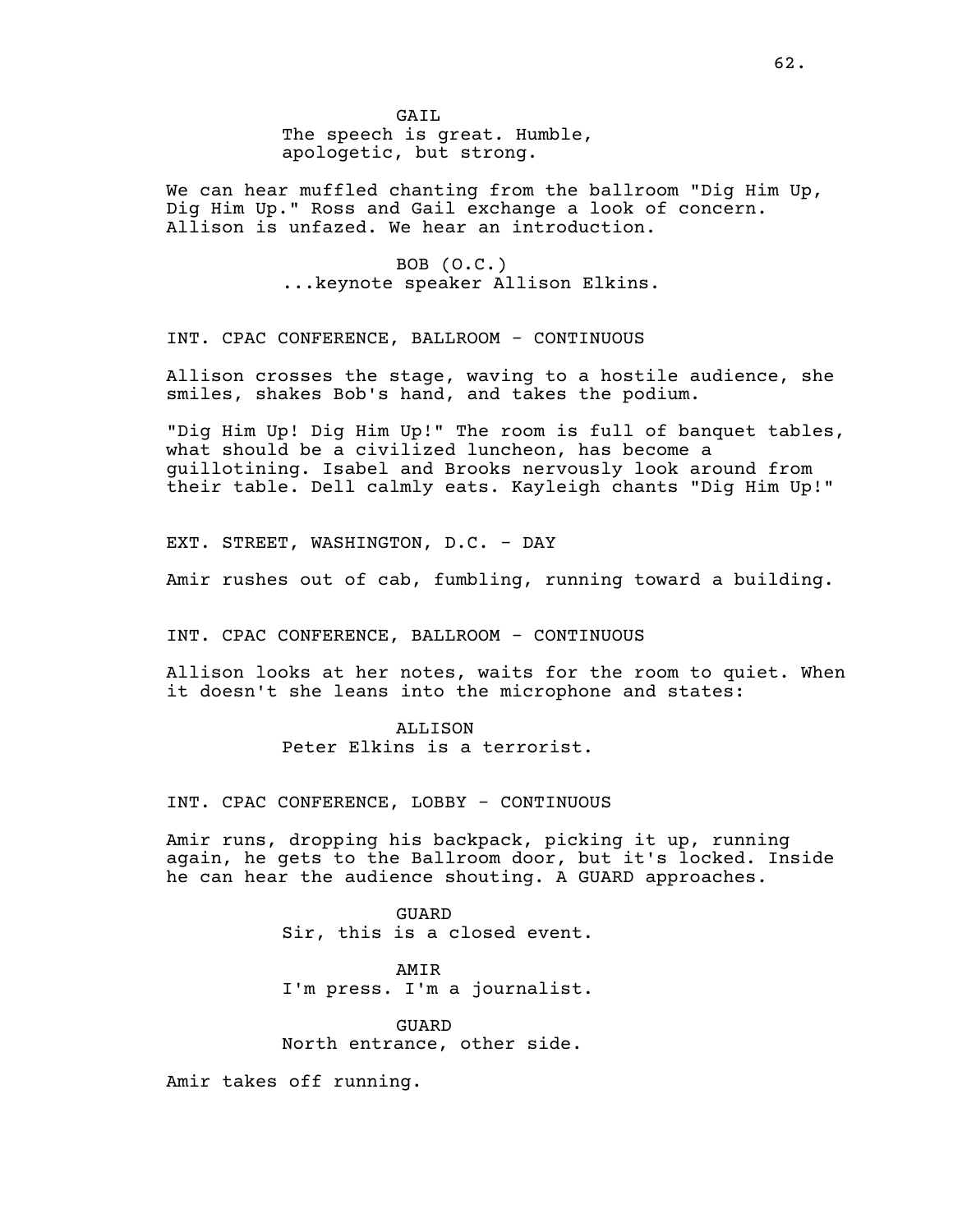INT. BALLROOM - MOMENTS LATER

ALLISON Truth has become inconsequential, inconvenient in our pursuit to be right. To appear righteous.

Gail tosses her notes in disbelief. Allison gestures to Bob.

ALLISON (CONT'D) Bob Lapin is a pedophile.

Bob spits out his water. Allison leans on the podium.

ALLISON (CONT'D) It's a good headline. Is it true? Kayleigh Kelley had an abortion. It's a good headline. Is it true? Peter Elkins is a terrorist.

Allison looks at the unswayed crowd. Someone yells "Dig Him Up!" She knows she can't win, so she might as well lose.

> ALLISON (CONT'D) I was invited here to apologize.

INT. LOBBY - MOMENTS LATER

Amir is running, trying to find the North Entrance, his frustration building, in an endless maze of doors and halls.

INT. BALLROOM - MOMENTS LATER

Allison shouts over a booing crowd.

ALLISON I'm sorry we abolished bilateral debate and replaced it with vitriol and rumor. I'm sorry we stopped listening and started lynching.

The chanting resumes. Someone throws a dinner roll at her.

INT. LOBBY - MOMENTS LATER

Amir finds the North Entrance, it's locked. He is greeted by a sweet, southern, female VOLUNTEER.

> VOLUNTEER Sir, you can't go in there.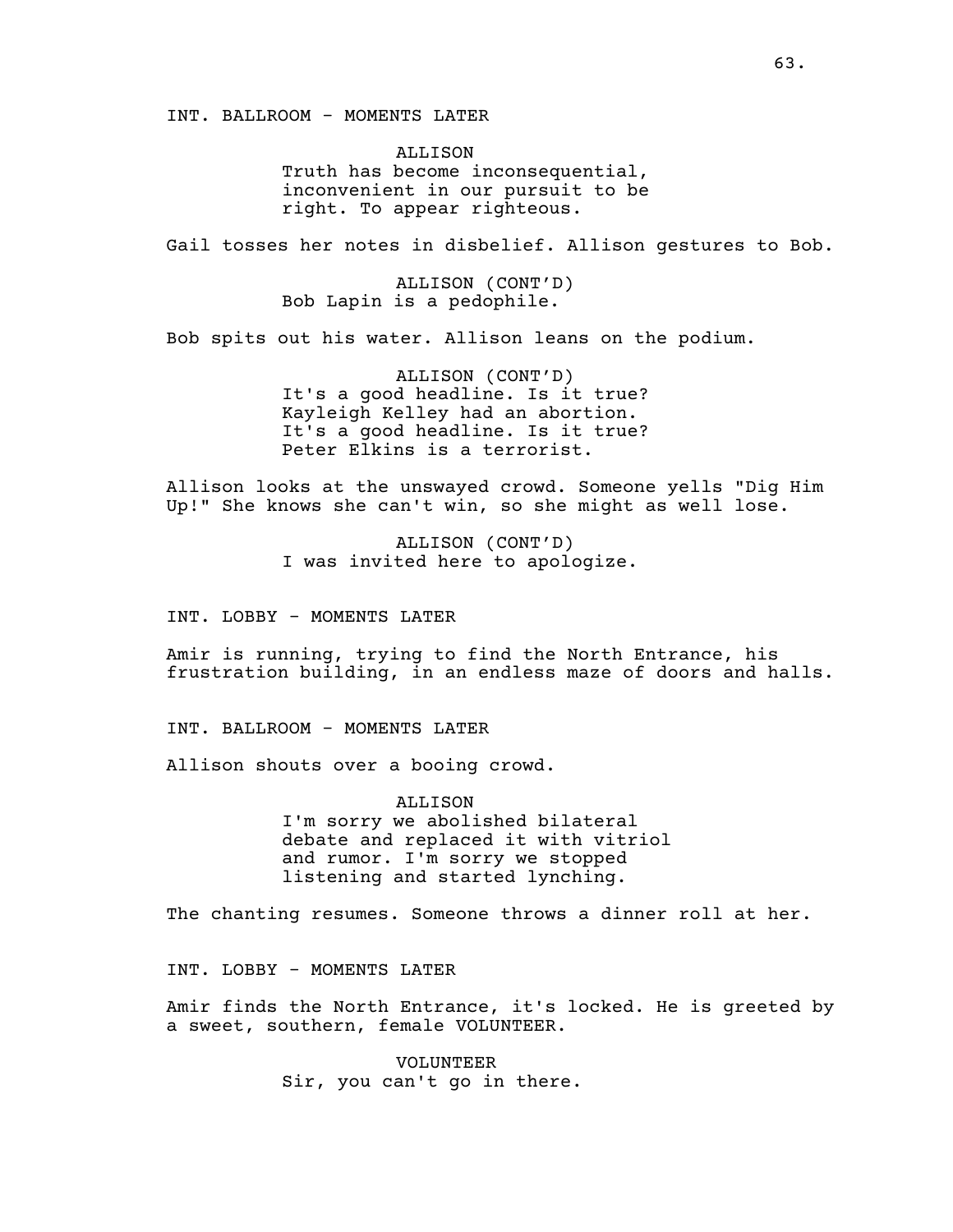# AMIR

I'm press.

VOLUNTEER Well then, we're gonna have to check you in. Come on over Ma'am may I please just go here to the press table. AMIR (CONT'D) in?

> VOLUNTEER (CONT'D) Noooo siree, sorry, not with out checkin' in. Now, what's your name?

Amir exasperated, gives in and joins her at the check-in.

INT. BALLROOM - MOMENTS LATER

Amir bursts in, but it's over. He looks for Allison. She's gone. The ballroom is in an uproar, people are still yelling, chanting. Reporters start filing out. He stops one.

> AMIR What happened?

REPORTER 1 Allison Elkins committed suicide.

AMIR

What?

REPORTER 1 Yea, she pretty much told the conservative party to go fuck itself. It was awesome.

Amir stands in the chaos, a proud smile growing on his face.

EXT. STAIRS - NIGHT

TIGHT on Allison sitting on stairs, alone with her thoughts.

VOICE (O.C.) All American hot dog?

She looks up and sees Amir holding two hot dogs. He sits next to her and hands her one. She takes it, amused.

> ALLISON You're the only Muslim I know who eats pork.

He raises an eyebrow. She rolls her eyes. *Okay, fine.*